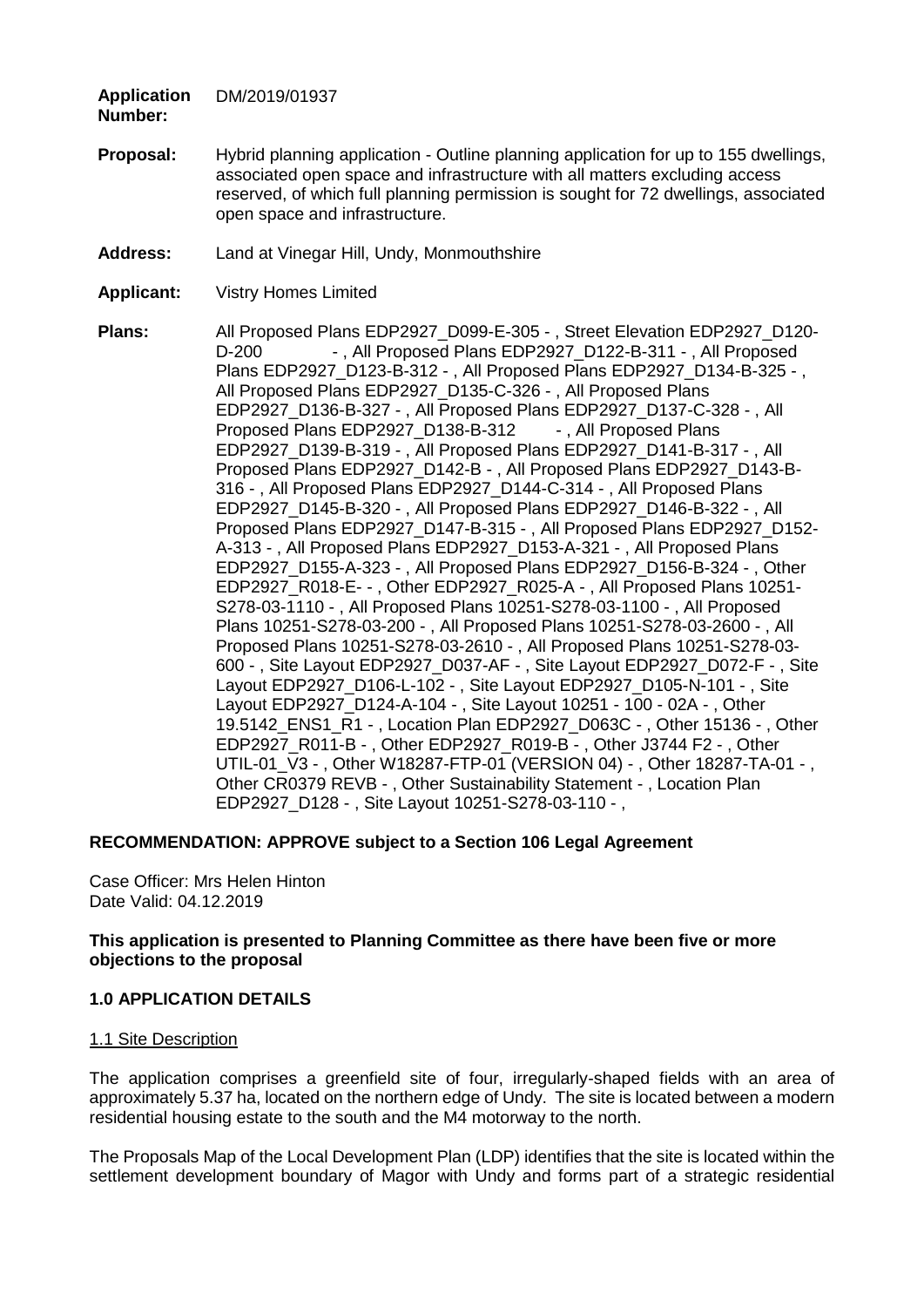development site referred to under Policy S3, the table accompanying Policy S2 and strategic allocation Policy SAH6 of the LDP. The allocated site extends to a cumulative area of 7.8 ha with an anticipated provision of up to 226 dwellings. The preferred route for the Magor-Undy Bypass crosses through the site from west to east.

The application site is split either side of an adopted but unclassified highway known as Vinegar Hill. Parcel A is positioned on the western side of Vinegar Hill with Parcel B to the east.

Parcel A consists of two fields (approx. 2.7 ha) bisected by an interior hedgerow. To the west, the public right of way runs from Grange Road between a residential property and existing buildings before passing through a gap in the hedgerow boundary into the western part of the site. From here the public right of way runs along the hedgerow to the east. Residential properties on Quarry Rise form an urban edge along the southern boundary. To the east, Vinegar Hill provides a narrow minor route between the village centre of Undy and the hamlet of Knollbury to the north. Grange Road and hedge form the northern boundary to the site with the M4 located immediately north of Grange Road. The M4 is perceptible along this route despite being separated by a vegetated buffer and is set within a cutting lower than the application site. The northern extent of the whole site fell within the former safeguarding area for the M4 Relief Road (notice was sent in June 2021 removing this area given the decision not to proceed with the relief road), and an allocated minerals safeguarding area for Limestone.

Parcel B consists of two fields (approx. 2.7 ha) divided by a short hedgerow running north to south. The public right of way enters the western boundary and turns south to allow access to Breezy Bank Wood. The western field is bound on the north and south by fields which are outside of the application but do form part of the strategic allocation. The eastern field adjoins with the strategic site allocation at Rockfield Farm (LDP Policy SAH5). The southern boundary runs along the edge of Breezy Bank Wood which is recognised as a site of importance for nature conservation (SINC).

Whilst gently undulating in profile, with maintained hedgerows around the periphery, the land is raised relative to the properties in Vinegar Hill and the wider Undy and Magor settlements to the south.

The site is outside of any designated riparian Special Area of Conservation and any area identified as being phosphate sensitive. In line with the information provided as part of the pending Technical Advice Note (TAN) 15 - Development, Flooding and Coastal Erosion, the site is not affected by sea or river flooding although pockets of surface water flooding are noted.

### 1.2 Value Added

The site has been the subject of extensive pre-application discussions. During the processing of the planning application, amendments have been made to the property types; green infrastructure and ecological mitigation and provision; open space provision and landscape features which will be used to address surface water drainage requirements necessary for the proposal to achieve Sustainable Drainage Approval Body Consent (SAB).

As part of the initial submission, it was proposed that Vinegar Hill be closed to through traffic. Amended plans were received in July 2021 indicating that Vinegar Hill be kept open to through traffic. However, rather than passing along the full length of the lane to the existing junction with Grange Road, traffic will be required to turn east or west through the new development. Properties on the northern side of the M4 motorway will retain their existing access along Grange Road. A number of plans have been subsequently amended to reflect the above alterations.

#### 1.3 Proposal Description

This proposal is a hybrid application, seeking both full and outline planning permission for up to 155 dwellings. Full planning permission is sought for 72 on the western side of Vinegar Hill (Parcel A) with outline consent for up to 83 dwellings on the eastern side (Parcel B). LDP Policy S3 sets out seven strategic sites that will meet a substantial part of the need for new housing indicated in the table accompanying Policy S2. This application forms part of one of these sites.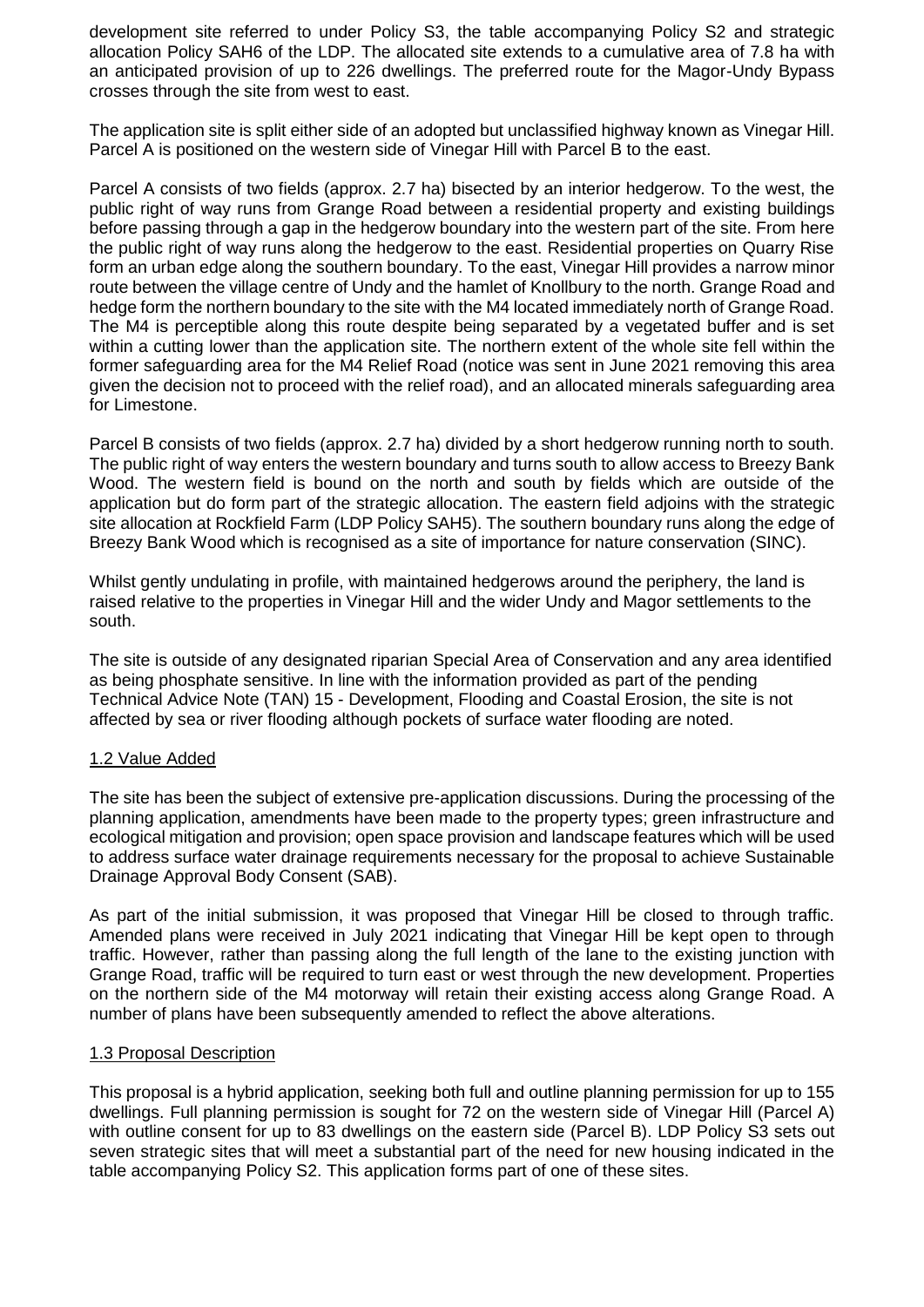### Parcel A - full consent

The proposed site layout plan details the provision of 72 dwellings comprising a mix of one-bedroom flats up to four-bedroom dwellings. The buildings would be two storey in form, finished externally with a mix of render, brick and reconstituted stone and concrete roof tiles.

Eighteen of the dwellings proposed (25%) are allocated as affordable homes and comprise 4 No. one-bedroom flats; 9 No. two-bedroom houses; 4 No. three-bedroom houses and 1 No. fourbedroom house, spread out across the site. The open market houses consist of 15 No. two-bedroom houses, 15 No. three-bedroom houses and 24 No. four-bedroom houses.

The development would be principally accessed from Grange Road to the north. The primary road would descend in a southerly direction then travel eastward across the site to cross Vinegar Hill and access Parcel B. Secondary and shared access highways would lead from the primary road in a northern and easterly direction to serve the dwellings.

A swale with associated attenuation pond, including the diverted route of the public footpath and existing hedge, would be provided in the centre of the site.

The proposed layout plans also indicate the provision of a trim trail and area of public open space adjacent to the eastern and parts of the northern boundaries, with a community orchard provided adjacent to the western boundary.

The density of the development calculated on the net residential area (plus associated highway infrastructure, formal public open space and SuDS provision) would give an average provision 28.57 dwellings per hectare.

As specified in subsection 1.2, it was initially proposed that Vinegar Hill be closed to through vehicles. However, in response to the public objections received and to ensure that the development was more permeable, amended plans were received in July 2021 indicating that the extent of Vinegar Hill to the south of the development would remain open for two-way traffic, with the section of the lane between the two Parcels of land converted to a shared pedestrian/ cycle way. As a result of the alteration, traffic travelling north on Vinegar Hill would either turn left to pass through Parcel A and then join with Grange Road, or turn right to pass through Parcel B, the new development at Rockfield Farm and then down onto the B4245. The connective junction of the development sites with Vinegar Hill would be large enough to accommodate a refuse wagon.

#### Parcel B - Outline consent

The illustrative masterplan indicates that vehicular access to Parcel B would either be served by the principal access leading from Parcel A or via Vinegar Hill. The highway would run in an easterly direction with a connection to the allocated strategic mixed use site of Rockfield Farm (SAH5) to the east, parts of which are currently the subject of a reserved matters application.

Indicatively the site would provide up to 83 dwellings, predominantly positioned in the south-eastern corner and to the north of the principal access. Sustainable urban drainage features and an enhanced area of landscaping are indicated as being provided adjacent to the south-eastern and southern boundaries and would be used to provide a buffer between the urban development and the Breezy Bank SINC. The residential area would also deliver 25% affordable housing units (up to 21 units). The density of the development calculated on the net residential area (plus associated highway infrastructure and formal public open space) would give an average provision of 31.92 dwellings per hectare. It is indicated that the development would be comprised of a mixture of 2 and 3 storey buildings accommodating 1-bedroom flats and 2-4 bedroom dwellings.

The route of the public right of way would be maintained through the site with connections maintained to the woodland and pastures to the south.

The application is supported by the following documents: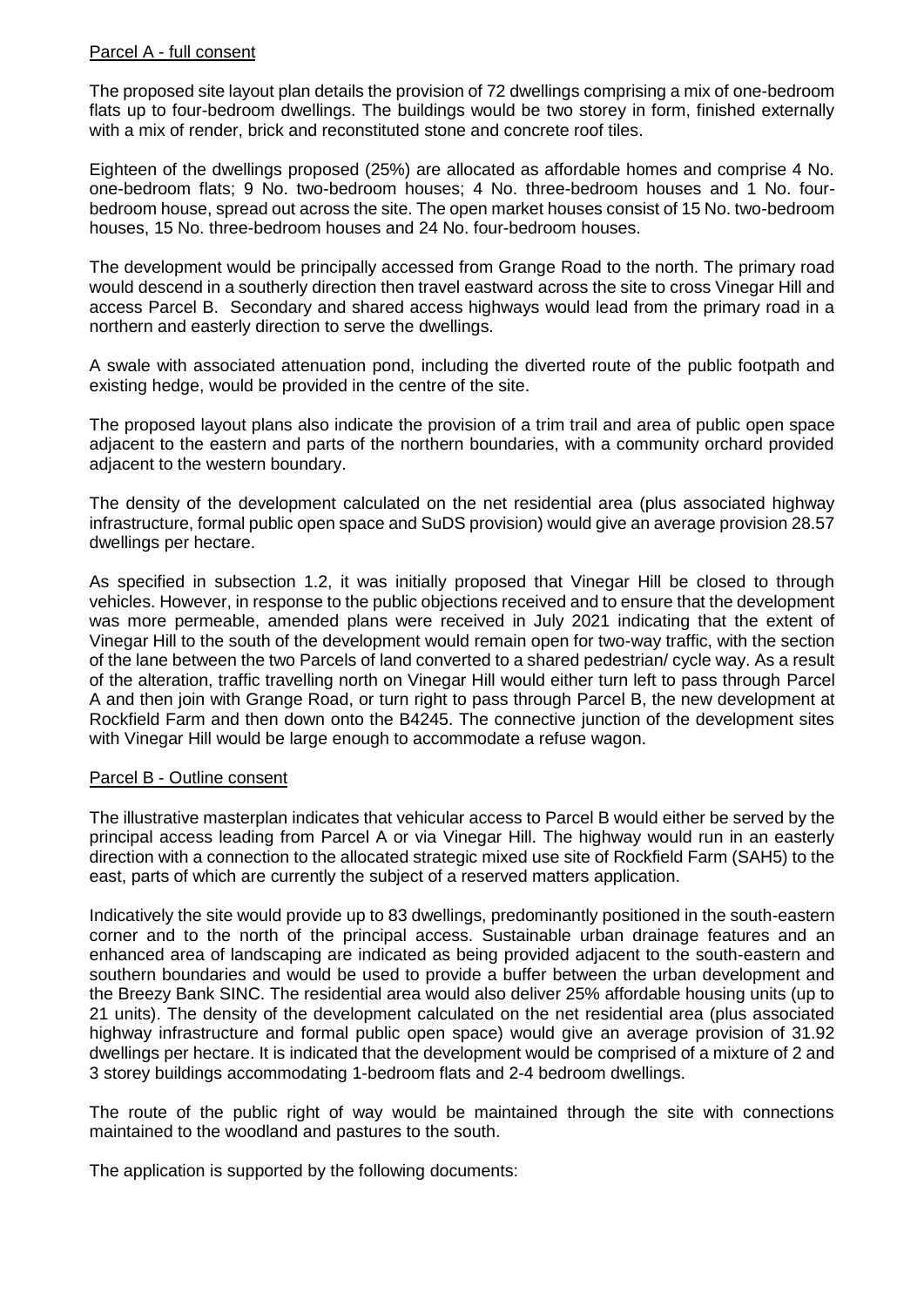Pre-application Consultation Report Design and Access Statement Pre-application SAB Report Planning Statement Environmental Noise Assessment Geophysical survey Air quality assessment Flood risk assessment Utilities assessment Arboricultural Impact Assessment Landscape Visual Impact Assessment Ecological Appraisal report Green Infrastructure Management Plan Archaeological and Heritage Assessment Framework travel plan Transport assessment Sustainability Statement.

### **2.0 RELEVANT PLANNING HISTORY (if any)**

**Reference Number**

**Description Decision Decision Date**

None

### **3.0 LOCAL DEVELOPMENT PLAN POLICIES**

#### **Strategic Policies**

S1 LDP The Spatial Distribution of New Housing Provision S2 LDP Housing Provision S3 LDP Strategic Housing Sites S4 LDP Affordable Housing Provision S5 LDP Community and Recreation Facilities S12 LDP Efficient Resource Use and Flood Risk S13 LDP Landscape, Green Infrastructure and the Natural Environment S15 LDP Minerals S16 LDP Transport S17 LDP Place Making and Design SAH6 LDP Land at Vinegar Hill, Undy

#### **Development Management Policies**

H1 LDP Residential Development in Main Towns, Severnside Settlements and Rural Secondary **Settlements** CRF2 LDP Outdoor Recreation/Public Open Space/Allotment Standards and Provision SD2 LDP Sustainable Construction and Energy Efficiency SD4 LDP Sustainable Drainage LC5 LDP Protection and Enhancement of Landscape Character GI1 LDP Green Infrastructure NE1 LDP Nature Conservation and Development EP1 LDP Amenity and Environmental Protection EP5 LDP Foul Sewage Disposal M2 LDP Minerals Safeguarding Areas MV1 LDP Proposed Developments and Highway Considerations MV2 LDP Sustainable Transport Access

MV3 LDP Public Rights of Way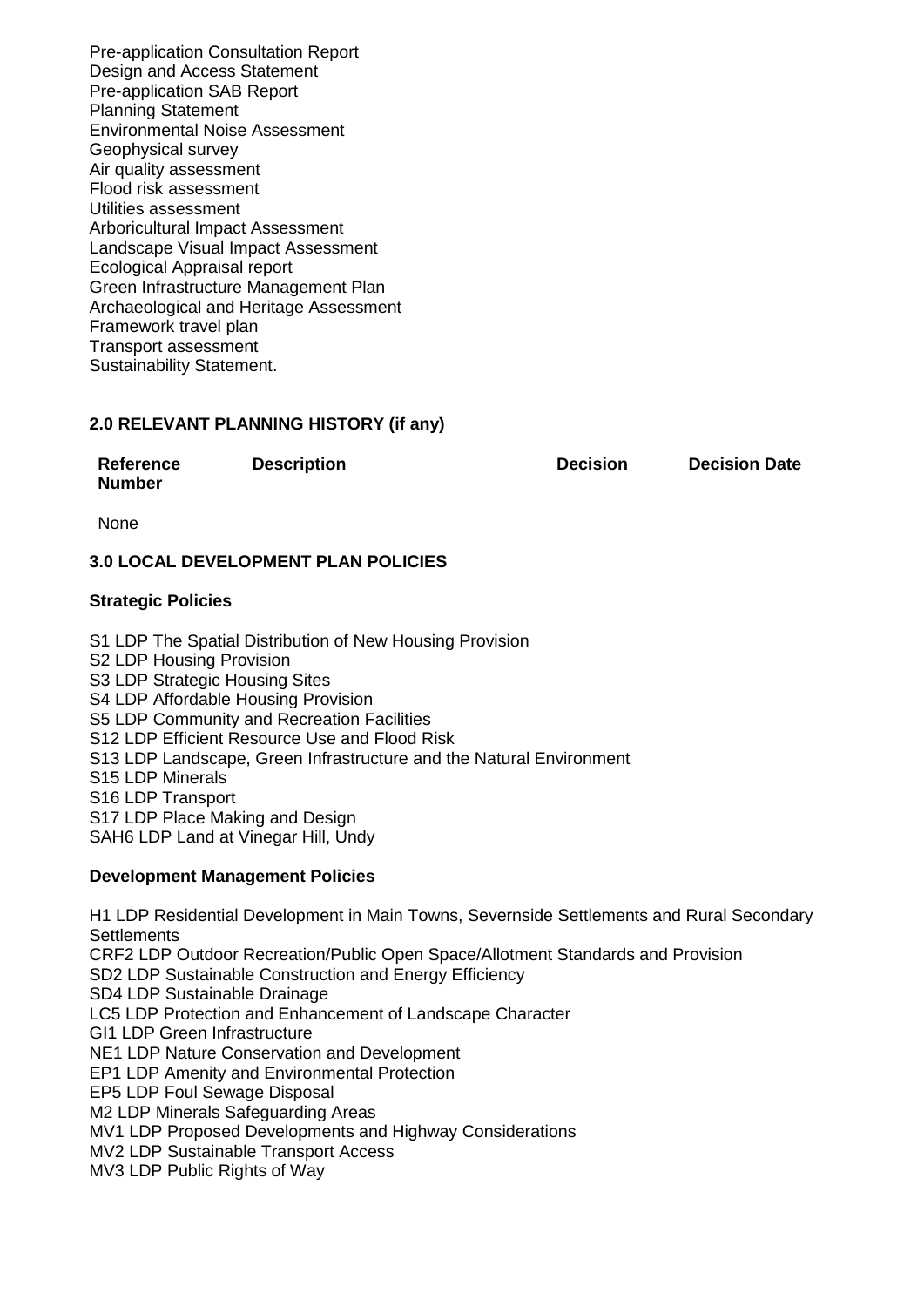## DES1 LDP General Design Considerations

# **Supplementary Planning Guidance**

Affordable Housing SPG July 2019 Renewable Energy and Energy Efficiency SPG March 2016 Green Infrastructure April 2015 Domestic Garages SPG (January 2013) Monmouthshire Parking Standards (January 2013)

## **4.0 NATIONAL PLANNING POLICY**

## **Future Wales - The National Plan 2040**

Future Wales is the national development framework, setting the direction for development in Wales to 2040. It is a development plan with a strategy for addressing key national priorities through the planning system, including sustaining and developing a vibrant economy, achieving decarbonisation and climate-resilience, developing strong ecosystems and improving the health and well-being of our communities. Future Wales - the national plan 2040 is the national development framework and it is the highest tier plan, setting the direction for development in Wales to 2040. It is a framework which will be built on by Strategic Development Plans at a regional level and Local Development Plans. Planning decisions at every level of the planning system in Wales must be taken in accordance with the development plan as a whole.

## **Planning Policy Wales (PPW) Edition 11**

The primary objective of PPW is to ensure that the planning system contributes towards the delivery of sustainable development and improves the social, economic, environmental and cultural well-being of Wales, as required by the Planning (Wales) Act 2015, the Well-being of Future Generations (Wales) Act 2015 and other key legislation and resultant duties such as the Socio-economic Duty.

A well-functioning planning system is fundamental for sustainable development and achieving sustainable places. PPW promotes action at all levels of the planning process which is conducive to maximising its contribution to the well-being of Wales and its communities.

### **Technical Advice Notes**

Technical advice note (TAN) 2: planning and affordable housing Technical advice note (TAN) 5: nature conservation and planning Technical advice note (TAN) 11: noise Technical advice note (TAN) 12: design Technical advice note (TAN) 24: the historic environment

## **5.0 REPRESENTATIONS**

### 5.1 Consultation Replies

**Magor and Undy Community Council** – Representation to original submission: Application should be declined

- The development only allows for one access/egress point to site from Grange Road. Council presume, that upon development a connection will be made with Rockfield and subsequently to the B4245.

- Will the developers be seeking to implement a one-way system once all developments are complete? Or is the only access/ egress from the Bovis sites to the east of Vinegar Hill to be from/via Grange Road?

- Clarification regarding the storage of household waste.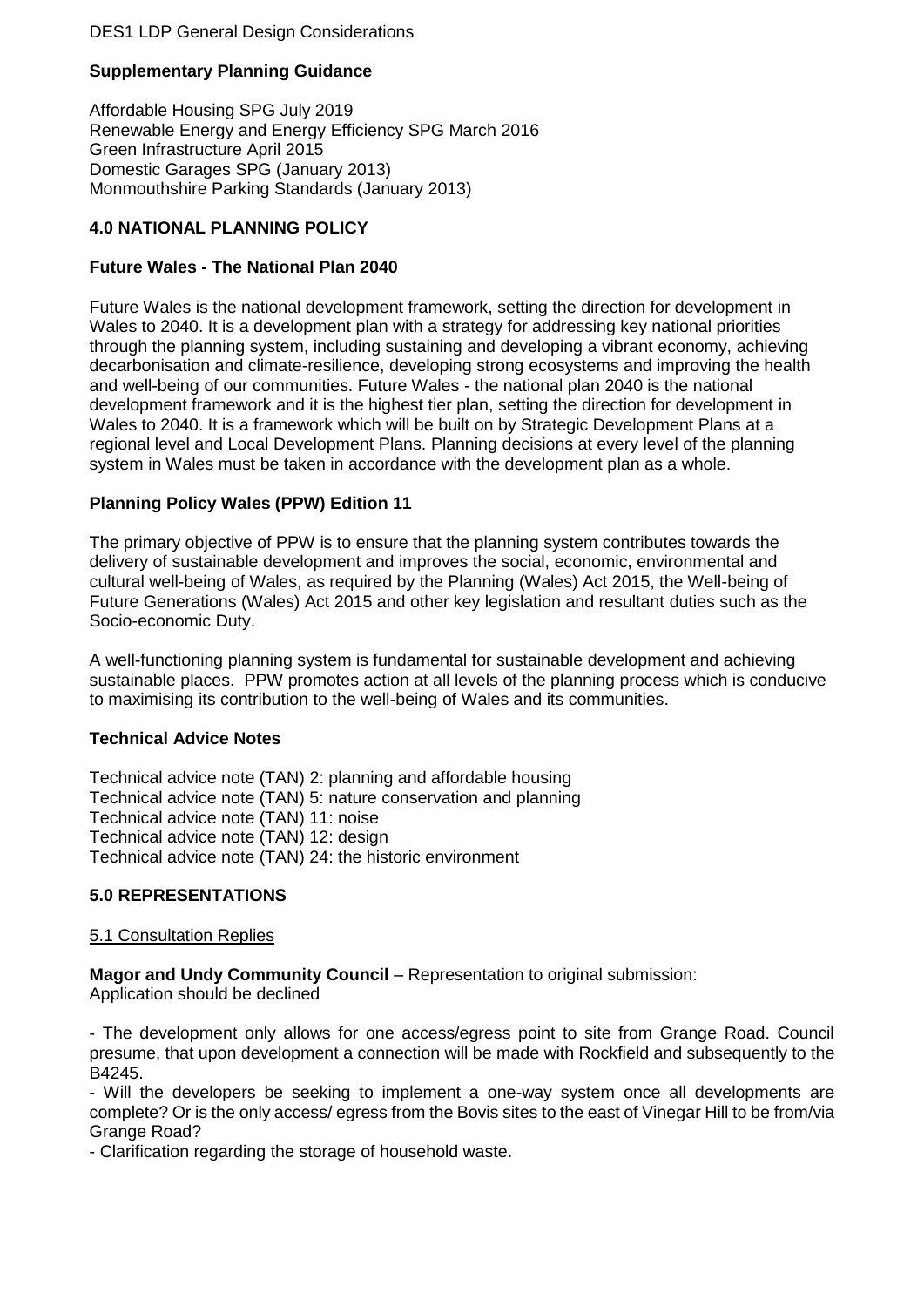- Roads do not appear wide enough for refuse wagons or emergency vehicles to manoeuvre and turn.

- A new opening in the northern boundary hedge will be provided; rather use the existing gate opening.

- A construction traffic management plan is needed to mitigate any accident and congestion on Dancing Hill and Grange Road, particularly at the narrow corner adjacent to Rock House and Hillcrest, which is already a hazard area.

- A Post construction traffic management plan is required to mitigate for the considerable increase in traffic from the B4245, accidents and congestion on the corner at Rock House/Hillcrest, and at the juncture of Dancing Hill with Grange Road. Dancing Hill is already a very busy road, experiencing high on-street parking demand.

- Measures to deal with seasonal flooding of Parcel B?

- Concerns regarding capacity of public sewerage system

- Will the developer be providing children's play facilities on the site in addition to their contribution towards the play area planned for the Rockfield site? Concerns with regards to lack of natural surveillance

- Concerns about converting Vinegar Hill it to a 'greenway' for pedestrians and cyclists. Vinegar Hill has always been a thoroughfare.

- Vinegar Hill is a narrow road with no footways and a combination of restricted visibility, substandard accesses and volume of traffic giving rise to potentially hazardous conditions for road uses. Due to the make-up of Vinegar Hill it is essential that access to it be available from both the top and bottom ends.

- Concerns for maintenance vehicles being able to access to the 'tele-communication' masts at Gurn Hill. Due to the size/length of the vehicles they are unable to traverse the lane from the bottom of Vinegar Hill (B4245 at Undy Crossroads) around the various bends (particularly at Hillcrest and Treetops). Access is required from the top of Grange Road. The proposed closure would prevent access.

- Some emergency service vehicles also have difficulty travelling the bottom section of the hill, finding it easier to access from Grange Road end.

- What traffic management plan does the developer propose to put in place to mitigate the issues caused by the proposed closure of the top section of the lane into a 'greenway'.

- The partial closure of Vinegar Hill lane will have a detrimental environmental and economic impact on the existing residents of Vinegar Hill.

- Care should be taken to ensure the developer only plants native species and not any invasive species such as Sycamore or fir related species. Consideration should also be given to the type of hedging planted to provide cover and food for birds, mammals etc.

- The west - east green corridor is a flight path for bats and for hunting raptors and barn owls. No allowance has been made in any of the dwellings for bats or nesting birds.

- The Ashley Godfrey Report commissioned by the County Council has already identified that there is a short fall in recreational open spaces.

- Magor with Undy lacks a major shopping centre. Residents have to travel to Caldicot for many services, including major food shopping, adding to carbon emissions.

- There is limited capacity in both primary schools, with secondary education based at Caldicot. No community facilities exist for further education.

- The provision of burial space, within the community is nearing closure, which will result in residents being buried outside their area.

- The Doctor's surgery and dental practices need to be consulted on whether they are able to accommodate an increase in patients.

- Whilst the developer plans to encourage sustainable transport, realistically most residents will drive down off the hill to the village and attempt to park in what are inadequate and somewhat already crowded and busy car parks.

**Magor and Undy Community Council** – Representation to amended highway plans:

Application should be declined.

Layout of the Site and Traffic Management

Council note that the scheme is only now planning to partially close off the northern end of Vinegar Hill, and will be allowing access through the new development for the properties at the northern end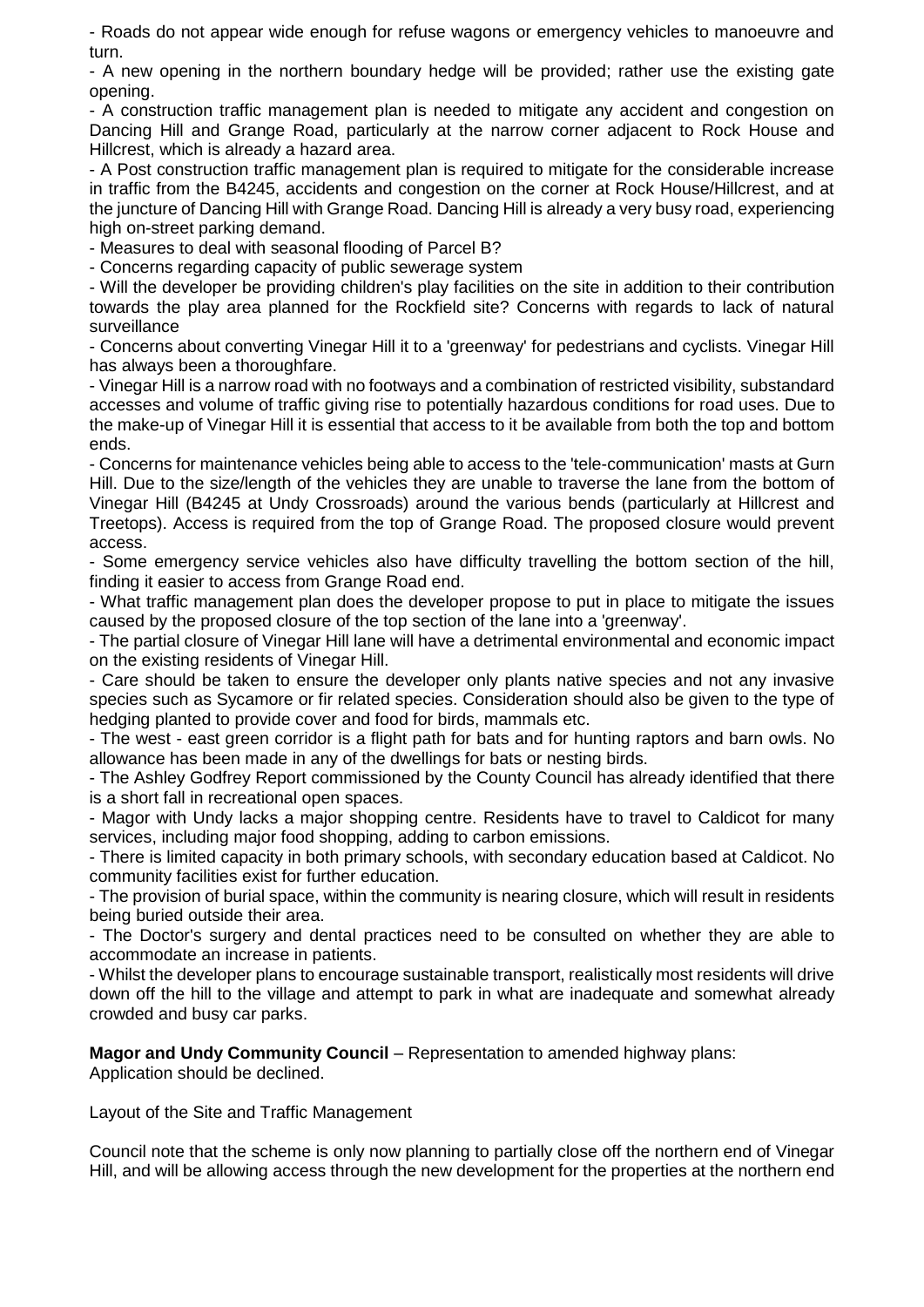of Vinegar Hill. The site plan, during the early stages of development only allows for one main access/egress point to site from Grange Road. Council understand, that upon development of the sites to the east of Vinegar Hill, that the proposed road through the development will connect with the development at Rockfield and subsequently to the B4245 at Rockfield. Will all the sites connect? Is it the developer's intention to seek a one-way system once all developments are complete? Or is the only access/ egress from the Bovis sites to the east of Vinegar Hill to be from/via Grange Road?

It is noted that allowances are now made on the drawings for dedicated communal areas for householder waste to be stored for collection by the local authority's waste wagons. The proposed road system within the site does not appear to be wide enough to allow for easy access of these wagons, or emergency services vehicles to manoeuvre and turn. There is already experience of this type of problem at other sites developed locally in recent years.

What Traffic Management plan is to be put in place for construction traffic, whilst the site construction takes place, to mitigate any accident and congestion on Dancing Hill and Grange Road, particularly at the narrow corner adjacent to Rock House and Hillcrest, which is already a hazard area?

What traffic Management plan is to be put in place once the development is complete, again to mitigate accident and congestion on the corner at Rock House/Hillcrest, and at the juncture of Dancing Hill with Grange Road? Dancing Hill is already a very busy road, feeding the existing housing estate, with one side practically lined with parked cars at all times of day and night.

What plans are to be put in place to mitigate the seasonal flooding of land to the East of Vinegar Hill where the plans show the east-west green corridor and footpath 372/15/1 and access road?

Council note from the application form, that the developers propose to connect the dwellings to the existing main sewer system. The community of Magor with Undy have always had problems with the volume of foul sewage entering the system, despite a new rising main installed some time ago to alleviate the problem. We noted Dwr Cymru Welsh Water's response to the pre-planning application concluding that the local public sewerage system is unlikely to have sufficient capacity to accommodate the development without having a detriment to the existing services they provide to the area and on the protection of the environment. Dwr Cymru Welsh Water recommended that a Hydraulic Modelling Assessment of the local public sewerage network is commissioned by the developer. Council trust that the developer will undertake whatever actions are necessary to ensure that the existing community is not to be disadvantaged by the introduction of the 155 dwellings onto the existing sewerage system.

Council as well as having concerns regarding the disposal of foul sewage entering the current system, have extreme concerns regarding the dispersal of hard surface run-off. What provision has been made for SUDS? Has an agreement been reached yet with SAB? Council are already aware of the fact that the SUDS system provided by the developer at the nearby Greystone Meadows development at Rockfield Farm is totally insufficient, causing extreme flooding to the Community Council's Allotment site simply because the attenuation ponds and system installed is inadequate, and cannot take the amount of run-off water. This problem, will exacerbate with the on-set of climate change and Council can foresee a similar problem with the newly proposed development on Vinegar Hill unless a robust and overly enthusiastic system of drainage and storage is agreed and put in place.

### Recreation Provision

Council note that footpath 372/16/1 which connects with footpath 372/15/1 is to be retained, albeit re-routed/re-aligned (subject to consultation with the community), and forms part of an eastwest green corridor through the development.

The Planning Statement stated that a Section 106 Agreement had been signed that includes provision for making an enhanced financial contribution to community facilities in the Magor/Undy area.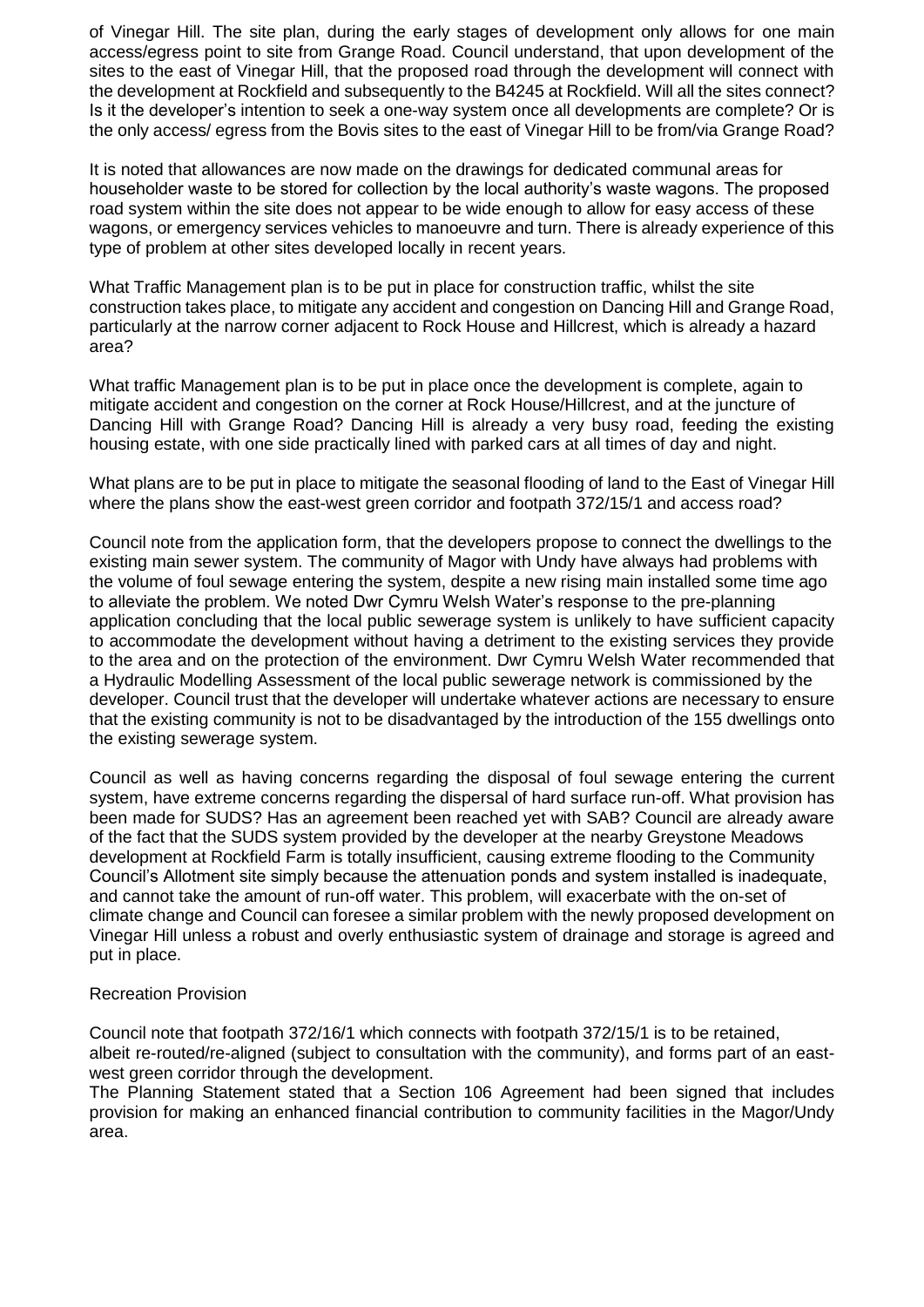Council note that a small piece of land is annotated as a Public Open Space in the bottom South East corner of the development to the West of Vinegar Hill, but cannot find any reference as to whether the developer will be providing children's play facilities, or will this be covered by the standard requirements of the s.106 agreement?

If the developer is to site play equipment at this point, Council would like to draw their attention to the fact that the area is tucked away on the edge of the development, it is not in clear view of dwellings and the general public and is therefore a potential child safeguarding issue. Safety of children is paramount, and the Council would therefore suggest that if the developer is planning to site play equipment in this area then they reconsider siting play equipment in full view to mitigate any potential safeguarding issues/dangers to young children. If the developer is not proposing to site children's play equipment on site, then Council would ask why provision is not to be made?

### Proposed Road Closure

Council are disturbed to note that it is the developer's intention to seek partial closure of the Vinegar Hill lane, converting part of it to a 'greenway' for pedestrians and cyclists. Vinegar Hill is one of the oldest highways in the community dating back to roman times, when it linked to 'Old Stone Road' as a thoroughfare.

The Planning Inspectorate described Vinegar Hill as a 'narrow tortuous road – with no footways and a combination of restricted visibility, substandard accesses and volume of traffic giving rise to potentially hazardous conditions for road uses.' Due to the make-up of Vinegar Hill it is essential that

access to it be available from both the top and bottom ends. Whist the changes to the original consultation plans improve the access to Vinegar Hill for existing residents, it is still not an ideal solution, and Council still has concerns.

Council have particular concern for the maintenance vehicles requiring access to the 'telecommunication' masts at Gurn Hill. Due to the size/length of the vehicles they are unable to traverse the lane from the bottom of Vinegar Hill (B4245 at Undy Crossroads) around the various bends (particularly at Hillcrest and Treetops) to their access/entrance at Gurn Hill Lodge. Due to the size and make-up of these vehicles access is required from the top of Grange Road, along the top section of Vinegar Hill to Gurn Hill – the proposed 'partial' closure would prevent them access, or certainly cause problems for new residents with the contractors having to access their site via the proposed new development.

What traffic management plan does the developer propose to put in place to mitigate the issues caused by the proposed closure of the top section of the lane into a 'greenway'.

The partial closure of Vinegar Hill lane will have a detrimental, environmental and economic impact on the existing residents of Vinegar Hill.

#### **Biodiversity**

Council are pleased to note the proposal to maintain a west – east green corridor through the developments (both parcels A & B). They note the developer's proposal to plant additional trees including small orchard areas and to maintain where possible existing hedgerows. They note also that the proposed wildflower meadow in the pre-planning application is no longer part of the plan. Council also note the area of permanent water (attenuation pond) which will be planted with aquatic and marginal planting. All of which will help maintain the biodiversity of the area if executed correctly and with planned maintenance.

Council would respectfully request that the developer plant only native species and not any invasive species such as Sycamore, and that serious consideration be given before planting any fir related species (such as Leylandii, which should be avoided) across the site. Consideration should also be given to the type of hedging planted – it should provide not only cover, but food for birds, mammals etc.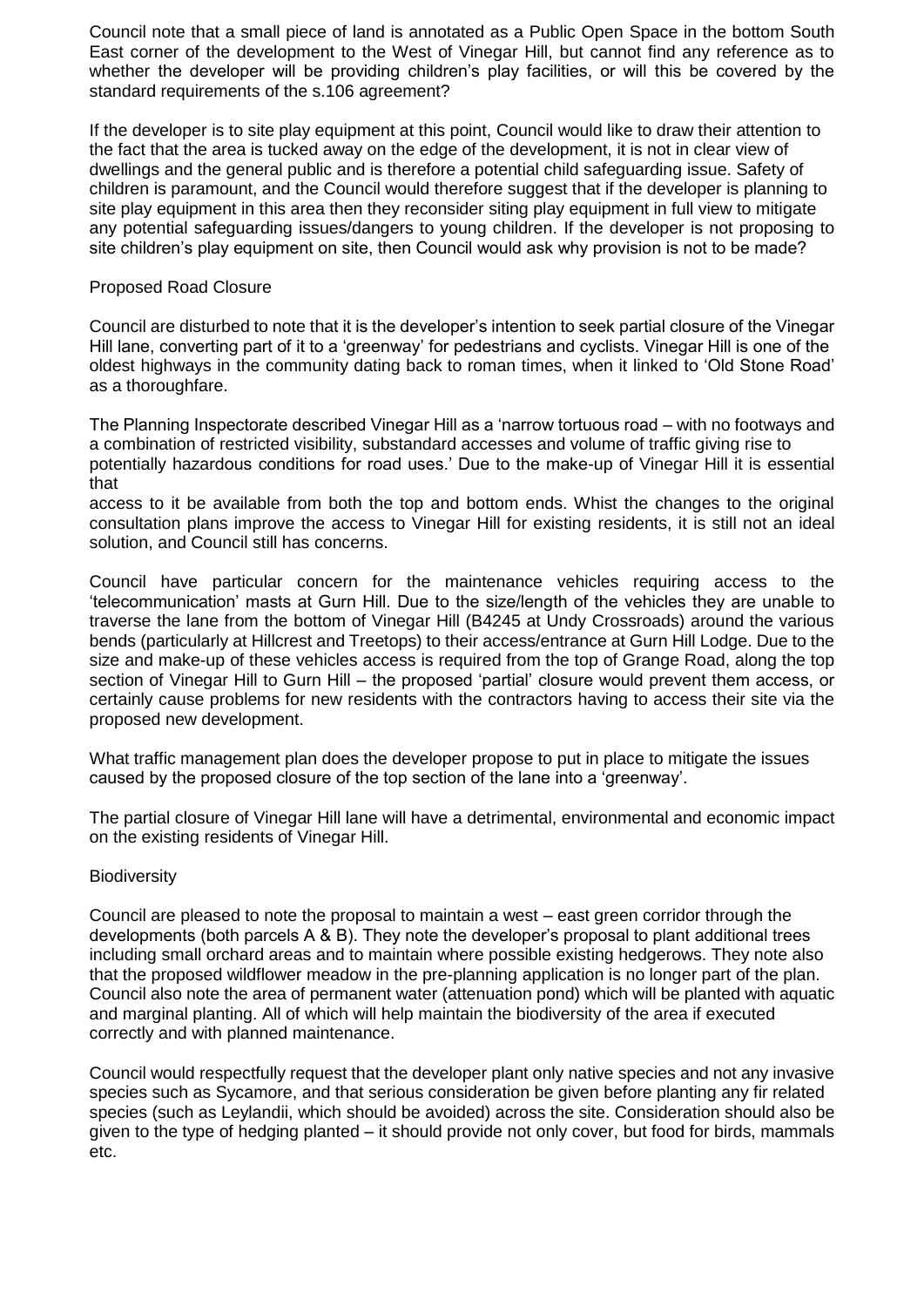The west – east green corridor is currently a flight path for bats and for hunting raptors and barn owls. Council cannot see that the developer has made any allowance in any of the dwellings for bats. Are any of the dwellings to offer artificial or integrated bat boxes? Similarly, are the developers going to make any allowance in any of the dwellings for nesting birds such as house martin nest boxes (nest cups) or artificial nests for cavity nesting birds such as house-sparrows.

### Post Development Sustainability

Whilst it is not potentially anything to do with the physical construction and development of the site, the Community Council would like to draw to the developer's and Planning Authority's attention to several factors that will impact on the immediate community (that in close proximity to the site) and to the wider community (that of the villages of Magor and Undy, and the B4245 corridor), and may require the developer to negotiate further with the Planning and Unitary Authority.

• Following the construction and habitation of the new dwellings the amount of traffic from the B4245 up Dancing Hill and along Grange Road will increase considerably. As previously identified above, sections of Dancing Hill and Grange Road already have areas for concern.

• The Ashley Godfrey Report commissioned by Monmouthshire County Council has already identified that there is a short fall in recreational open spaces.

• Magor with Undy lacks a major shopping centre, with residents having to travel to Caldicot for many services, including major food shopping, which adds to carbon emissions.

• There is limited capacity in both primary schools, with secondary education based at Caldicot. No community facilities exist for further education.

• The provision of burial space, within the community is nearing closure, which will result in residents being buried outside their area.

• The Doctor's surgery and dental practices need to be consulted on whether they are able to accommodate an increase in patients. Both are already of great concern for current villagers.

• Whilst the developer plans to encourage sustainable transport, realistically most residents will drive down off the hill to the village and attempt to park in what are inadequate and somewhat already crowded and busy car parks

**MCC Environmental Health Officer**- Concerns regarding the potential impact of noise from road traffic on the proposed properties at the northern boundary of the site. However, conditions are recommended to address and overcome these matters.

**MCC Specialist Environmental Health Officer** - Comments provided principally with regards to air quality.

**MCC Public Rights of Way** - The applicant's attention is drawn to public paths 15 and 16 in the community of Magor with Undy which run through the sites of the proposed developments. A diversion order will be required.

**MCC Tree Officer** - The arboricultural information is satisfactory. No adverse comments are provided.

**MCC Biodiversity** - The application has been the subject of extensive discussions and consultation responses. Although a holding objection is maintained with regards to impact on the Breezy Bank SINC; priority habitats - hedgerows, lighting; protected species and biodiversity net benefit, it is considered that the concerns raised could be overcome by the imposition of conditions recommended

**MCC Green Infrastructure and Landscaping** - Although concerns remain with regards to the position of the public open space; the provision attenuation and swales creating narrow linear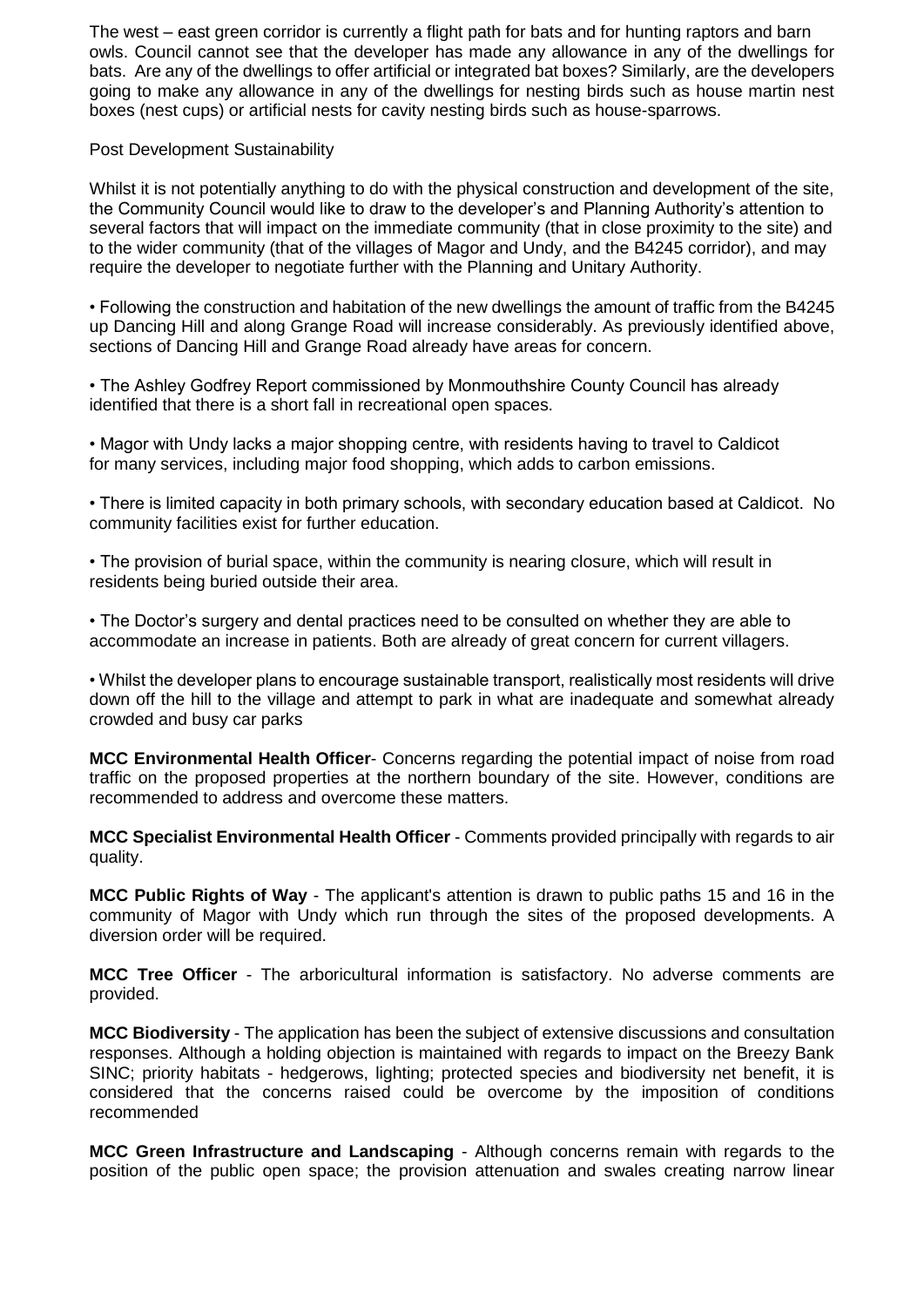features within the public open space; the use of Hoggin paths; compromised amenity to plot 26 as a result of the potential access to Quarry Rise being provided in the future and linking of footways; the need to provide greater green infrastructure between tertiary and secondary connectivity corridors and additional information being required with regards to boundary treatments and green infrastructure management plans, it is considered that the concerns raised could be overcome by the imposition of conditions recommended.

**MCC Highways** - No objection subject to conditions and the applicant entering into a Section 106 agreement to secure a Section 278 Highways Act agreement for engineering operations on Vinegar Hill and Grange Road.

Comments provided with regards to highway safety; public transport including rail, cycling and walking; traffic impact/ traffic distribution; means of access; off-site improvements and internal layout.

**MCC Highways** - Representation to amended highway plans: No objection

**MCC Sustainable Drainage Approving Body (SAB)**- The development will require SAB consent. The applicant has sought and received pre-application advice. Parcel A will be served by an infiltration basin and soakaways and which is considered to be acceptable. Concerns have been raised with regards to the indicated surface water disposal of Parcel B.

**MCC School and Student Access Manager** - Although Undy Primary School has capacity, these have been allocated to the pupils arising from the Rockfield Farm development. A commuted sum to provide additional places at Undy is therefore requested.

**Natural Resources Wales** - Advice provided to modify the intended surface water drainage scheme for Parcel B to avoid the use of a deep infiltration system.

**Welsh Government Highways** - No direction is issued.

Any mitigation deemed necessary to overcome any perceived noise or light nuisance from the M4 motorway is the responsibility of the developer and not Welsh Government as motorway highway authority.

**Welsh Water/ Dwr Cymru** - Advice provided and conditions recommended with regards to the disposal of foul and surface water.

**National Health Service** - The original consultation letter was circulated to both Caldicot and Underwood GP practices with the request to respond directly to the LPA if they had any objections to, or concerns about, the application. Neither practice has responded.

GP practices are reimbursed for their service provision on a patient capitation basis and would only object to a planning application or seek support funding where the additional patients will cause them difficulties, either because the facilities are inadequate, or they are unable to recruit additional staff to cater for the additional patients.

**South Wales Fires and Rescue** - No objections raised. Advice provided with regards to the need to provide adequate water supply and access by emergency appliances.

**South Wales Fire and Rescue –** Representation to amended highway plans. No objections raised. Advice provided with regards to the need to provide adequate water supply and access by emergency appliances.

**Glamorgan Gwent Archaeological Trust**- The site has an archaeological restraint. The Written Scheme of Investigation (WSI) submitted proposes a suitable programme for excavation at Vinegar Hill and we are content for archaeological work to proceed in accordance with the details of this document.

**SEWBReC Search Results** - A number of red and priority species recorded 152m from the site.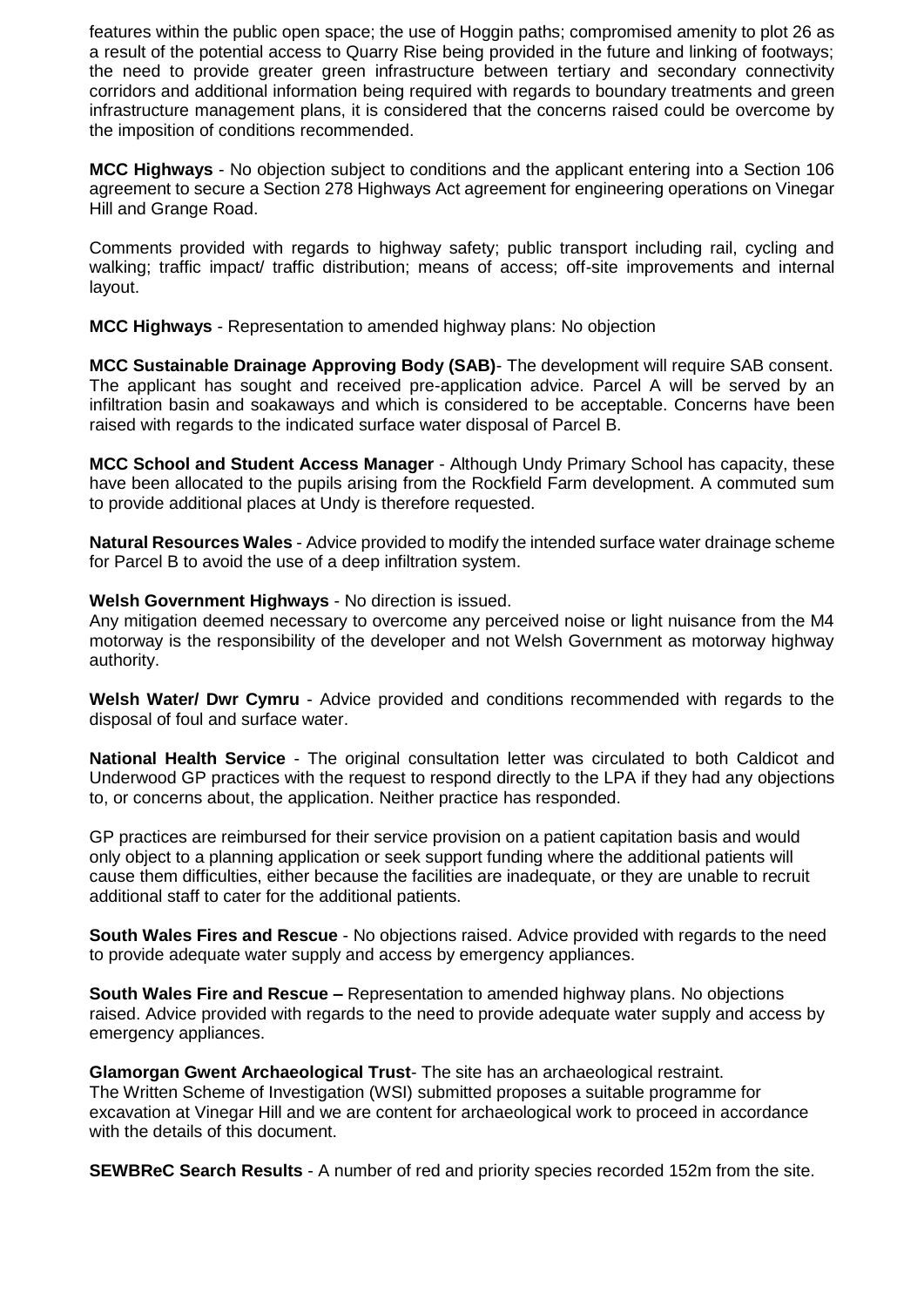### 5.2 Neighbour Notification

The application has been advertised by direct neighbour notification, the erection of site notices and publication of a press notice.

In excess of 70 representations have been received and are summarised as follows:

- Inadequate public transport provisions
- Increase in traffic
- Increase in pollution
- More open space needed on development
- Noise nuisance
- Over development
- Strain on existing community facilities
- Increased traffic and poor access
- Information missing from submission
- Residential Amenity
- Affect local ecology
- Development too high
- Information missing from plans
- Loss of parking
- Conflict with local plan
- Out of keeping with character of area
- Increased danger of flooding
- Loss of light
- Loss of privacy.

### Principle

The application is a greenfield site.

The MCC LDP site allocation does not border Grange road. The provision of houses and an access road in the area outside of the application would not comply with the allocation boundary. This Parcel of land states that it is safeguarded for limestone mineral protection.

#### Highway safety

Vinegar Hill is narrow (mostly single carriageway) and winding, creating reduced forward visibility for all users but especially pedestrians.

There are 60 plus households whose only mean of ingress and egress is via Vinegar Hill. Vehicular and pedestrian traffic is two way which results in conflict between vehicles as well as hazards to pedestrians (including school children) and horse riders – there are no footways; people's driveways are used as informal passing places in the absence of sufficient and formal passing places.

The closure would result in increased volumes, movement and conflict between vehicles going up and down the hill. This will result in increased vehicle reversing movements to the detriment of safety.

The junction of Vinegar Hill with the B4245 is already substandard, failing to comply with current visibility requirements. Nothing can be done to improve this.

People on Vinegar Hill use Grange Road / Dancing Hill route, as the visibility is much better, roads are wider and therefore safer meaning traffic conflicts are avoided.

Due to lack of visibility residents have to poke their cars out into the carriageway before accessing the hill.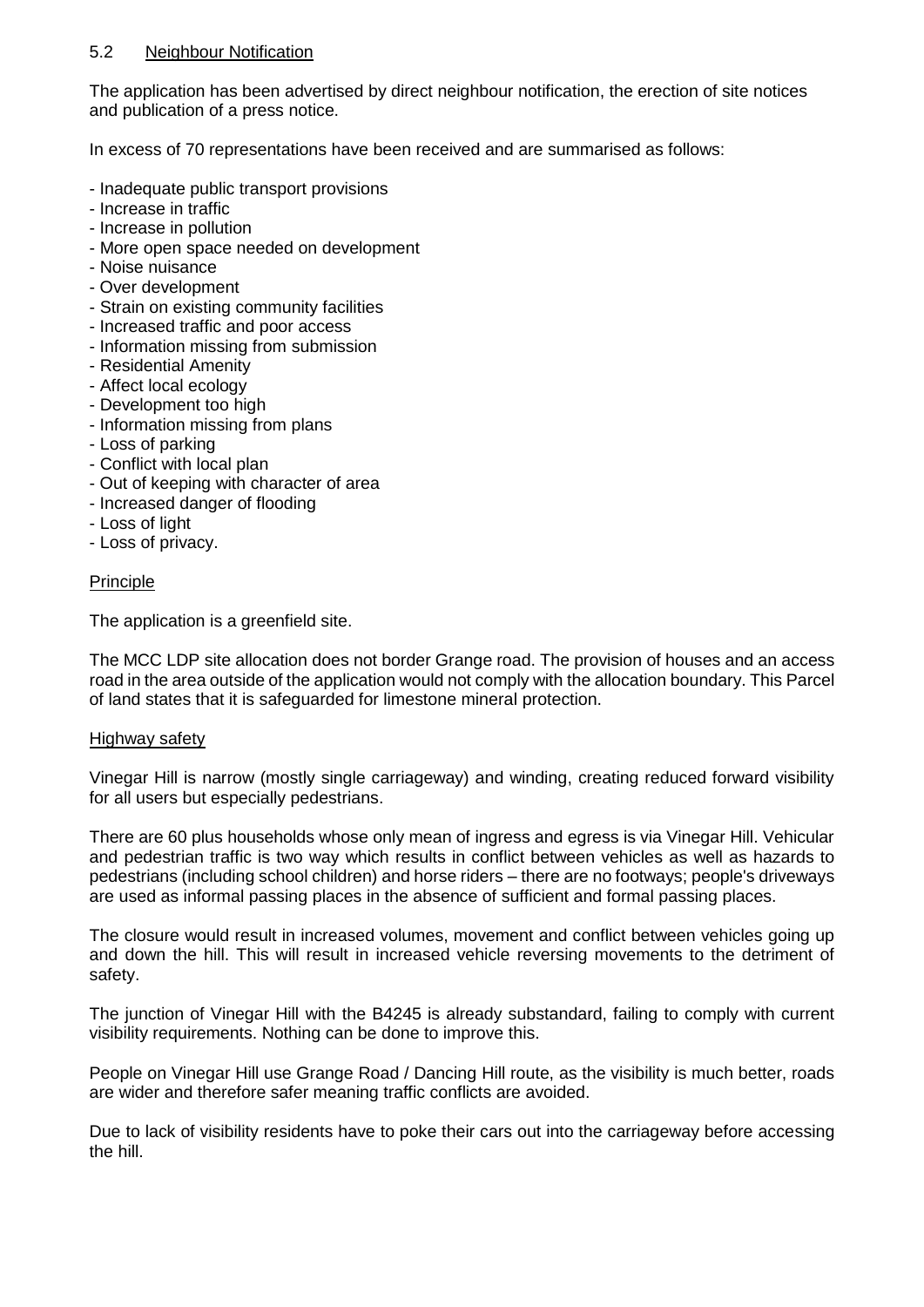Vinegar Hill is not a priority route for gritting. When the weather is adverse, the steep, narrow, winding lane can cause loss of traction. This, in conjunction with increased traffic movements, will generate increased collisions.

Traffic on Vinegar Hill is currently confined to those with residential properties on the incline, and deliveries to these properties. Residents of properties further up the hill, including Old Stone Road and Broadlands Court, tend to access their properties via the top of the road. This proposal will significantly increase traffic going down the hill to access the Main Road, as all properties on Vinegar Hill, Old Stone Road, and Broadlands Court will need to travel up and down the single-track narrow hill to access their properties.

The greenway proposal will remove the circular route opportunity that currently reduces the number of vehicle reversing movements.

The closure would create a cul-de-sac of 79 houses and one business.

Vinegar Hill cannot be the sole means of access for a community of this size as emergency, waste and delivery vehicles cannot easily access or use this lane, and often get stuck. Delivery, larger vehicles and refuse wagons only go down the hill.

Road signs indicate that the hill is unsuitable for HGV's. Would a fire engine be able to access the higher part of Vinegar Hill in the event of an emergency? A fire engine called to a dwelling on the Hill could only access the property via Dancing Hill and the part of the lane to be closed.

If Vinegar Hill is closed to traffic at the top end, the distance, and time, it takes emergency vehicles to reach the houses at the top end will increase due to the ability of a large vehicle to progress up the hill.

A temporary closure of the top of Vinegar Hill prevented rubbish being collected. Residents were unable to access driveways due to the limited width of the hill preventing access from a different direction. This led to increased on-street parking.

A number of the properties on the top of Vinegar Hill do not have access to mains sewerage and use septic tanks. Service vehicles use Dancing Hill because the road up from the bottom of Vinegar Hill is too narrow for the truck. These properties are serviced on a regular basis. If road access is denied this could potentially be an unhealthy situation to the immediate householders. With no way of emptying the tanks homes may become uninhabitable.

Concerns as to whether the turnaround at the top of the hill is large enough to accommodate refuse vehicles and large delivery lorries.

Inappropriate data has been used to model traffic flow using low estimates for number of journeys at peak times and optimistic assumptions on number of householders who will walk or cycle to the village. These give a low impact versus the reality of the traffic problems this development will cause.

Parcels A and B will not be constructed simultaneously. Parcel A could be constructed before the closure of Vinegar Hill and until Parcel B is completed there is no compulsion on the developer to construct the closure, greenway and turning facility. Until the closure is made Vinegar Hill is an access route for construction traffic to and from the B4245 to the development.

Concerns that if Vinegar Hill is not closed, traffic from the new development will use it to gain access to the B4245. Perhaps a partial solution would be to provide an electronic barrier rather than permanent bollards and issue permits / number plate recognition technology to open the barrier to current Vinegar Hill residents / emergency services / refuse vehicles etc., (although there would still be a problem with transient delivery vehicles / visitors).

There are 30 houses on Vinegar Hill north of Jubilee Cottage (including Old Stone Road). Could bollards be placed near the sharp bend by Jubilee Cottage so that the residents, delivery vehicles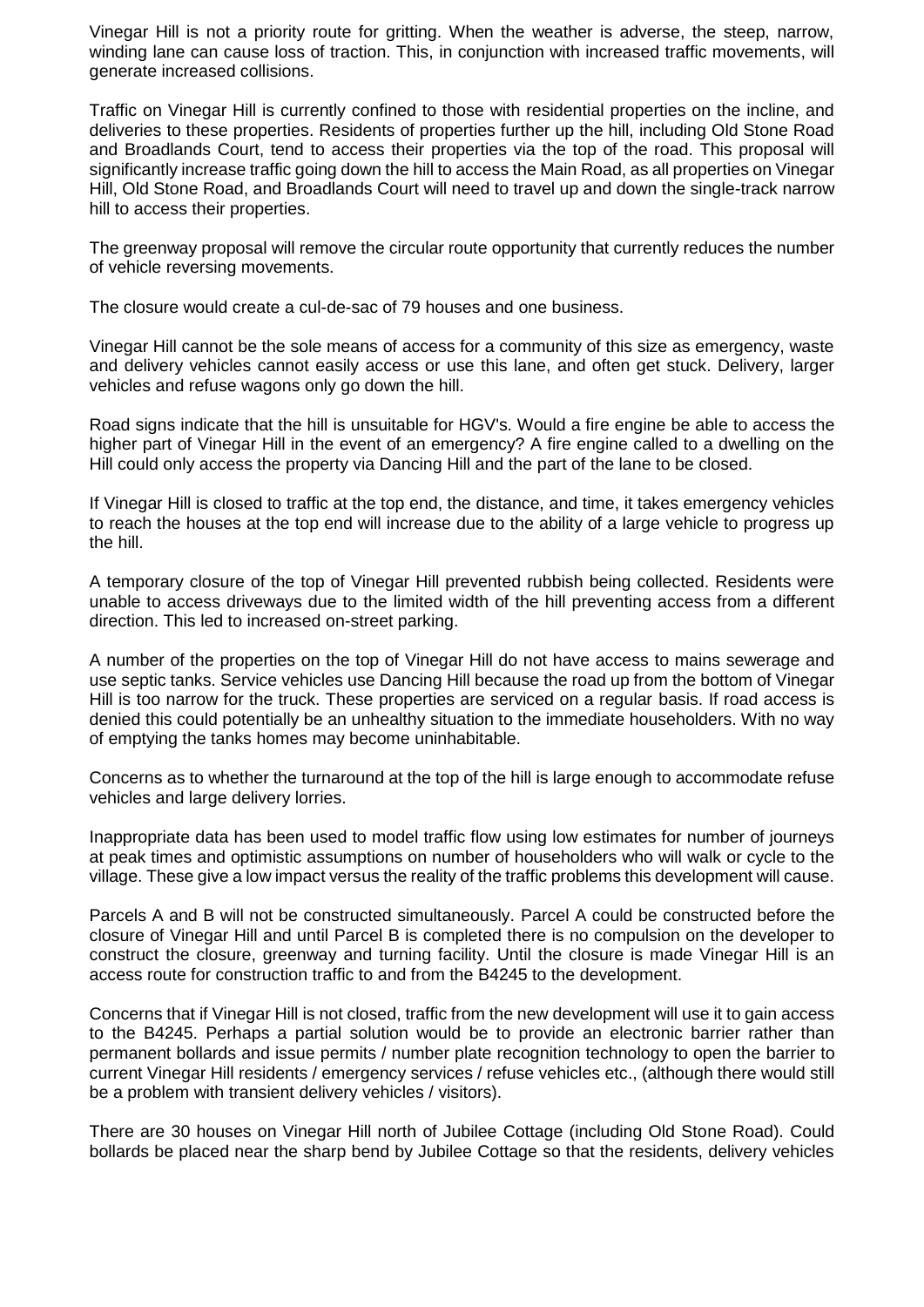etc. to the northern side dwelling could gain access via the B4245 via Dancing Hill, as many already do?

The closure of Vinegar Hill appears to be in the sole interest of the developer to provide access to the Rockfield development site, and not to benefit residents and the community by pedestrianisation. In the event of an accident, residents have agreed that legal action against the Council would the taken on a collective basis as the Council has been warned about the over-development of Vinegar Hill and the significant detrimental impact on all existing residents who already need to use this road for access to their properties.

The road from Dancing Hill to the site access at Grange Road in many parts cannot accommodate two cars passing together. There are very limited or no pavements along the route. There is no scope to extend the road or add pavements due to existing houses.

The safety of pedestrians and cyclists will be compromised due to the significant increase of traffic to the development. The increased volume of traffic along this road will isolate older members of the community.

It states in the LDP that access from Dancing Hill to Grange Road 'will require improvement '. The Monmouthshire County Council LDP Inspector Report 2014 also states that 'Whilst Vinegar Hill itself would not provide safe access the site would be accessible either through the Rockfield Farm site or via Grange Road and Dancing Hill'. These statements by MCC demonstrate that access either by Grange Road or by Vinegar Hill are not suitable and are unsafe for a housing development.

The traffic calming planned on Grange Road onto Dancing Hill will prevent the access and parking of family/friends and deliveries to properties.

Dancing Hill is already a busy road which will become overloaded and dangerous. Access to the eastern development should be from the Rockfield Farm site.

The bulk of traffic will use Dancing Hill, leading to extensive queues and resulting pollution, by those turning onto the main road at peak times for the M4. This will necessitate the installation of traffic lights at the junction of the B4245. This would be exacerbated by the lower section of Dancing Hill having cars and at times HGVs parked on either side (double yellow lines are required), in addition to the school bus pickup points blocking the road at several points or attempting to turn around on the hill.

Concerns with regards to traffic turning right onto Dancing Hill from Grange Rd due to the excessive speed of traffic coming down from Quarry Rise. The 30mph LED sign is ineffective and not working, physical traffic calming is required above this junction to allow additional traffic to turn right. Traffic traveling up Dancing Hill does not need to slow down to branch onto Grange Rd or carry onto Quarry Rise physical traffic calming is needed up to the junction to allow pedestrians to cross Dancing Hill/Grange Rd.

Exiting the junction of Cowleaze is difficult because of the traffic coming down the hill from our left, often at high speeds, the increase in the numbers will just make this problem even worse.

The main road needs further light controlled pedestrian crossing points due to the rise in traffic from this development and those at Rockfield, Sudbrook, Caldicot, Severn Tunnel Junction stations expansion. A relief junction from the B4245 to the M48 is now required, all the S106 monies could have helped deliver this for the communities along the length of the B4245.

This proposal does not incorporate the proposed Magor & Undy bypass, which was outlined in MCC documentation previously. The bypass should be completed before the Vinegar Hill development goes ahead. This would give all construction traffic access to the site instead of using Vinegar Hill and Dancing Hill

Consideration should be given to a 20mph speed limit.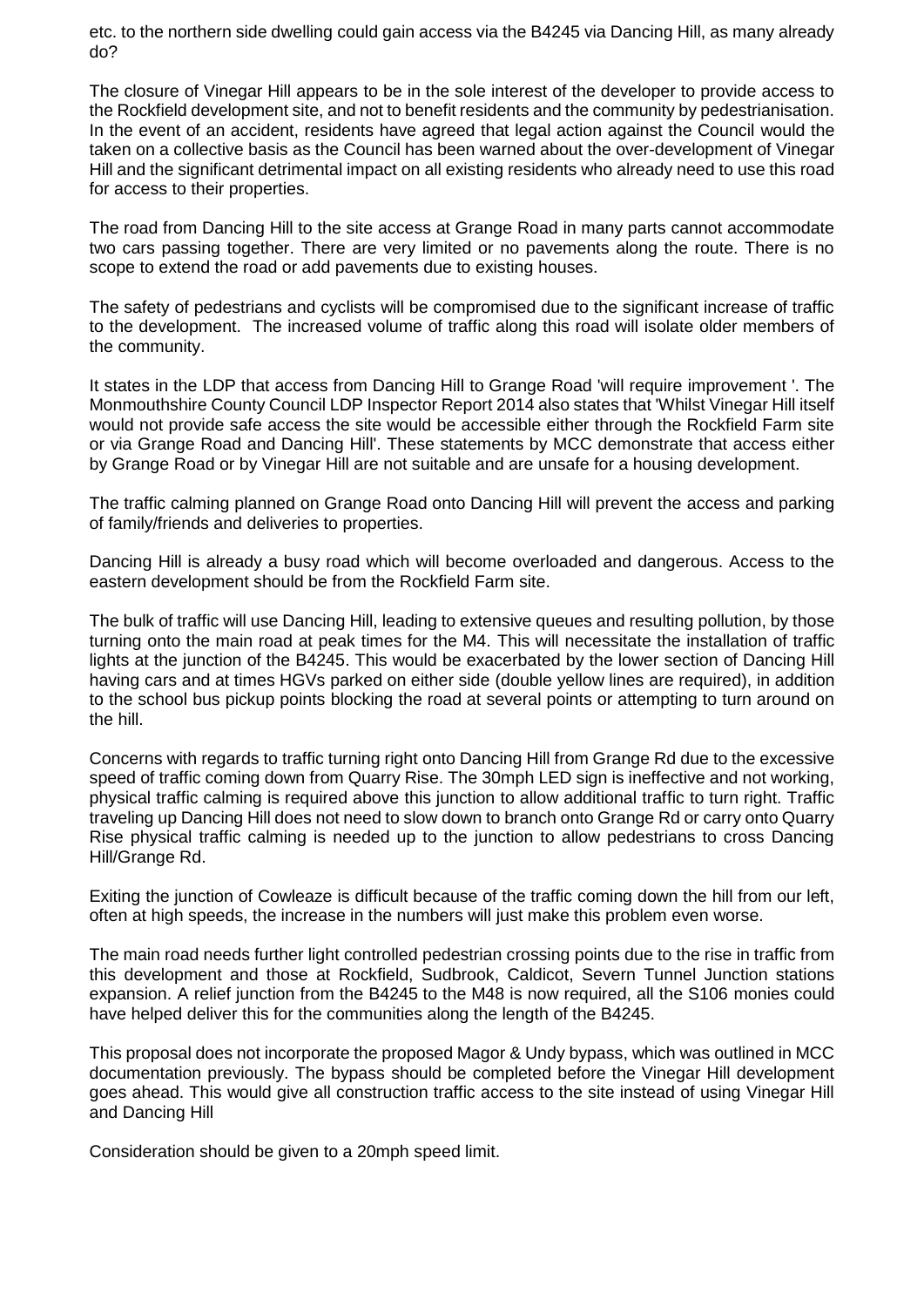Due to gradient people are unlikely to walk or cycle to the site or to and from the doctors and shops etc.

The cycle route from Magor to Severn Tunnel Junction is not fit for purpose.

Inadequate signage is provided along Vinegar Hill.

#### Amenity

Consideration needs to be given to the cumulative impact of development in conjunction with Rockfield Farm development.

There will be no green spaces left once this development is completed. The fields are currently used by lots of dog walkers. It's an opportunity to exercise dogs off lead and meet up with people for conversation and exercise. Loss of habitat, once gone can never be replaced.

Contradictions within the documents submitted - The vast majority of the basins and swales are designed to be dry for most of the year and, while planted in part, would thus be available for public use'. However, the 'Design and Access Statement' on page 47 clearly shows in the key that the attenuation basin contains a 'proposed area of permanent water'. Therefore, how can this be classed as usable public open space?

Insignificant Pubic Open Space- the 1.38 ha of public space should be usable public space. The maps provided are deceiving as the green space located by the public footpath and existing hedgerows is an attenuation basin and not usable public open space as suggested.

Public open spaces and green areas consist of a large attenuation basin, a sub-station and pump station. There is a small area for a trim trail but would not class this as a 'large area' compared to the size of the development. There is not sufficient usable green space in the development plans as four fields which are used very frequently by the public are being lost to development. The current open space is enjoyed by the residents and local community daily and the development plans including public space are not substantial enough to reflect this.

Concerns about the safety of young children with the planned attenuation basin with proposed area of permanent water.

The community orchard promoted as a feature of the development is only 0.06ha from a 5.25ha development area. To promote this as a community feature for this development is negligible as this would only be 1.1% of the whole development site.

It is unclear from the plans how the development incorporates low energy technology e.g. solar panels for hot water and electricity, highly efficient heating systems etc. which should be a priority in any new housing.

This development allows those wishing to get onto the property ladder an excellent opportunity and keeps younger generations in the village and regenerating the community with things such as commuted sums allowing the council to gain access to funding from the developer as part of Section 106 and Section 38 and Section 278 agreements

I do believe we need more housing but am also not convinced that these houses will be affordable for those who need them. Recent developments at the other end of the village have very high starting prices. A large number of the houses for sale in Magor and Undy are too expensive and it means that those on lower incomes are priced out of the area. Even affordable homes are too expensive for those trying to get on the property ladder.

Social housing also needs to be looked at. We need to ensure there are enough homes in the area that can help reduce poverty and homelessness.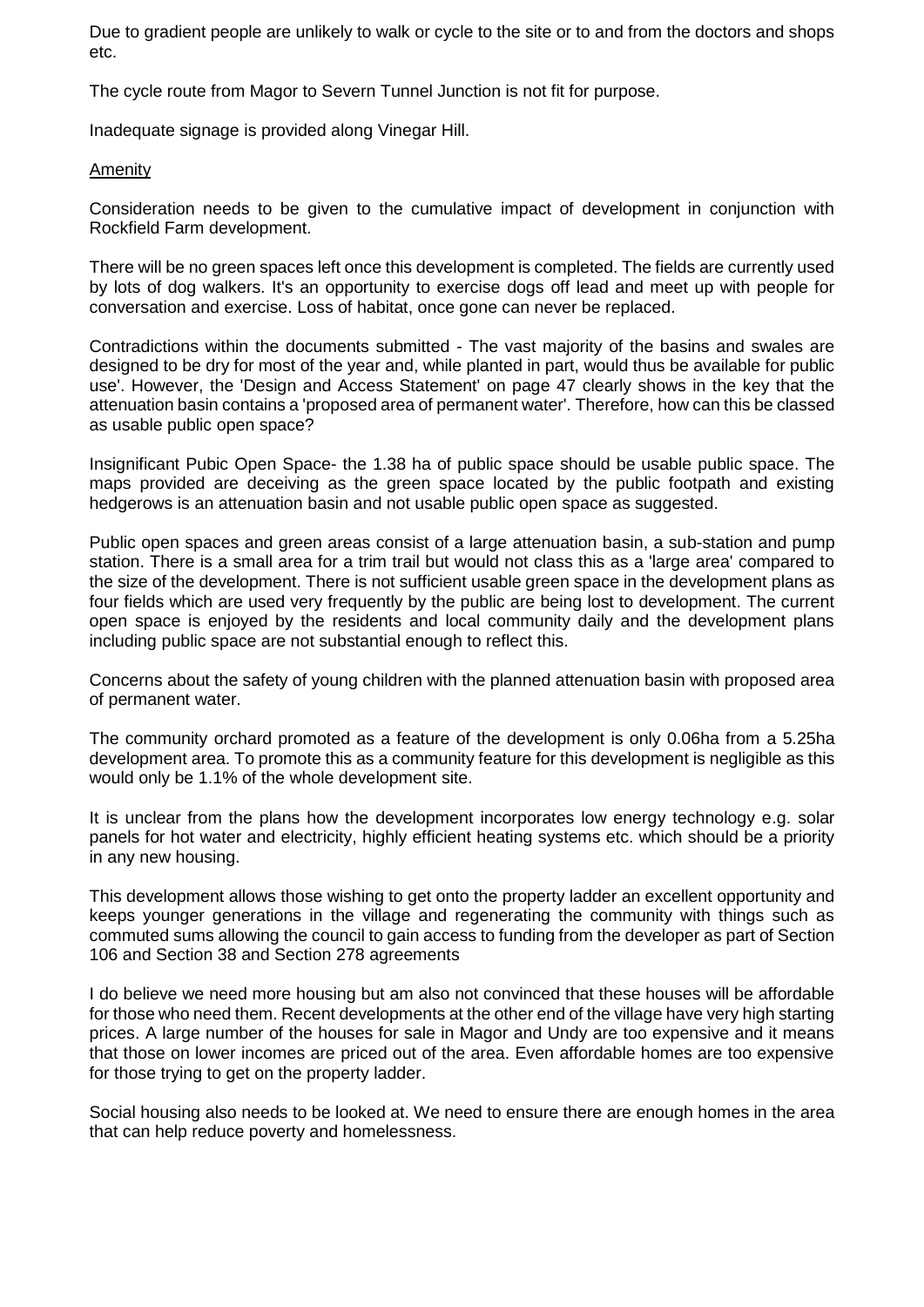There are very few jobs in the local area that pay the salary required to obtain a mortgage for the current house prices. The new jobs to be created are unlikely to pay at the appropriate rate either.

The amount of new housing in the local area of Newport and the Gwent Flats appears to far exceed the local job prospects other than changing the whole area into a commuter town for the cities of Cardiff and Bristol.

The noise and air pollution of this increased volume of traffic will impact on the residents of the existing properties.

The wider area lacks sufficient infrastructure and capacity within schools, doctors, train station etc. We don't have a proper post service. Our police station is unmanned.

Schools further afield that may have space are not an acceptable alternative for nursery/reception age.

With poor public transport services, pollution will only rise as people have to rely on cars. One bus an hour is insufficient.

As so much of Vinegar Hill has been developed, water now gushes down the hill causing aquaplaning.

There are no hedgerows between our property and the proposed development. The development would result in a significant loss of privacy as a result of the lack of hedgerows and layout of the proposed dwellings. Rear gardens will be significantly overlooked

Increased overshadowing to existing rear garden.

Our fence bordering the field for the proposed development is approximately a 4ft agricultural fence containing barbed wire. This is suitable for bordering a field but not a housing development.

Significant visual impact. The field is used by us as recreational green space which is not being provided with the development.

Should this housing estate go ahead, there will be increased levels of noise, mess and inconvenience of living next to a building site.

Water sewage at Vinegar Hill is at capacity and the last four houses are on septic tanks. The plan is not explained.

The area suffers with an inadequate water supply and water pressure. The water pressure at the top of Vinegar Hill only just meets the statutory minimum. Further houses will further reduce this, so without investment, the current houses on Vinegar Hill will be below the statutory minimum standard.

The Council fails to clear out drainage which results in the bottom of Vinegar at the junction (outside the groomers) being permanently flooded when it rains.

Too close to motorway.

Initial reports clearly indicate cause for concern with regard to noise and air pollution from adjacent motorway. Given that these reports where undertaken over a year and that the removal of the toll booths seems to have caused an increase in motor way traffic, this data should be re-measured, in order to provide the optimum design solution.

The M4 has been twice widened, adding to the noise, air pollution and traffic. To build another estate in this very small area, will further increase this.

The fields also overlook the motorway, surely with the high volume of traffic and stand still traffic am and pm the pollution is very high and noise level.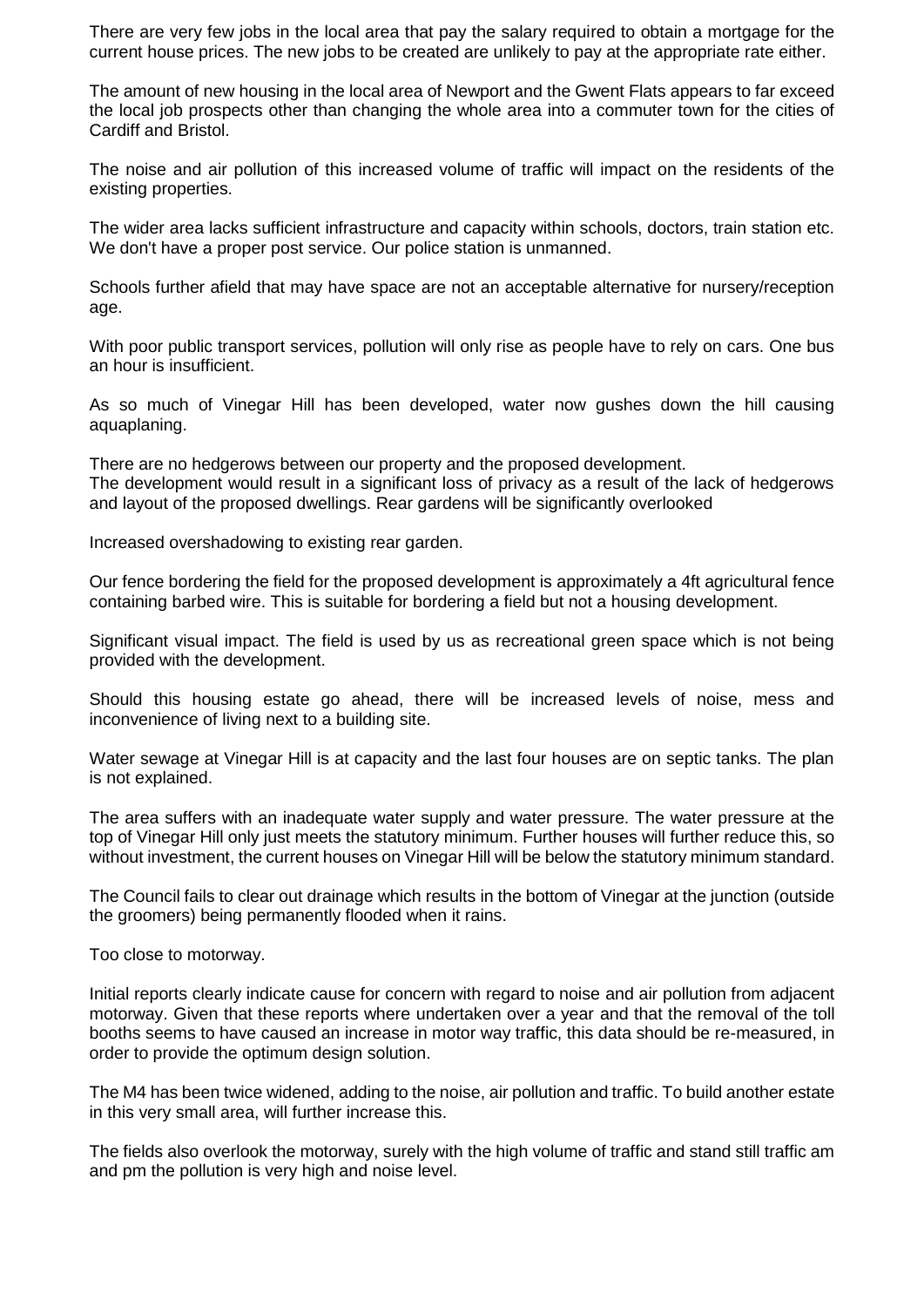## **Ecology**

There will also be a further loss of natural habitat, for existing wildlife.

### 5.2.1 Public Response to Amended Plans

The amended plans received in July 2021, have been the subject of a further round of public consultation. 45 letters of objection/ representation have been received and are summarised as follows:

### **Principle**

Amendments don't change original objections.

As a local resident, I support the need for new housing and accept Magor and Undy should play its part. The proposal seems fair and reasonable.

The houses are not needed or wanted

### Amenity

There is insufficient infrastructure and facilities such as roads, doctors, shops, dentists in the local area to support the proposal.

There will likely not be sufficient primary school places for every child once the Rockfield development is complete. Where are the additional children residing at the Land at Vinegar Hill site going to be educated? Where are all these people supposed to go for doctor/dentist appointments when there's limited availability already?

Please re-think your plans to pave over all the Severnside green spaces.

Recent surveys fail to take into consideration buzzards, foxes, invertebrates and hedgehogs.

Both villages have insufficient access to leisure facilities and these open fields have been used extensively especially during the pandemic and are a source of pleasure and relief to mental health issues

This so-called village is becoming over-developed and over-populated for its services and infrastructure.

Will these new houses have a green footprint? Not heated by gas boilers? Solar Panels as standard? Will there be a high proportion of smaller, affordable houses for our young people?

This development, is to cram as many houses into a small area that has great access to the M4 to make as much money as possible for the developers and the council.

There are too many houses being built in Monmouthshire that are not in the price range for residents, the fact that all of these are out of reach to local people is a cause for concern.

There are no social houses provided as the developers always find a loophole. As usual young people starting out have to relocate to Newport, Cwmbran or the valleys.

Too many houses been built so too much traffic too much pollution from motorway and traffic travelling to and though Magor and Undy.

Objection on the grounds on the condensed nature of the development v the less congested existing surrounding housing developments in the immediate vicinity and the Vinegar Hill housing.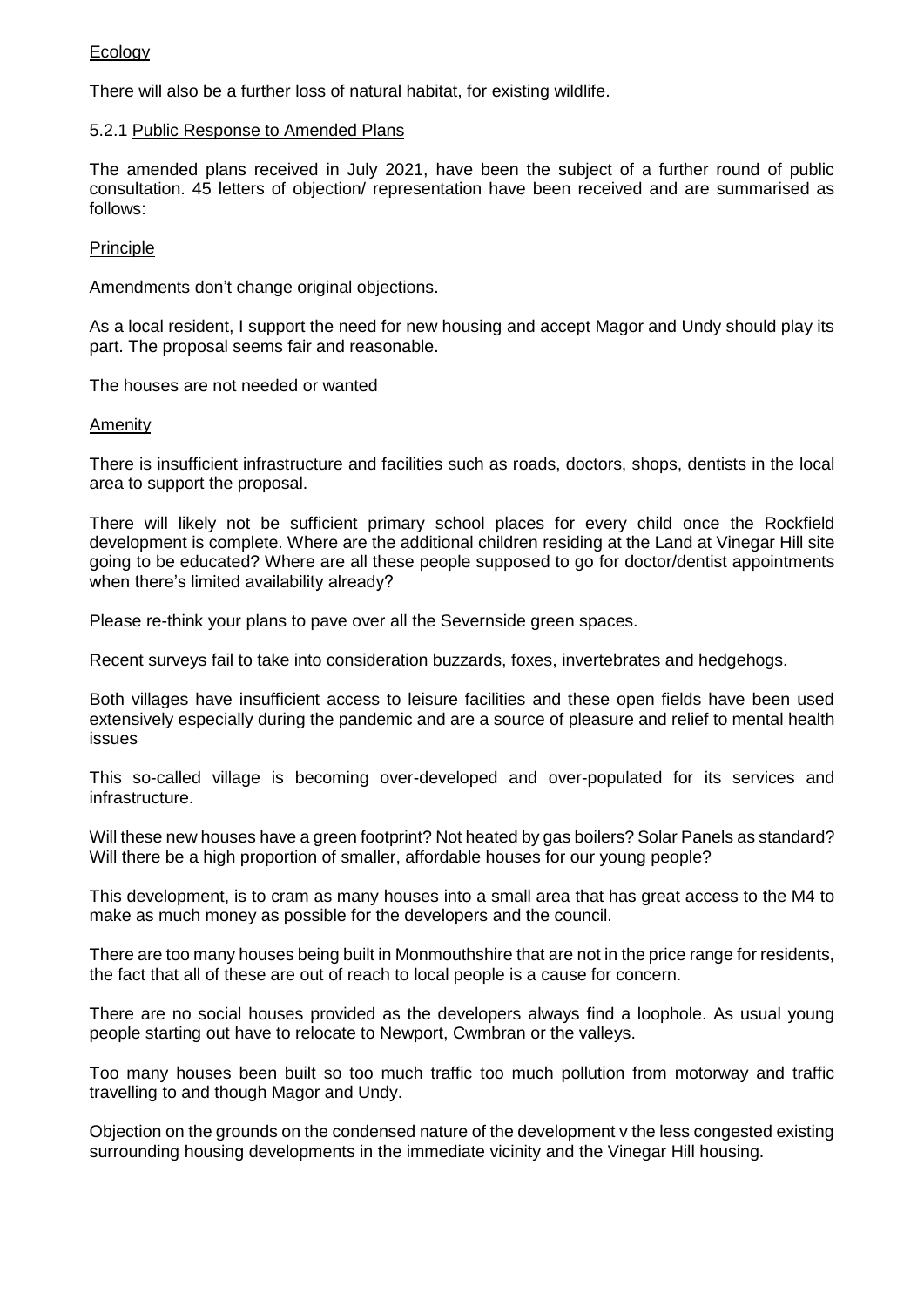Over development - continued merging of large residential estates, maximising dwellings at the sacrifice of natural green space will ruin the area

The lack of public transport is a huge concern in the area, and whilst MCC may well have an agenda to encourage travel by foot / public transport, the links in the village are appalling. The bus service to Caldicot is now once every 2 hours! Meaningful public transport must be reintroduced.

The traffic increase and subsequent pollution have been brushed aside. To say there is good public transport is a joke. The last bus Newport to Magor is at 17:30 weekdays.

The houses near the M4 will be subject to pollution and even the application acknowledges the need for forced ventilation.

The noise from the M4 now can be quite intrusive in Quarry Rise. It will be bad in the new properties.

We need the green fields as a buffer to the M4.

The loss of all of the green fields in this area is a disgrace. These fields are being used by walkers and dog walkers every day with more families getting dogs during lockdown. There will be no fields left to enjoy. No natural habitats left for our birds, bees and insects. I appreciate that additional housing is necessary, but nobody could argue that Magor/Undy is short of new housing given the competition of Kingfisher Rise and Rockfield which is currently being built years yet. These houses won't be affordable for young people in the area, they will be purchased by families outside the area who want an easy commute to Bristol.

Rather see the fields given over to wind turbines to help generate much needed green energy to power the houses already under construction a few fields away in Rockfield. Welsh Government calls for a "decade of action" on climate change. It might've seemed like a good idea to MCC to build yet more houses on our green spaces when the LDP was drafted but things have changed dramatically just in the last couple of years and removing all the green spaces in this village needs to stop.

#### **Biodiversity**

As long as the developers stick up a few bat boxes who cares if the bats natural habitat has been flattened. If only all our green spaces could be protected.

Development will result in the loss of habitat for wildlife and green areas beneficial for mental and physical health

One reference to the southern hedge indicates it has poor diversity. This is not so and many birds nest here and there are wood mice and hedgehogs present.

Does this development comply with the Biodiversity Metric 3.0?

#### Highway Safety

If the houses are to be built at least this impact could be avoided, as well as the impact of this traffic joining the main road, by the construction of a road alongside the motorway to the old police compound which was the original plan for the parcels of land.

Vinegar Hill itself will have too much traffic especially considering the number of children who walk along this road.

The changes to the road routes allowing Vinegar Hill residents to have a route north is an improvement, albeit it of reduced accessibility, through the new estate.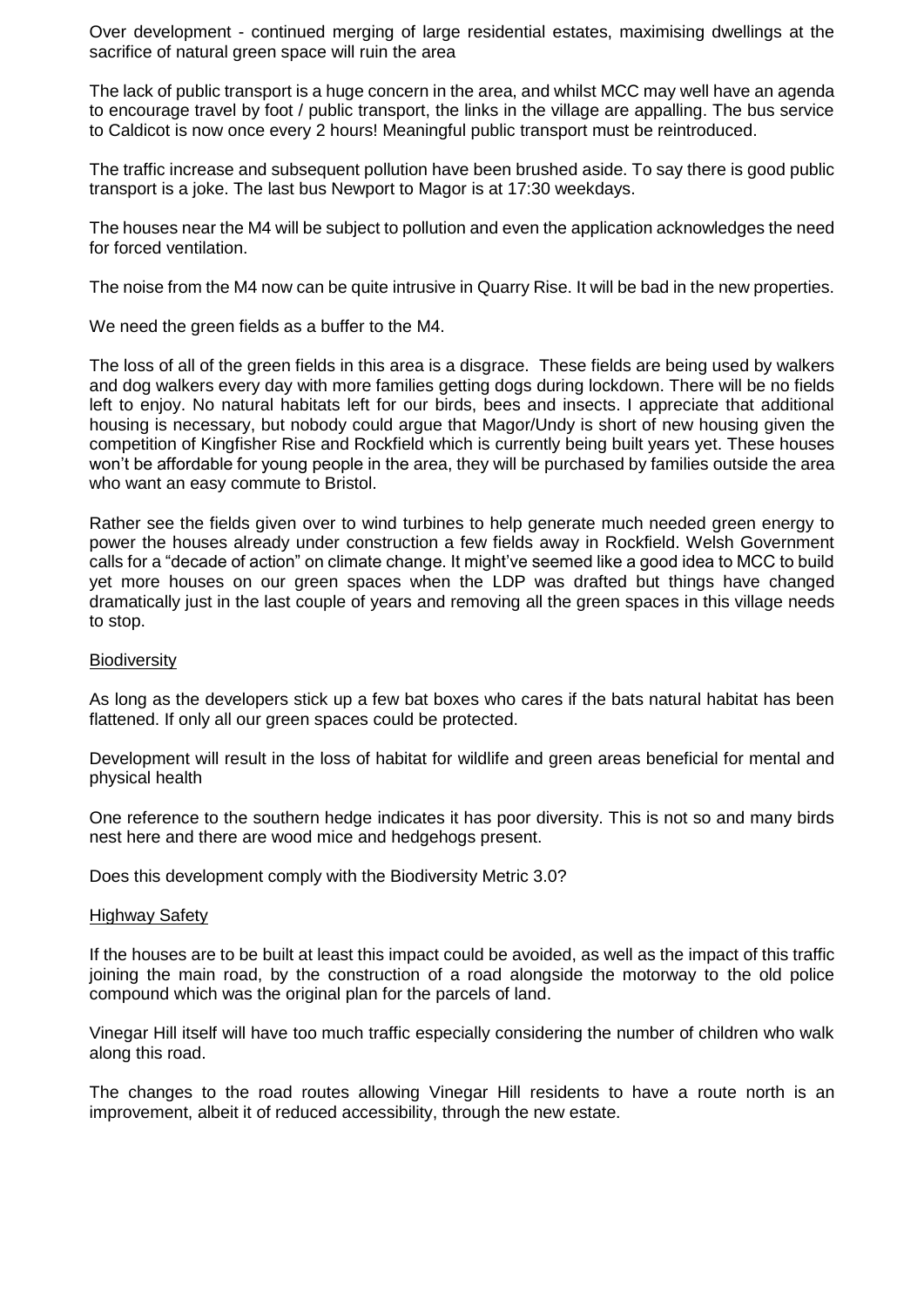This is not an acceptable solution as it involves routing a main thorough-fare through a housing estate. Whilst Vinegar Hill may be considered a minor road - it's a main route for those who live on Vinegar Hill.

155 new house need an acceptable route to the main road. When this development was first shown to the public, we were told a bypass would be put in place, and while it may have been no-one actually said the two things were linked, we were allowed to believe that they were. This is a clever way to appease the public, before removing the proposal for the bypass road later.

Most of these houses will need two working adults to afford them, so 155 houses will result in approximately 300 additional cars trying to find a route to the main road between 7:30 and 8:30 in the morning, and a way home between 4:00 and 5:30. All down Dancing Hill - can we see the traffic flow modelling for this scenario?

The location on Vinegar Hill is unpractical with VH *(sic)* being a narrow gradient challenged road. Secondly, where is all the traffic going to alight onto the B4245? Obviously you're not expecting an extra 300 cars a day plus service vehicles meandering up and down VH. So that leaves Grange Road and Dancing Hill. The Access from Dancing Hills onto the B4245 is highly congested causing further problems for those leaving the lower junctions of Dancing Hill, such as Cowleaze.

If understood correctly the alterations mean that the top end of Vinegar Hill will have access to Grange Road via the estate and not along the current route. This means that those who live on the proposed estate could also have access to Vinegar Hill and use it to drive down the hill to the main road. This will generate a considerable increase in traffic use, all for the sake of 100 yards of pedestrian and cyclist freeway.

Vinegar Hill or Grange Road will become a rat run. The whole of Magor and Undy is rapidly becoming a rat run.

Vinegar Hill (VH) is an unclassified lane. MCC highways have cited (under planning DM/2021/00528) that VH is considered substandard and well below the standards expected of an unclassified lane that serves the actual number of residential properties. The lane is predominantly single lane, narrow with no defined passing spaces or footways. The applicant's Transport Assessment ref 18287-TA-01 confirms the same under point 4.2.4 of their report. In the same report, under Highway Safety, Item 5.2.2, the applicant has provided a record of accidents at the junction of VH and the B4245. Appreciating present risks, the applicant originally sought master planning to create an active travel corridor along VH to effectively create a cul-de-sac. This revised proposal seeks to introduce a road junction at the top of VH connecting the through road between development land Parcels A & B. This in effect will facilitate a through route for all residents for additional 155 households (+300cars) before associated delivery traffic etc.

VH is used by pedestrians, dog walkers, children walking to school, cyclists and horse riders, as well as cars. VH has no pavements, has poor sight lines and has poor street lighting. Part of responsible planning policy and design is to improve road safety, not to create danger. There is a genuine cost to life by considering this proposal as it stands.

Following prior residential developments, MCC have installed a street sign at the bottom of VH stating: No access to residential developments. Clearly risk has been recognised before, why isn't it again now?

Vinegar Hill lane should remain open, even if the new development goes ahead. Vinegar Hill is already very busy with residential traffic for the whole of Vinegar Hill and Stone Lane, plus a constant stream of delivery vehicles, so having only one access would cause complete chaos. The lane is very narrow, with no proper passing places or pavements, so closing one end would make it even more dangerous than it already is.

There are insufficient crossings for the schoolchildren using both Magor and Undy primary schools and the main road is a danger to life due to volume of traffic and the speed at which they use it.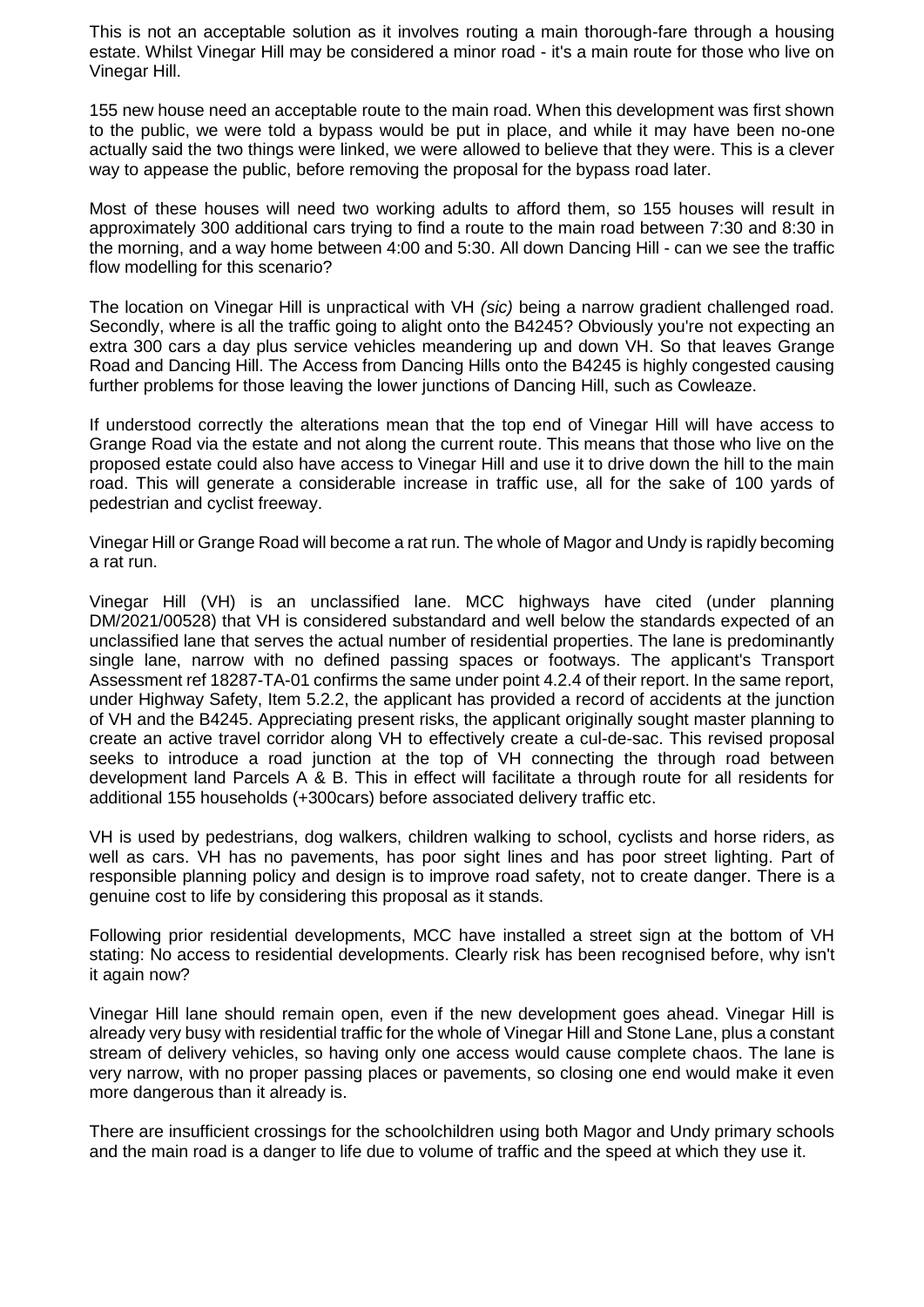The proposed 20mph speed limit on the B4245 will encourage drivers to use Vinegar Hill as a rat run. Policing the 20mph limit on Vinegar Hill will be difficult.

Vinegar Hill should stay as it is but possibly widened. The westerly development should be stand alone, accessed from Grange Road. The easterly development should be accessed from the east i.e. in conjunction with the plans for Rockfield Farm Phase 3 with which it forms a contiguous boundary. Then there would be no extra traffic on Vinegar Hill.

Total disregard of the development for the routing and management of the generated traffic onto the main road, at the bottom of Dancing Hill. The traffic will be routed onto Grange Road, which includes a sharp bend, adjacent to housing, a stretch of road suffering from long term subsidence, a narrowing of the road, between existing dwellings, a number of private driveways opening onto the roadway directly, access onto Dancing Hill, and finally access onto the Main road. The management of the traffic must be addressed by MCC in advance of this development becoming 'live'.

Traffic from 155 house, (plus possibly traffic from the Rockfield development, because that will all end up linked together) is expected to be directed up and down Grange Road/Vinegar Hill when there used to be a planned Magor/Undy bypass running alongside the M4 and coming out at the roundabout at the end of the village. The council would rather pollute the residents of Vinegar Hill and Dancing Hill rather than invest in the correct transport infrastructure for this development. The Rockfield development is not finished yet and the traffic impact has already started to take effect at the bottom of Dancing Hill.

The recently released traffic data shows a weekday average of 250 vehicle movements at the top end of Vinegar Hill (I believe the data was collected near the junction with Grange Road). There are around 80 houses on Vinegar Hill. Assuming not every resident travels up Vinegar Hill, those at the bottom will generally exit onto the main road, so approx 2/3rds go north & return that way:

~53 houses use the northerly route;

This means there are around 5 vehicle movements per house per day.

Most of these, 225 or 90%, are between 7:00am and 8:pm, at an average of over 17 movements per hour, peaking at 25.

The discussion over Vinegar Hill being closed / one way at the top / fully open, is a diversion and not addressing the underlying problem - lack of infrastructure.

ATC summary report (and supplementary documents contained within attachment) provides support to concerns raised by the community and Vinegar Hill (VH) residents.

The report appears to survey only one section of VH that this development seeks to impact, namely the junction between VH and Grange Rd. It appears that no survey has been undertaken to the lower section of VH that connects to B4245. Current plans by the developer seek to connect the new development to VH which will in effect provide a thoroughfare to B4245. How, when statements are made by the developer agent (T.Brown@ Jubb 22/05/19 11.52) are of the view that VH is not suitable for any intensification in terms of traffic and consider that Vinegar Hill should be closed to traffic for any development of the site, and in the absence of any survey data of the impacted route, can the developer legitimately apply for and MCC sensibly consider a new junction between the proposed development and Vinegar Hill?

Statistical analysis may indeed indicate that traffic movements during peak hours are not significant, in practice perhaps Jubb, MCC Highways and MCC Planning should try and navigate Vinegar Hill on foot, with children walking to school, walking a dog on the non-existent footways? Or perhaps horse riding, cycling, or driving on what is considered to be (by MCC in their objection to DM/2021/00528) sub-standard and well below the standards expected of an unclassified lane that serves the actual number of residential properties, this when meeting a vehicle approaching you from the opposite direction without any provision for passing place.

Using these figures and applying them to the new estate, 155 houses, suggests per weekday Around: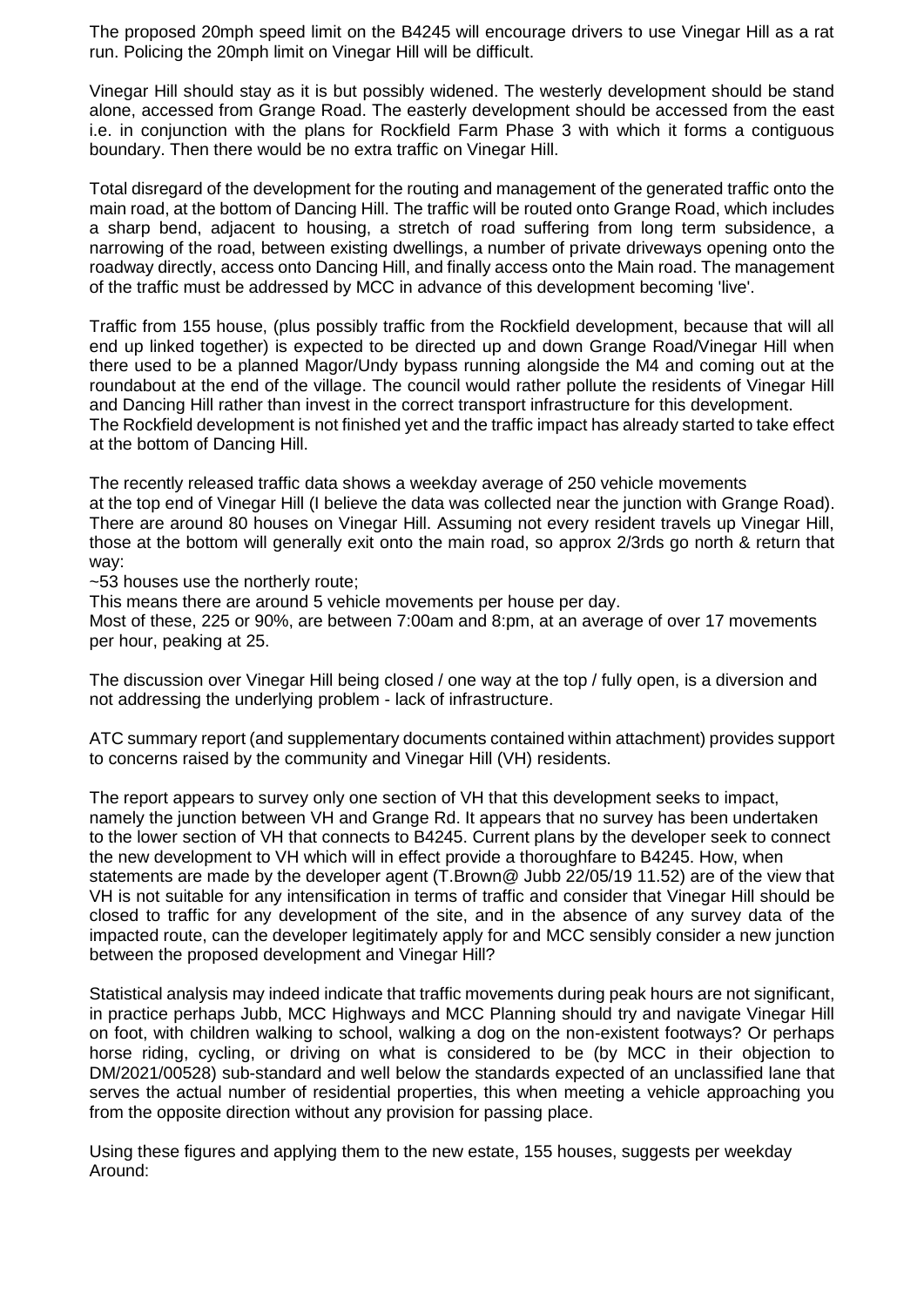- 730 extra vehicle movements ,

- average of 50 per hour, 7:00am to 8:00pm

- peaking at 73 per hour,

What ever happens to Vinegar Hill, and I believe it has to remain open, the current infrastructure cannot cope with this extra traffic. No Infrastructure = No development

I understand the traffic survey used to justify the recent amendment was done on Friday 19th April 2019. This was a Good Friday bank holiday during school holidays. The traffic movements can hardly be described as normal and if this data is used the conclusions are seriously flawed.

Using Grange Road to accommodate all the traffic that shall ensue from extra houses, is not safe and not feasible. This road is already used by many people from other housing estates and as it is, trying to get onto the already, very busy main road, is extremely difficult.

The suggestion that the traffic from Phase 1 will drive down Grange Road if they want to get to Caldicot is ludicrous. Clearly it's a quicker/more direct route for those vehicles to drive down VH and turn left at the bottom to travel along the B4245 to Caldicot/Chepstow and vice versa on their return. All it takes is 2 or 3 vehicles queuing at the bottom of VH to join the B4245 and the traffic will come to a standstill as this is a bottleneck already and risks being so on a far more regular basis. Drivers wishing to turn onto VH from Caldicot won't be able to if there is already two or more vehicles waiting to join B4245 from VH and traffic will start queuing in both directions, especially if there is a bus waiting at the bus stop at the bottom of VH. Additionally, delivery vehicles' SatNav coming from Caldicot to the new properties in Phase 1 will be guided up VH as the SatNav won't navigate the driver to continue along the B4245 to access the development via Grange Road. VH will be used by contractors coming from Caldicot/Chepstow during the build stage.

The current site plan for Phase 1 suggests that people wishing to travel north on VH can drive through the new development to join Grange Road. Is it not dangerous to suggest that vehicles should drive through a housing development? These new houses won't have big enough garages/driveways to accommodate 2 cars (and any visitors cars) and so cars will be bumped up on pavements or parked in the road and for VH traffic to navigate this along with children playing in the vicinity is just dangerous.

### 5.3 Local Member Representations

The Ward Member County Councillor Lisa Dymock was consulted on the 11 December 2019 and has provided the following comments with regards to the initial application:

"Undy has seen a considerable amount of development recently and I feel further development will lay siege to our village.

My understanding, having canvassed Vinegar Hill to gather residents' responses to the introduction of bollards and the recommendation that the lane becomes a dead end, is that there is compelling demand for further public consultation. On reflection of the feedback, it's evident that there is discord in opinion which appears to be influenced by their positioning on the hill.

I lived for many years on Vinegar Hill so am aware of the large volume of pedestrians that use the lane to access Common-y-Coed and Undy Primary School. Introducing a dead end would drive a significant increase in traffic at the bottom of the hill creating a potentially greater risk. We are part of the e-commerce era where people are opting to shop online due to the convenience offered through next day deliveries. This shift has resulted in a huge increase in delivery vehicles on the road with a need to access properties regularly. In this area specifically, the majority of delivery vehicles do not pull onto private driveway but choose to remain in situ on the road. This raises the question of how these delivery vehicles will turn around due to Vinegar Hill being a single track lane.

I am happy to work with Bovis as the local member, to engage with residents in more detail about what will be the best solution for Vinegar Hill residents. I believe a town hall meeting where Bovis can showcase the plans and residents can voice concerns would be a worthwhile engagement. It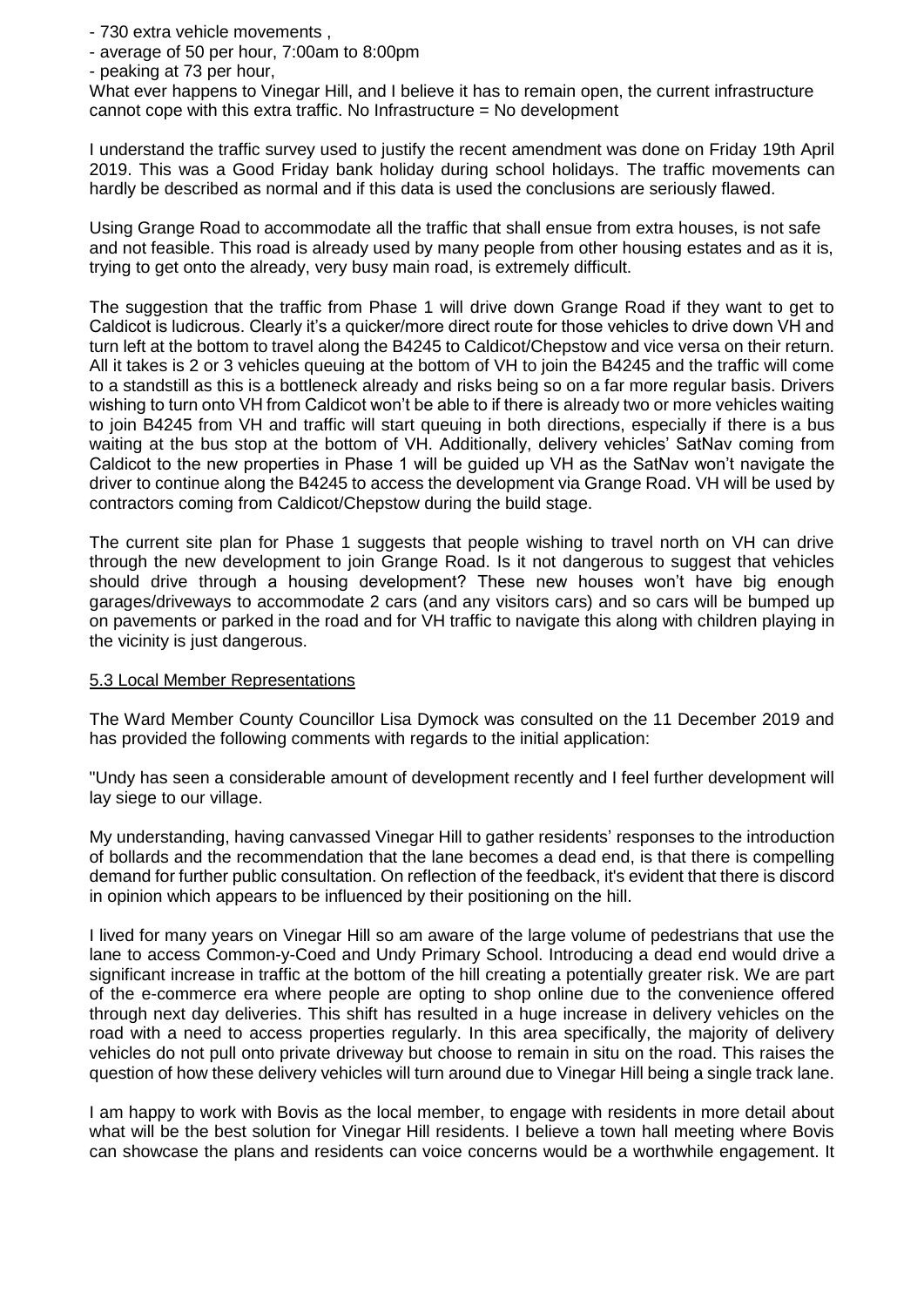would also be beneficial to circulate a survey to the residents affected providing them with an opportunity to voice their concerns.

Road safety on the B4245 is becoming the biggest concern of residents in the Severnside area. I have noted that you have allocated S106 'Offsite highway improvements' - please can you define what this will entail exactly - residents would like to see a speed camera in the village to deter those who think it is acceptable to speed through Magor/ Undy.

I recently visited residents at the Kingfisher development (Bovis development) who kindly walked me around the development pointing out issues they have encountered since residing there and I would not like to see a repeat of the same mistakes. It almost seems impossible to drive around Seymour Rise, there are cars everywhere due to the lack of parking or the location of parking spaces for households. It makes it very difficult for people to visit the area without parking somewhere that obstructs another person or makes is impossible for emergency services to access certain areas. I am aware that bins are frequently missed as the refuge truck is unable to access certain areas of the estate.

The communal bin areas have been poorly placed. I saw one house had a storage bin area placed under their living room window and another backed onto a family garden when there was an area that backed onto public land that was more suitable and would not interfere with the family enjoying their land. I was shocked at the lack of thought that was put into the positioning of the bin storage units.

I am concerned at the lack of pavements in certain areas which meant people had to walk in the road, this is simply not good enough due to risk it entails to local residents.

I was also made aware of the design of internal pipes and the various issues occupiers have experienced and invasive remedial works that had to be undertaken. Please could you confirm that your design team have now resolved this issue and provide reassurance that this won't happen again on the new development.

I would also like to see electrical vehicle infrastructure incorporated into the plans, charging points for the increasing number of electrical vehicles.

I have concerns over the lack of space locally for recreational activities. Undy AFC are already looking for alternative space to utilise due to the high number of those attending and pitches are being overused. The local rugby and cricket clubs currently have nowhere to play and have to travel to Caldicot. I would like to see somewhere identified locally for them."

Please note all representations can be read in full on the Council's website: <https://planningonline.monmouthshire.gov.uk/online-applications/?lang=EN>

### **6.0 EVALUATION**

### **6.1 Principle of development and viability**

#### 6.1.1 Principle of development

Policy S1 of the LDP refers to the Spatial Distribution of new housing provision within the County and states that the main focus for new such development will be within or adjoining main towns. Outside of this, Policy S1 sets out that a smaller amount of new housing development will be provided in the Severnside sub-region, particularly at Magor/Undy, Caldicot/ Portskewett and Sudbrook.

Policy S3 of the LDP identifies seven strategic housing sites within Monmouthshire of which this application is one. Policy SAH6 which relates specifically to this site provides the following:

7.81 hectares at the Vinegar Hill, Undy site are allocated for residential development. Planning permission will be granted provided that: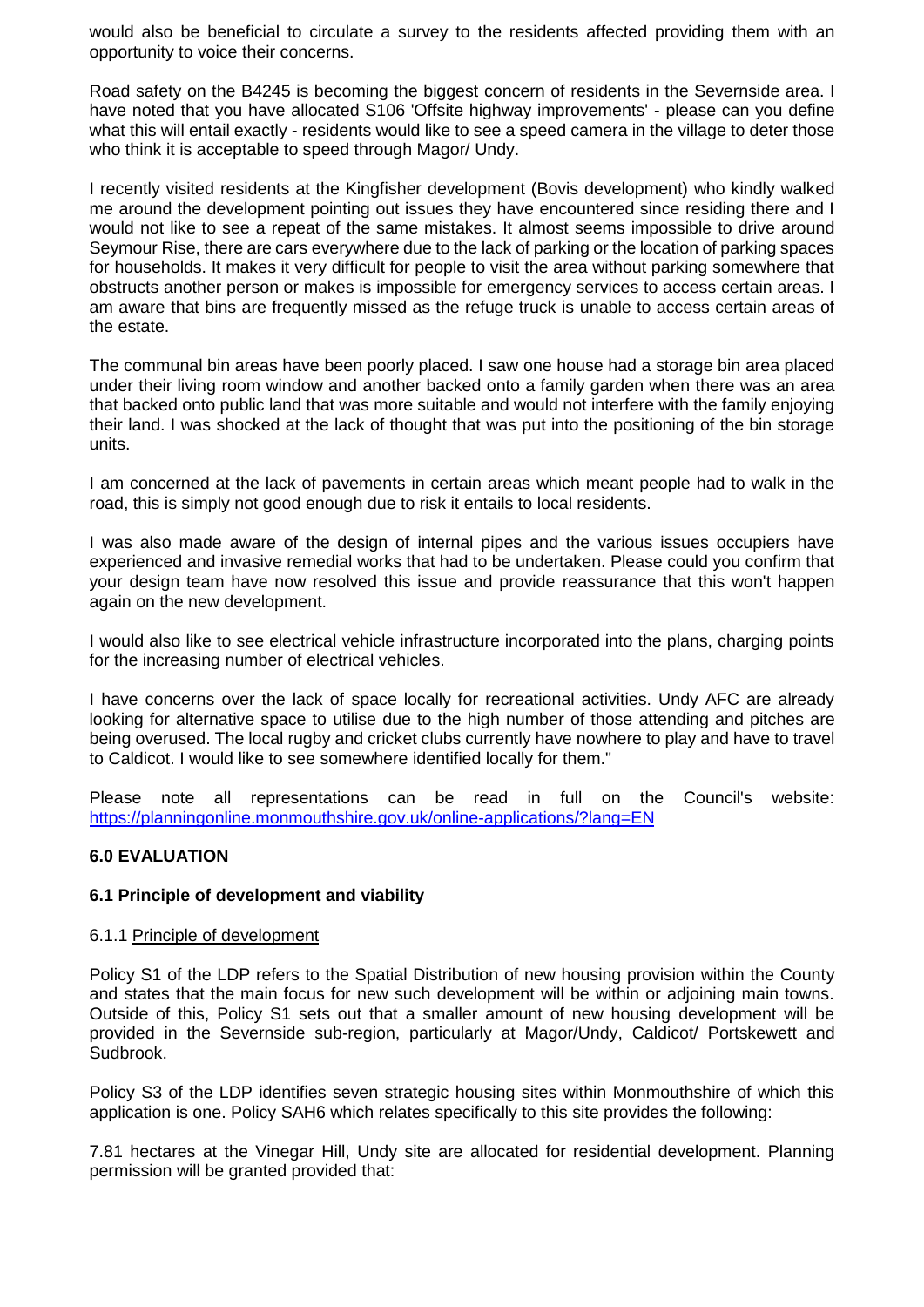a) Around 225 new dwellings are provided;

b) A Section 106 Agreement has been signed that, in addition to standard requirements, includes provision for any necessary off-site highway improvements to the highway network through Magor/Undy;

c) A Section 106 Agreement has been signed that, in addition to standard requirements, includes provision for making an enhanced financial contribution to community facilities in the Magor/Undy area;

d) It is ensured that safeguarding routes for a potential Magor/Undy by-pass and for a potential M4 Relief Road are not prejudiced by the development.

As a result of the above, the allocated site is positioned within the development boundary for the area.

In acknowledgement of public comments received, the application site does not encompass all the area forming part of the LDP allocation. An area of land extending up to 1.4 ha (3.4 acres) adjoining the northern boundary of Parcel B has not been included, as the applicant has been unable to secure a contract agreement with the landowner. The site does however include a Parcel of land on the northern boundary of Parcel A extending up to 0.28 hectares (0.7 acres) which does not form part of the allocation. This area of land also falls outside of the development boundary and is positioned within a minerals safeguarding area for limestone as designated by Policy M2. As a result of including this land within the application, the proposal has been advertised as a departure from the development plan.

It is considered that its inclusion represents an acceptable departure from the development plan having regard to the following:

- i) the definitive boundary of the site provided by the hedge line and route of Grange Road to the north;
- ii) the positioning of other dwellings immediately to the west of the site which address the highway, following the same northern boundary, and
- iii) the reduced area of the application site relative to the allocation and the need to include the land within the proposal in order to access and bring forward the allocated site for development.

With regards to the part of the land being within a Minerals Safeguarding Area as designated in Policy M2, there is a need to provide a buffer to protect existing residential dwellings in the locality from the impact of potential minerals working. Consequently, minerals extraction would not be feasible in this location. It is therefore considered that there would be no likely conflict with Policy M2.

In accordance with the requirements of Policy S4, the applicant has indicated the provision of 25% affordable housing within the scheme and has confirmed that they are willing to enter into a Section 106 to secure this provision in perpetuity.

On the basis of the above, it is considered that the principle of developing this site for residential purposes has already been positively established by the allocation, which has been thoroughly reviewed as part of the LDP process as considered above by the LDP Inspector. The current proposal is therefore acceptable in principle, subject to the application satisfying a number of material considerations.

## 6.1.2 Viability and Cardiff Capital Region Funding

The site is an allocated strategic site within the Council's LDP (Policy SAH6) and it the only remaining strategic site in the LDP that does not benefit from planning consent. The development proposal has had significant viability issues that has resulted in the application not being able to progress positively to date. The viability concerns are principally due to infrastructure costs associated with the development that have changed since the adoption of the LDP particularly surrounding the introduction of the sustainable drainage systems legislation. Given the Council is currently reviewing its LDP planning officers were reluctant to support a development proposal that was not fully policy compliant and that would not support the delivery of the required level of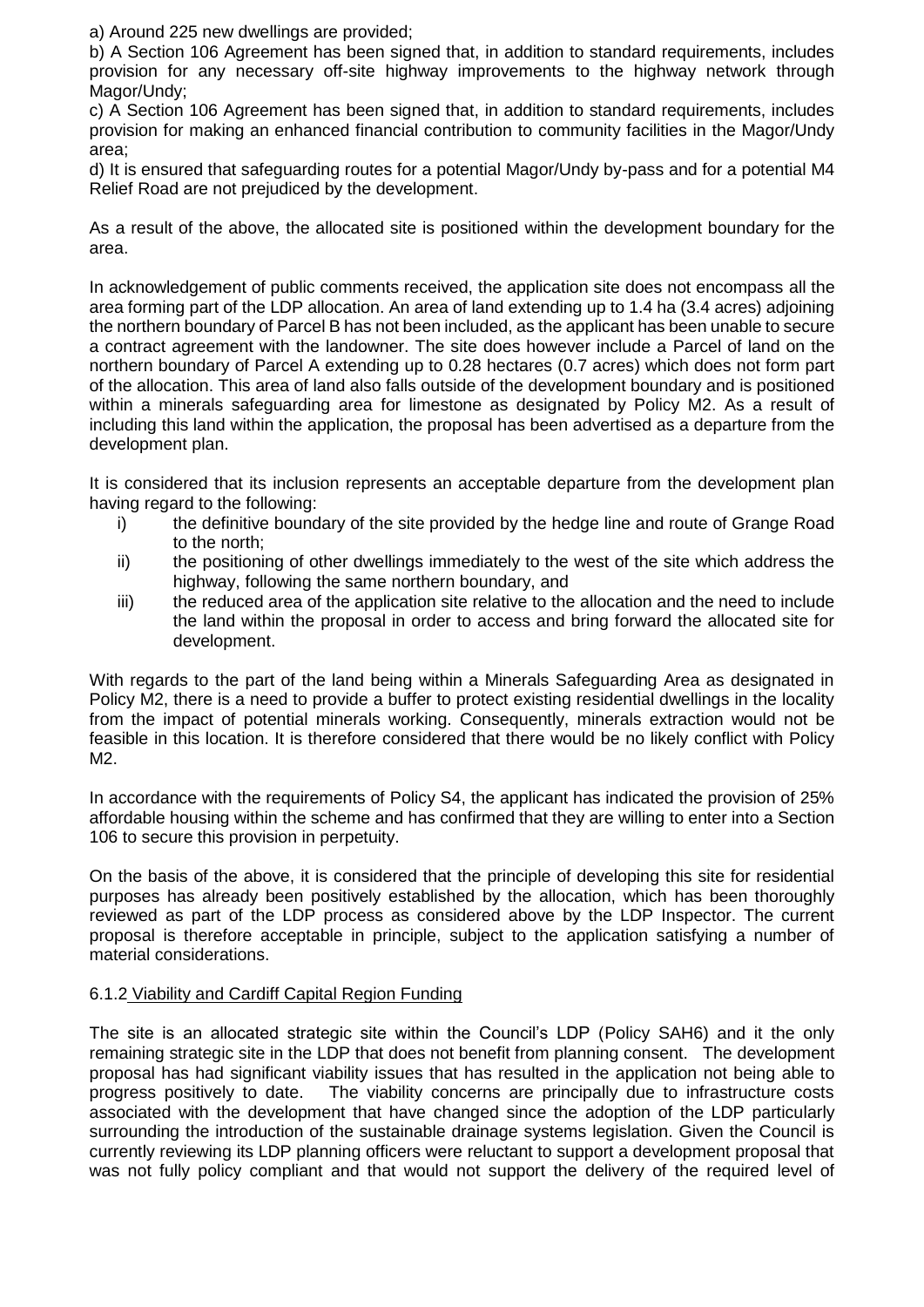affordable housing (25% subject to viability) or S106 contributions to support the increased housing. The District Valuer has reviewed the viability of the scheme and has outlined that the scheme (without any additional funding) would not be viable. The application had failed to progress to a positive determination since its submission in 2019 and as negotiations were at a stalemate, planning officers were reluctant to support a scheme that did not provide adequate affordable housing or financial contributions to ensure a sustainable development.

However, in 2020 the Cardiff Capital Region (CCR) announced the development of the Housing Viability Gap Fund that would 'unlock' stalled sites that are unviable for housing delivery with the objective to kick start construction, generate jobs and deliver sustainable developments, enhancing the long-term growth prospects of the region. This site is a key strategic housing site within the LDP (Policy SAH6) and therefore the local authority in collaboration with the developer applied for £5.21m worth of funding to the CCR. The funding would support this site to be progressed with full planning policy compliance in relation to affordable housing and S106 contributions enabling officers to recommend approval of the scheme without further deliberations regarding viability. Following detailed discussions and financial appraisals of the scheme with the CCR and their appointed assessors the scheme was approved for the housing viability funding on 29th November 2021, subject to the funding conditions. Given the awarding of this funding the application is now fully policy complaint and officers consider the proposals acceptable. The proposal delivers 25% affordable housing provision whilst meeting all the required contributions in relation to community facilities, recreation, education and sustainable transport and is in accordance with the requirements of Policy SAH 6 and the LDP. The proposal ensures a sustainable form of development that accords with the objectives of the LDP to build sustainable communities.

## **6.2 Sustainability**

### 6.2.1 Good Design and Place Making

As specified above the site is located on the northern side of Undy, with the modern residential housing estate of Quarry Rise to the south; a smaller number of dwellings to the west of Parcel A; theM4 and areas of open countryside to the north and the mixed use allocated site of Rockfield Farm (SAH5) to the east of Parcel B.

With the exception of older housing on Vinegar Hill, housing developments within the vicinity of the site were built predominately during the late 20th century arranged around cul-de-sacs with limited connectivity and circuitous routes that provide limited opportunities for permeability. As a result of age, the density of development and urban form varies slightly with developments being characterised by detached and semi-detached two-storey housing finished with brick and render elevations. A lesser number of terraced houses with stone elevations are located within more historic areas.

As specified above, the proposal would provide a density of development of 28.57 and 31.92 dwellings per hectare split between Parcels A and B respectively. Although criterion i) of DES1 requires a minimum net density of 30 dwellings per hectare in order to ensure the most efficient use of land, it must be noted that the sites developable area and ability to provide a greater density of development, has been impacted by constraints including the need to provide appropriate sustainable surface water disposal, green infrastructure and open space provision. Although the number of dwellings on site could be increased through the inclusion of more flats and reduced or compromised areas of public open space or amenity areas, being mindful of the context of the site, acting as a transition between Undy and adjacent open countryside, the density of development and type of accommodation proposed is considered acceptable in this instance.

Following a number of alterations to the layout and design of Parcel A, the proposal is considered acceptable and considered to be of a good standard of design that respects the character and appearance of the area. The site has been designed with a principal distributor road with smaller zoned areas leading from this. Whilst property types will remain consistent across the development, it is felt that the retention and provision of natural features such as hedgerows and landscaped areas will help enhance character with residents being within walking distance of a variety of open spaces and green corridors. Care has been taken to ensure the public rights of way that cross the sites are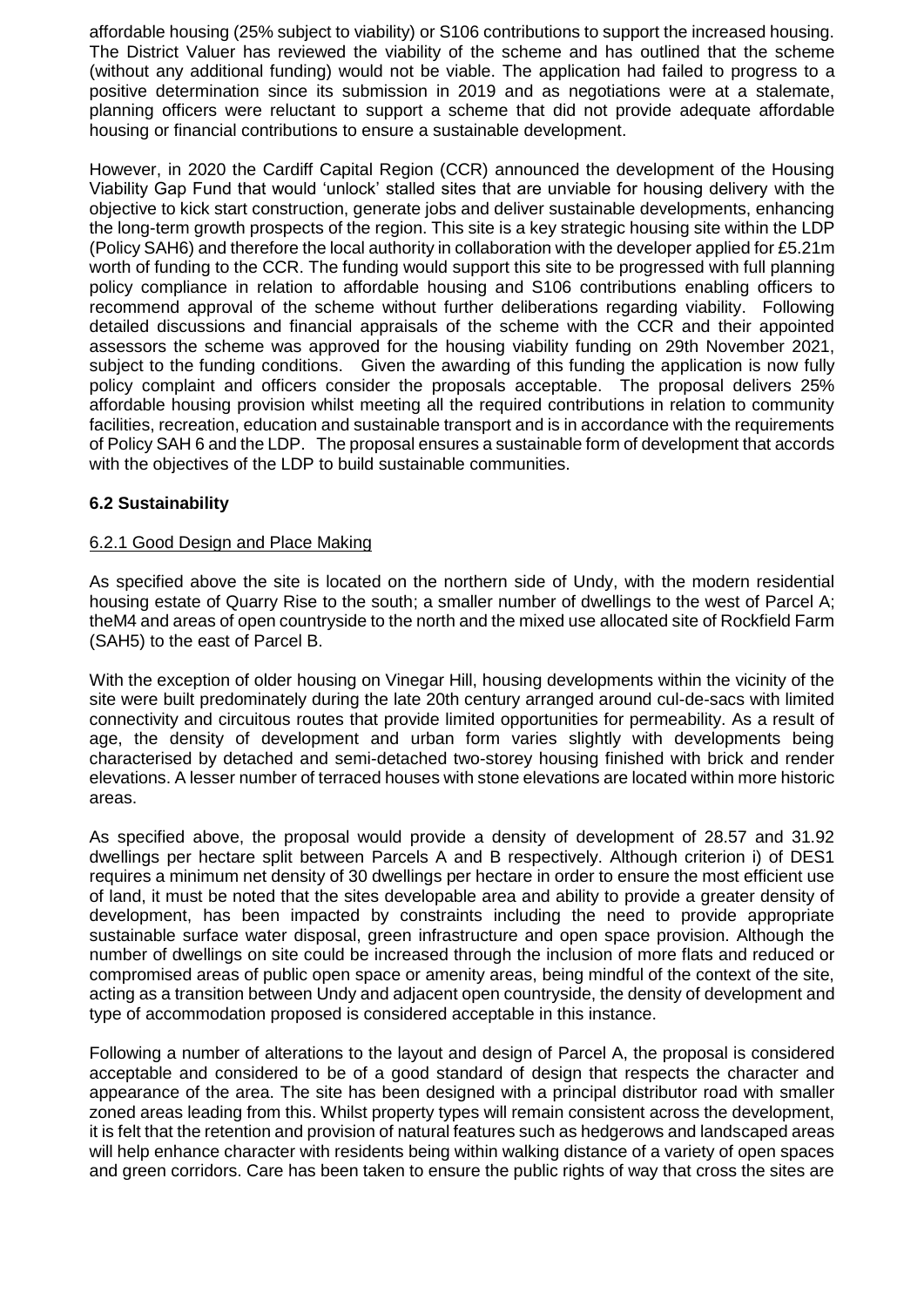retained although these will be subject to minor adjustments to follow the hedgerow which acts as a strategic green infrastructure corridor with the area naturally surveyed by the surrounding dwellings. It is considered that the landscaping features and details will help to provide buffer zones and provide distinctive areas and elements that will assist in the permeability and legibility within and between the sites.

Where back to back arrangements are indicated, a distance of 21m is to be maintained between habitable room windows, with enhancements to hedgerows and boundary features indicated to protect and enhance amenity and privacy and to provide greater opportunities for connectivity between green habitats and features. Although some side to rear distances within the development are compromised this is necessary to make efficient use of the land.

Externally the main finish will be facing brickwork with elements of render and smaller features of stone incorporated. The local vernacular consists mainly of brick dwellings with some rendered detailing. The materials proposed are considered in keeping and help create reference markers and landmark plots, again to enhance legibility and orientation. Care has been taken to ensure that buildings on corners or in prominent or highly visible locations have features such windows or openings in gable features to help provide a sense of natural surveillance over surrounding streets.

Parking will be provided by a combination of garages, parking spaces and driveways. Hard and soft landscaping will define other public and private areas with landscape and street planting also used to assist in the definition of such spaces and to soften the visual impact of the proposal.

With regards to Parcel A, the public open space would take the form of a linear feature running though the site from west to east which would accommodate the route of the slightly repositioned footpath, the existing hedgerow and a landscaped swale and attenuation basin and a rectangular shaped area in the south-eastern. Due to extensive sustainable drainage requirements of the site, the space would be multi- purpose in terms of use. A community orchard would be provided adjoining the western boundary with a more formal area of open space provided in the south-eastern part of the site and a trim trail adjacent to the eastern boundary. The open space would be unequipped with the developer making a financial contribution to maintain other existing equipped provision in the area, as requested by the Council's Community Infrastructure Officer. In all cases the dwellings surrounding would be orientated to face onto the open space to increase natural surveillance and create a stronger urban form that would help the areas to become a focal point for residents. Although the Council's Landscape Officer has maintained concerns with regards to the location, positioning, usability and proportionality of the spaces, the areas and provision is influenced and constrained by the insurmountable surface water drainage requirements and the desire to maintain key green infrastructure connections and existing ecological habitat features.

As part of the application, it is proposed to close the northern part of Vinegar Hill to through traffic and create an enhanced walking and cycling route, with through traffic to and from Vinegar Hill directed through the proposed development. Although relatively short in length, being mindful of the lack of pavement facilities along Vinegar Hill, it is felt that such provision enhances the safety of pedestrians and cyclists and provides respite from traffic.

With regards to Parcel B, in accordance with the requirements of the Town and County Planning (Development Management Procedure) (Wales) Order 2012, information in the form of a site layout showing the indicative position of the buildings, routes, open spaces, height, width and length of the proposal has been submitted for consideration.

Given its more linear shape relative to Parcel A, the site would accommodate a central highway providing the link to the Rockfield Farm site to the east, with dwellings provided adjacent to the western boundary and the northern side of the spinal road, with smaller zoned areas of development leading from this. It is anticipated that the southern boundary of the site, adjacent to the Breezy Bank SINC would remain largely undeveloped with the exception of an area of public open space and surface water drainage features, as necessary. It is considered that the site is capable of accommodating the proposed number of units in association with all the necessary infrastructure and that the dwellings could be designed and arranged to prevent the works from having a detrimental impact on the character, appearance and amenity of the area. Discussions are on-going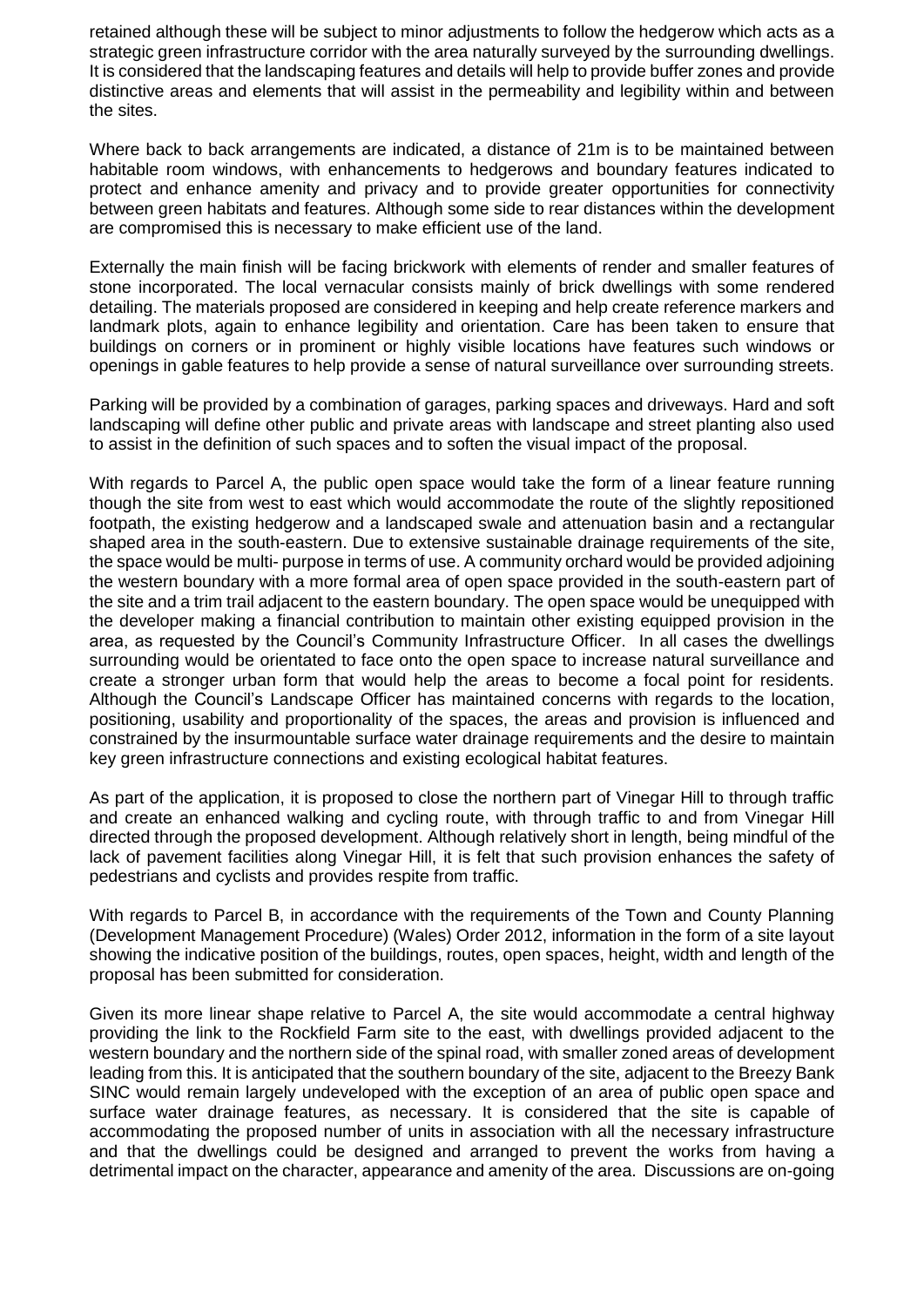with regards to development options for the site and the developer has indicated their strong commitment to bringing this element of the site forward as soon as possible.

Whilst the change from agricultural fields to urban development will have a substantial effect on the landscape character, with its edge of settlement location making it all the more sensitive to change, being mindful of the adjacent residential developments to the south, it is considered that the detail and indicative designs would not be detrimental to the character and appearance of the area. As a result, it is considered that the overall design of the development proposed is compliant with the requirements of policies S13, S17 and DES1 of the LDP.

#### 6.2.2 Green Infrastructure (GI)

The M4 corridor and its associated vegetation buffer and existing landscaping features within the site provide key east-west GI connections through the site and adjacent wider landscape, although there is reduced north-south connectivity. As a result of their urban nature, the existing areas to the south of the site provide limited green infrastructure connections.

Given the extant agricultural use of the area, the site is largely defined and intersected by mature, maintained native species hedgerows. The hedges either side of the Vinegar Hill are considered to provide a north-south GI connection between developments to the south and the vegetation of the M4 corridor. The hedges and trees on the periphery and within the site are a key asset and distinctive element of the site and play an important role in the wider landscape. Although not subject of any Tree Preservation Orders (TPOs) or within a Conservation Area, these features are considered to be ecologically important and form important landscape features. Their protection where practically possible, and enhancement has been a key element to the design, layout and character enhancement of the proposal.

Strategic planting of trees, shrubs and hedges will play an important role in visually softening the new development. Hedges have been used to define boundaries and soften streetscapes in conjunction with tree planting. Ornamental shrub planting has been incorporated where appropriate in response to the layout but should remain subservient to the green infrastructure and strategic streetscape planting of trees and hedges.

The application indicates the retention and enhancement of east-west and north-south green corridor spaces which will also be used to provide areas of open space with swales and pond features provided to the north of the primary access road. The existing woodland (Breezy Bank Wood) on the south-eastern boundary of Parcel B is to be retained to provide visual screening and a boundary to the proposed development.

An arboriculture assessment has been undertaken of the trees and hedges within and adjacent to the whole site that may be affected by the proposals. The findings of this are set out in the 'Arboricultural Impact Assessment', which supports the application. Following review, the Council's Tree Officer has confirmed that the reports submitted are acceptable and sufficient and has raised no objections to the conclusions.

Following extensive discussions, the Council's Landscape Officer has advised that whilst the detailed landscaping proposals (detailed on GI plans, boundary treatments, streetscapes, a GI Management Plan (GI MP) and planning layout), are broadly acceptable, concerns remain with regards the need to provide greater connectivity between tertiary and secondary corridors and the need to provide enhanced details with regard to the GI MP. Whilst the latest response has been issued to the developer for consideration, sufficient information has been submitted to allow the application to be considered favourably and the additional details sought could be secured by condition. Being mindful of the scale of the development and the development precedent for such proposals within the immediate vicinity, the application does seek to protect existing landscape and GI features and bolster these where possible to maximise connectivity through the site. The works proposed would not have such a detrimental impact on the GI network to warrant refusal of the application.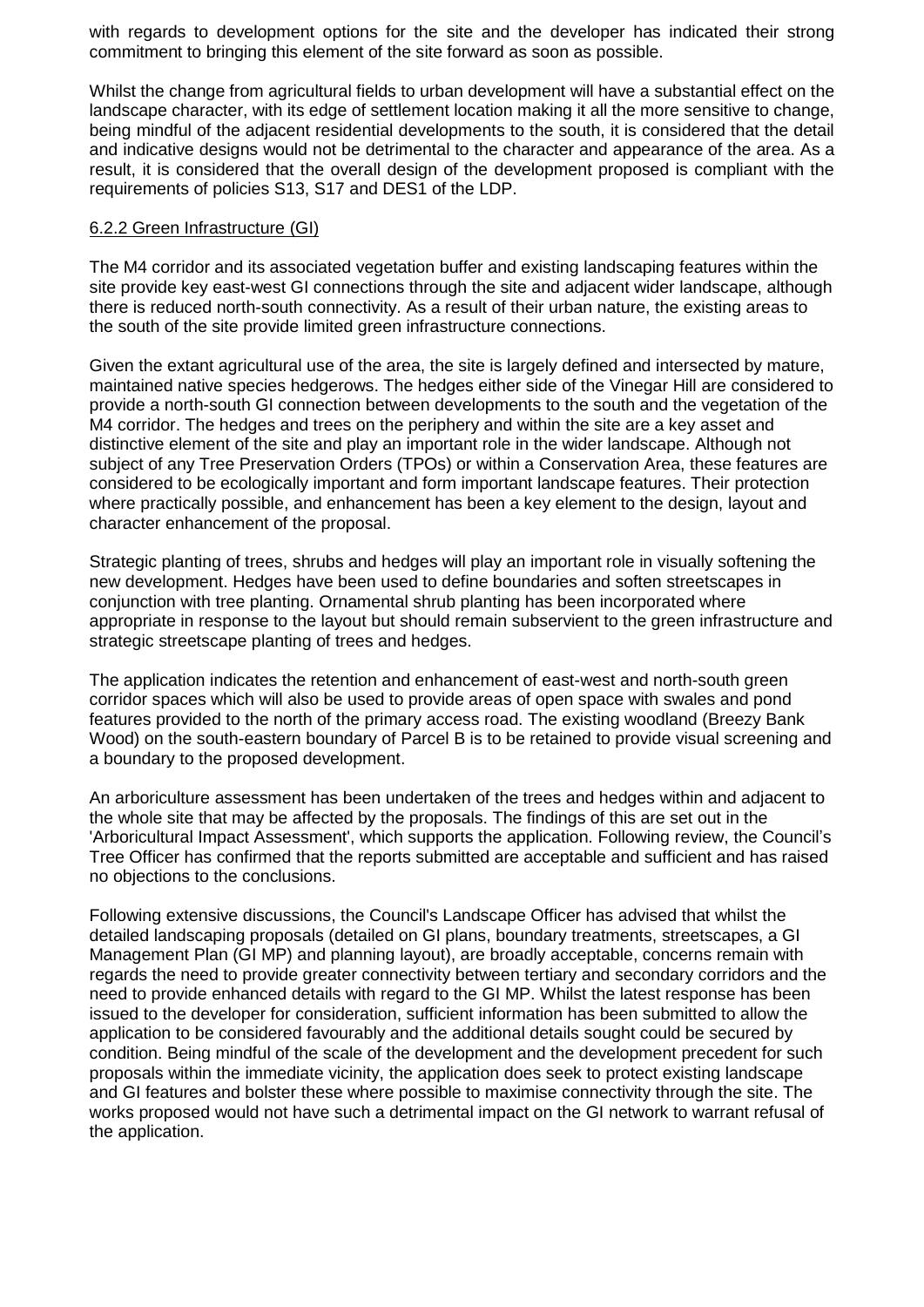As part of their response, the Landscape Officer has requested a contribution via a Section 106 agreement towards GI provision within the area from both development parcels. Following review, the applicant has indicated that they are willing to make the contribution.

Based on the above, subject to conditions and the provision of a commuted sum to be used towards GI provision within the wider area, the application is considered compliant with LDP policies S13 and GI1.

### 6.2.3 Energy

Policy SD2 states that proposals for low carbon design solutions in new buildings will be permitted in accordance with the energy hierarchy of reducing energy demand through passive design, promoting energy efficiency through use of appropriate building fabric and inclusion of renewable or low carbon energy generation technologies. All new development proposals will be required to incorporate efficient resource use during construction, operation and maintenance.

Details submitted as part of the application indicate that each dwelling would be fitted with a number of devices and appliances to reduce energy consumption and resource waste. Furthermore, all the dwellings would be constructed with a fabric first strategy which includes improved u values for elements of construction alongside psi values for all thermal junctions. This along with highly efficient condensing boilers helps improve the carbon emissions per dwelling beyond Part L of the 2013 Building Regulations. Although the provision of renewable energy systems (such as source heat pumps and solar panels) are not indicated as part of the development these could be fitted by the homeowners under permitted development rights granted by Part 40 (Installation of domestic microgeneration equipment) of The Town and Country Planning (General Permitted Development) (Amendment) (Wales) Order 2012.

Whilst the Ward Member has requested the development incorporate electric vehicle charging points, given the position of the site away from the main thoroughfare, it is considered that the provision of domestic on plot charging provisions, rather than a communal sub-base, would be most appropriate for the site.

## **6.3 Landscape**

A Landscape Visual Impact Assessment (LVIA) has been submitted in support of the application which determines that the site is not located within or near any local or nationally designated landscape. It is noted that the site is positioned outside of the indicative boundary of the green belt area referred to as part of Future Wales, The National Plan 2040.

Although in general the site is considered to correlate with a number of features identified within the published LANDMAP datasets, it also presents differences and detracting elements such as a distinct urbanising influence from the adjacent settlement and the audible and visual presence of the M4 motorway.

The report identifies that the proposed scheme will result in no more than a moderate adverse level of effect upon landscape character of the site itself - as, despite a land use change from greenfield to residential use, the site character is already strongly influenced by neighbouring housing and by the M4 motorway corridor. With the wider landscape (including the LANDMAP aspect areas and adjacent landscape setting) experiencing no more than a moderate-minor level of change, the addition of the proposed scheme would be perceived to be a logical and contained infill site along this edge of Undy and the M4.

Following review of the LVIA, the Council's Landscape Officer has advised that the selected receptor locations and conclusions are broadly accepted and on balance the LVIA has considered the cumulative impact of Rockfield Farm and the proposal on the PROW users, road receptors and residential receptors. The Officer agrees that the cumulative landscape and visual amenity impact on the character of the wider landscape would not be overly significant in the context of the existing features (M4, Undy urban edge) and new development to the east of the site. However, it is also identified that locally, with regards to the existing dwellings in Quarry Rise the impact will be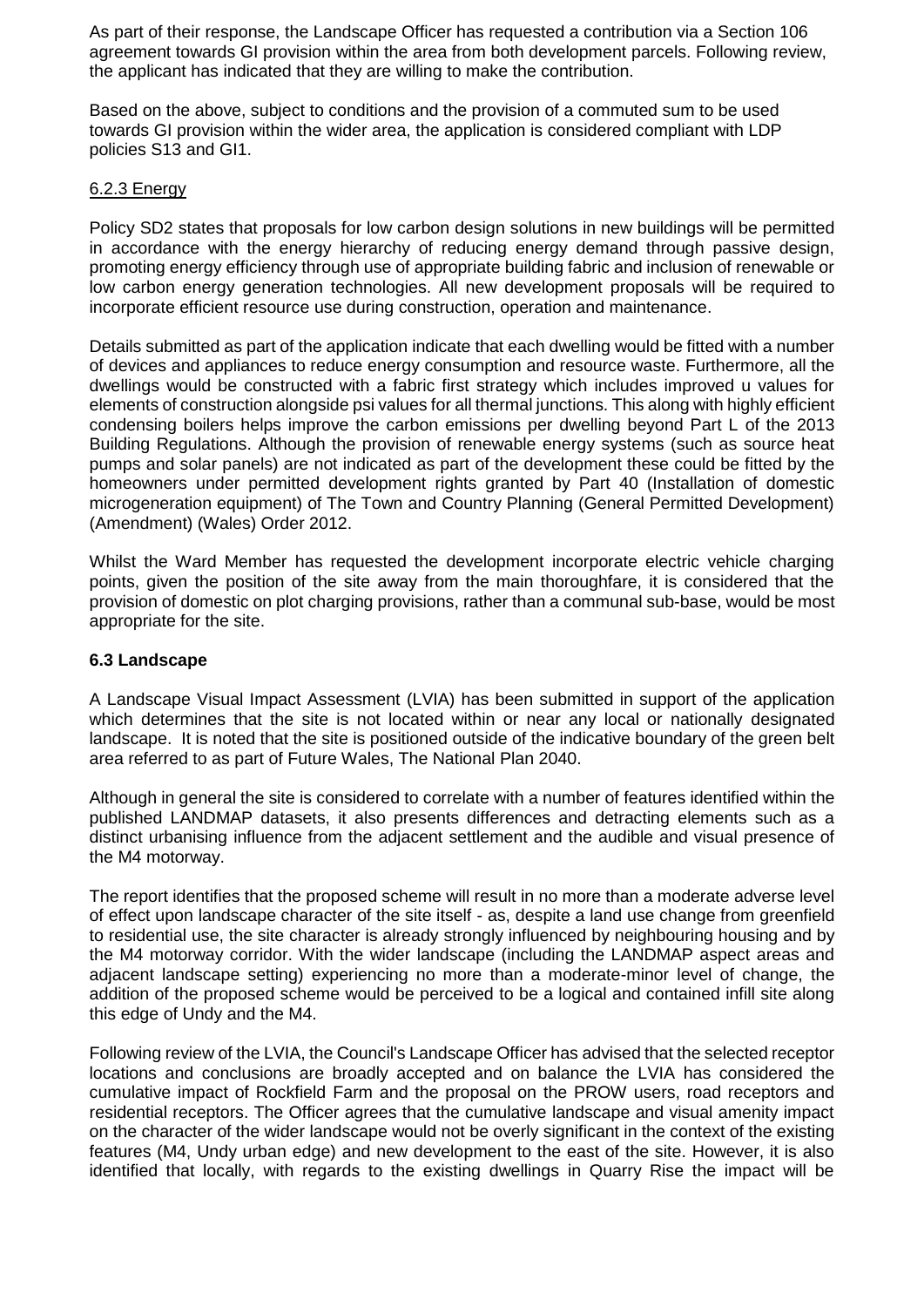significant and the importance and quality of proposed GI, placemaking and boundary buffers will be essential to help to reduce the cumulative localised impact.

Whilst the change from agricultural fields to urban development will have a substantial effect on the landscape character when viewed from Quarry Rise to the south, with its edge of settlement location making it all the more sensitive to change, it is considered that the overall design and layout of the proposal, which makes use of and enhances GI and landscape features, will help ensure the development would not be harmful to the overall character and appearance of the area. Subject to the imposition of conditions with regards to GI provision and boundary treatments, the proposal is considered compliant with the requirements of LDP policies S13, S17, LC5, EP1 and DES1.

#### **6.4 Historic Environment**

The site does not fall within a designated conservation area nor does it contain any designated 'historic assets', such as scheduled monuments, listed buildings, or historic parks and gardens. However, there are 41 HER records, 23 National Monuments Records Wales (NMRW) records and 48 event records recorded by the Glamorgan Gwent Archaeological Trust HER within the 1km study area.

Investigations at the neighbouring Rockfield Farm identified a prehistoric field system believed to be part of a larger system of agricultural activity. There are also numerous examples of Roman archaeology within the wider study area including Roman building remains and a stone sarcophagus. Considering the proximity of this archaeology to the site and the location of the site in the general vicinity of the Gwent Levels, there is also considered to be a moderate potential to encounter Roman archaeology within the site.

In terms of medieval activity, historic maps suggest a medieval agricultural use of the land within the site. Historic maps also depict the complete removal of field boundaries derived from a medieval layout which are replaced with a new field system in the late 19th century. Considering this, the potential to encounter medieval archaeology relating to the agricultural use of the site has been assessed as low while the potential to encounter low value, agricultural remains from the postmedieval period has been assessed as high.

Following an initial consultation, Glamorgan Gwent Archaeological Trust (GGAT) provided the following response:

"A geophysical survey by SUMO (report no. 15136, dated June 2019) and a subsequent field evaluation by AC Archaeology (report no. ACD2111/2/0, dated September 2019) have been conducted within the proposed development area. The work noted a probable enclosure with associated late Iron Age to Roman pottery, along with a separate ditch feature of currently unknown date. As a result, there are archaeological features that need to be addressed prior to the construction phase of the proposed development."

Following the submission of a Written Scheme of Investigation for the whole site and further consultation, GGAT have provided the following update:

"The Written Scheme of Investigation (WSI) proposes a suitable programme for Excavation at Vinegar Hill and we are content for archaeological work to proceed in accordance with the details of this document. Section 4 (Methodology) of the WSI sets out contingencies to allow the archaeological site work to flex to respond to the needs of the archaeological resource encountered. Archaeological site work, analyses and subsequent reporting now need to be undertaken."

Whilst GGAT have recommend the imposition of a condition it is considered that including the WSI as an approved document of any grant of consent will ensure the additional details required by section 4 are submitted.

Subject to the inclusion of this document within the list of any approved plans, the application is considered compliant with the requirements of Technical Advice Note (TAN) 24 - The historic environment.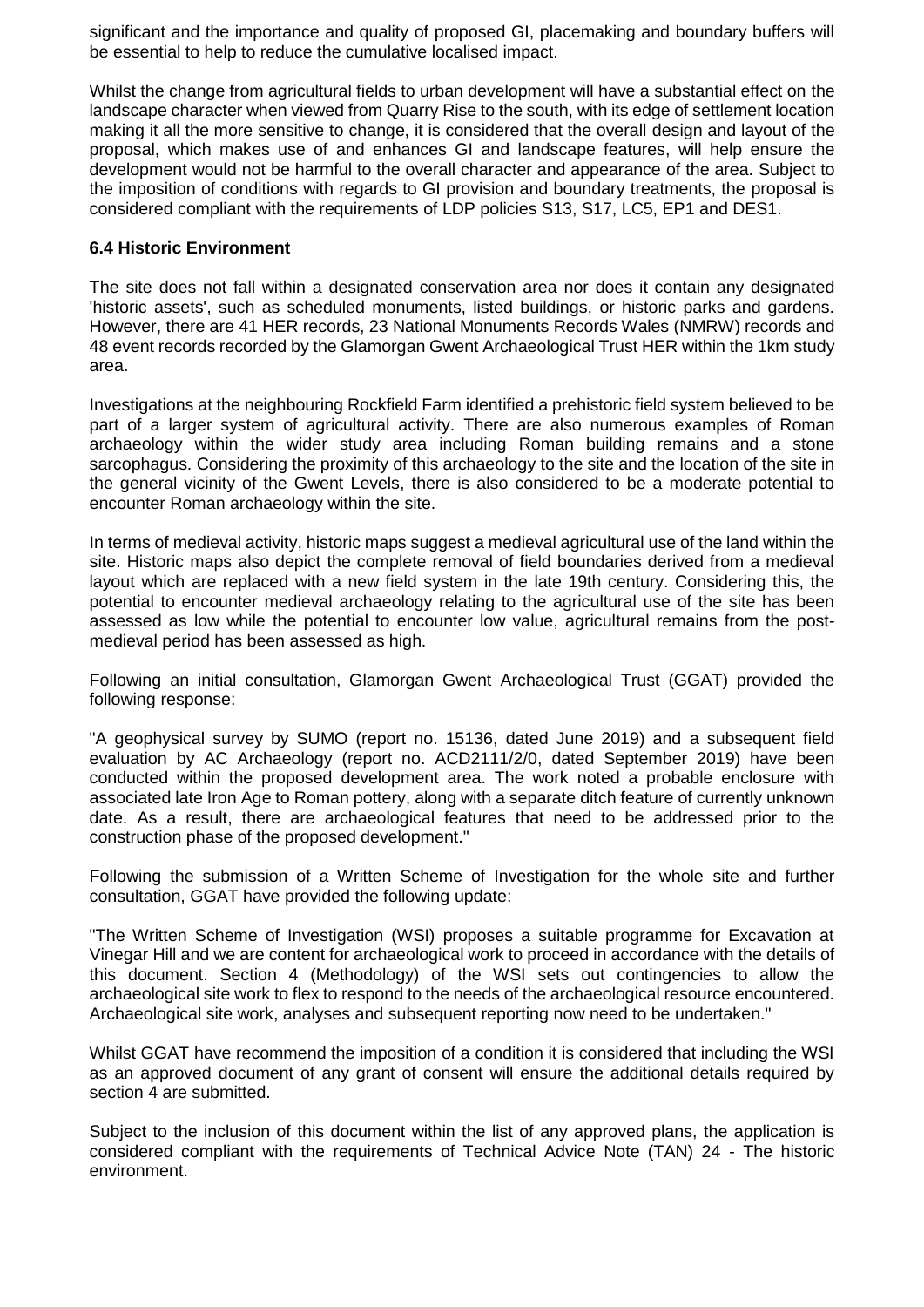### **6.5 Biodiversity**

An Ecological Appraisal has been prepared by EDP that considers the ecological implications of proposed residential development. This appraisal has been informed by a desk study, Extended Phase 1 Habitat survey and further detailed surveys for hedgerows, badgers, bats, dormouse and common reptiles during 2015, 2016, 2018 and 2019.

The site is located circa 2.8km to the north of the Severn Estuary Special Protection Area (SPA), Special Area of Conservation (SAC) and Ramsar Site. In addition, Magor and Undy Site of Special Scientific Interest (SSSI) is situated circa 670m south, whilst Redwick and Llandevenny SSSI and Magor Marsh SSSI are located circa 830m south and 1km south west respectively. With respect to non-statutorily designated sites, Breezy Bank to Rockfield Farm SINC abuts the south easternmost site boundary, extending further eastwards beyond the site itself.

The report outlines that the site comprises species-poor, semi-improved grassland fields bound by a hedgerow network subject to regular management through cutting or grazing by livestock. Habitats within the site provide suitable roosting, foraging, commuting and dispersal habitat for the local bat population, in addition to offering suitable opportunities for breeding birds, common reptiles and badger.

The site and proposal have been the subject of extensive discussions with the Council's Ecologist with numerous amendment and updates received. Following the latest consultation, the Council's Ecologist has maintained a holding objection to the proposal but identified that their concerns could be overcome by condition for matters such as landscaping, green infrastructure management plan and environmental management plan. . The Council's Ecologist has acknowledged that an updated landscape plan is needed to improve the hedgerows along the boundaries of the site which are currently species-poor and notably defunct. The council would be seeking enhancements to the landscaping to infill gaps, bolster planting and provide tree planning where necessary, to provide a robust green corridor to the boundaries of the site. The eastern Parcel of the development lies adjacent to a Site of Importance for Nature Conservation known as Breezy Bank. There needs to be an appropriate buffer between the development (including SuDS) and the SINC. This should be informed by the ecological and arboricultural assessments that inform a future reserved matter application. The impact of the development on wildlife interests has been given significant consideration and the proposals are considered to be acceptable (subject to conditions).

Natural Resources Wales have not raised any objections or concerns in relation to wildlife interests at the site however have provided the following comments in relation to the SSSI:

"The proposed site lies within 740m of the Gwent Levels - Magor and Undy Site of Special Scientific Interest. The SSSI is notified for its range of aquatic plants and invertebrates associated with the reens and ditches of the drainage system. The special interests of the SSSI are dependent on the water quality, water quantity, the existence of the drainage system and its continued management. Any development which has an adverse impact on any of these factors will have an adverse impact on the wildlife for which the area was notified.Given the distance from the development, subject to conditions being imposed preventing the use of deep borehole surface water drainage we have no further comments to make on impacts to the SSSI."

Whilst the condition requested by NRW with regards to deep borehole surface water drainage is acknowledged, the Council's SAB team have advised that such methods of drainage are not deemed to be sustainable and would not be supported as part of a SuDS application. As such matters are dealt within by legislation outside of planning control, the condition will not be supported on the grounds that it is not necessary or relevant to the determination of the planning application.

In light of the information submitted and the consultation responses received, subject to the imposition of conditions, the proposed development would not have a harmful impact on the biodiversity and ecological value of the area. The application is therefore considered compliant with LDP policies S13 and NE1.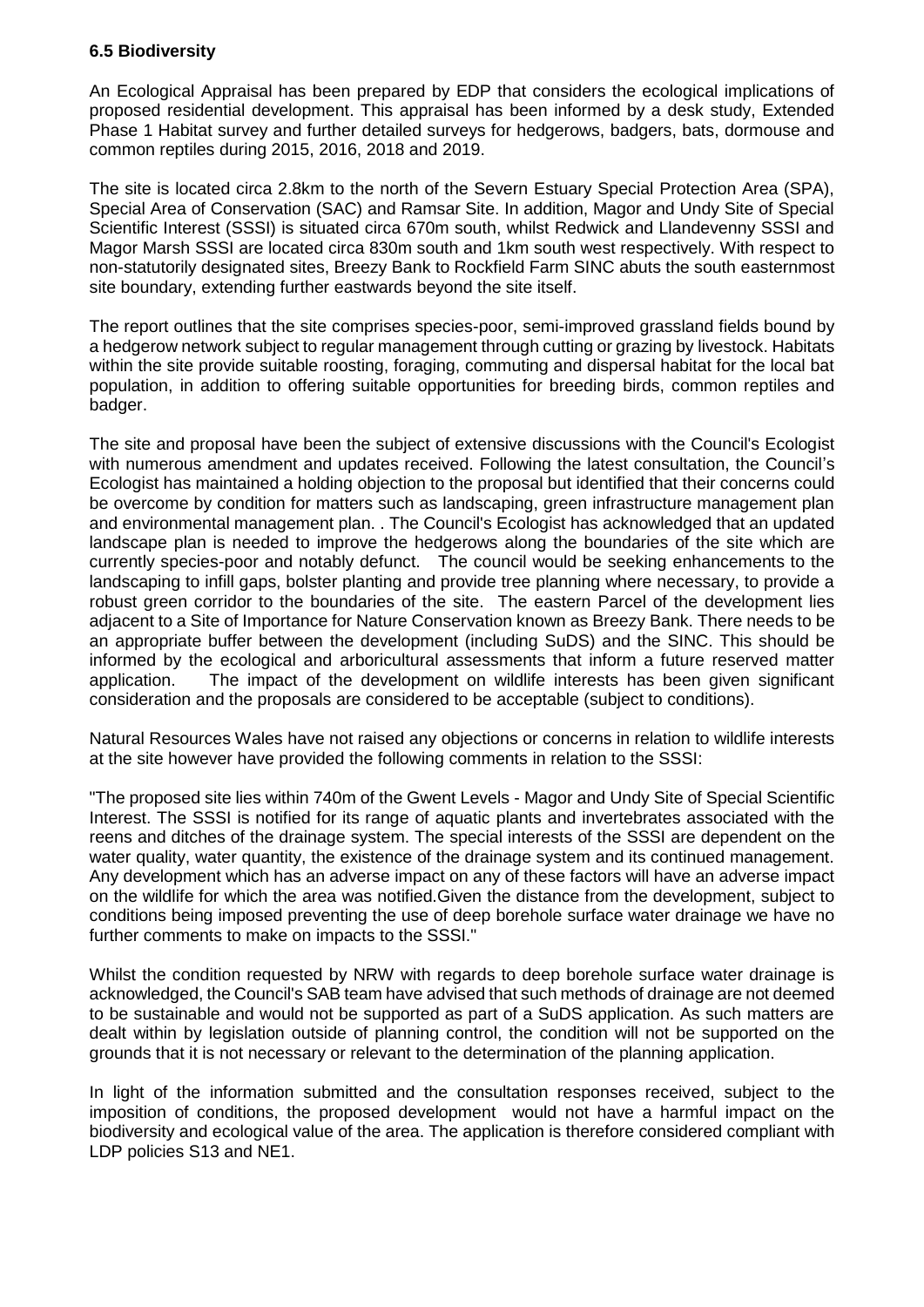### **6.6 Impact on Amenity**

The development of the site for residential purposes in comparison to the existing use and arrangement will inevitably have an impact on the residential amenity of those living closest to the site, within Quarry Rise and within the northern part of Vinegar Hill whose views and outlook will be notably altered. Public concerns have been raised with regards to increased overlooking, loss of privacy and increased overshadowing and loss of light, However, based on the layout and hard and soft landscaping plans submitted for Parcel A, in association with the orientation of the site to the north of the dwellings in Quarry Rise, the development is considered acceptable in terms of its impact on existing neighbours, with distances between the rear of existing and proposed houses being sufficient so as not to unacceptably impact on privacy, light, nor be significantly overbearing.

Being mindful of the outline status of Parcel B, it is considered that the site could be designed and developed in such a way to prevent it from having an unacceptable impact on the amenity of those living closest to the site.

There are two footpaths that cross through the development site. As part of the consultation response, the Council's Rights of Way team has advised that adjustments to the alignments of the paths will be required with a path order or multiple orders necessary. Whilst the developer is aware of the paths and has accommodated them as part of the detailed and indicative layout plans, they have also been made aware of the need to seek an amendment to the definitive route. An advisory note relating to such matters could also be added to any grant of consent.

Whilst residents have identified that the fields are used for public recreation, notwithstanding the route of the public footpath, the land is privately owned and is not allocated as an area of public open space. Free movement across the wider land could therefore be prevented without further reference to the Council.

With regards to the amenity of proposed residents the plans detail that each dwelling would benefit from an area of (private) enclosed amenity space with an areas of open space provided as part of the works. Whilst the positioning and usability of these areas is a matter of concern for local residents and the Council Landscape Officer, it is acknowledged that layout and area of provision have been affected and in some respects compromised by the insurmountable SuDS requirements. Although the areas would not provide equipped play spaces they could be used by residents for informal recreation and creative play.

The Landscape Officer has requested the public open space in the south-eastern part of Parcel A to be repositioned more centrally within Parcel A, as the area cannot be developed due to the need to provide crate drainage and a pumping station, it seems logical to enhance the area to provide a POS, which, when considered in relation to the Parcel B would be relatively centrally positioned and would benefit from good access connections and natural surveillance from the adjacent properties.

Criterion c) of Policy SAH6 states a section 106 agreement will be required as part of any development for making an enhanced financial contribution to community facilities in the Magor/Undy area in addition to standard requirements. Financial contributions will also be needed in lieu of on-site provision of outdoor recreation facilities.

As part of the consultation response, the MCC Recreation Team has requested the following provisions be secured via the Section 106 agreement:

- Contributions for a centralised play facility at the existing Rockfield Farm site.
- Adoption by the Council of the open space with provision of a commuted sum over 20 years;
- Offsite Recreation Contributions; and

Contributions to community facilities in the Magor/Undy area in addition to standard requirements.

Following review, the applicant has confirmed that they are willing to enter into an agreement to make the contributions.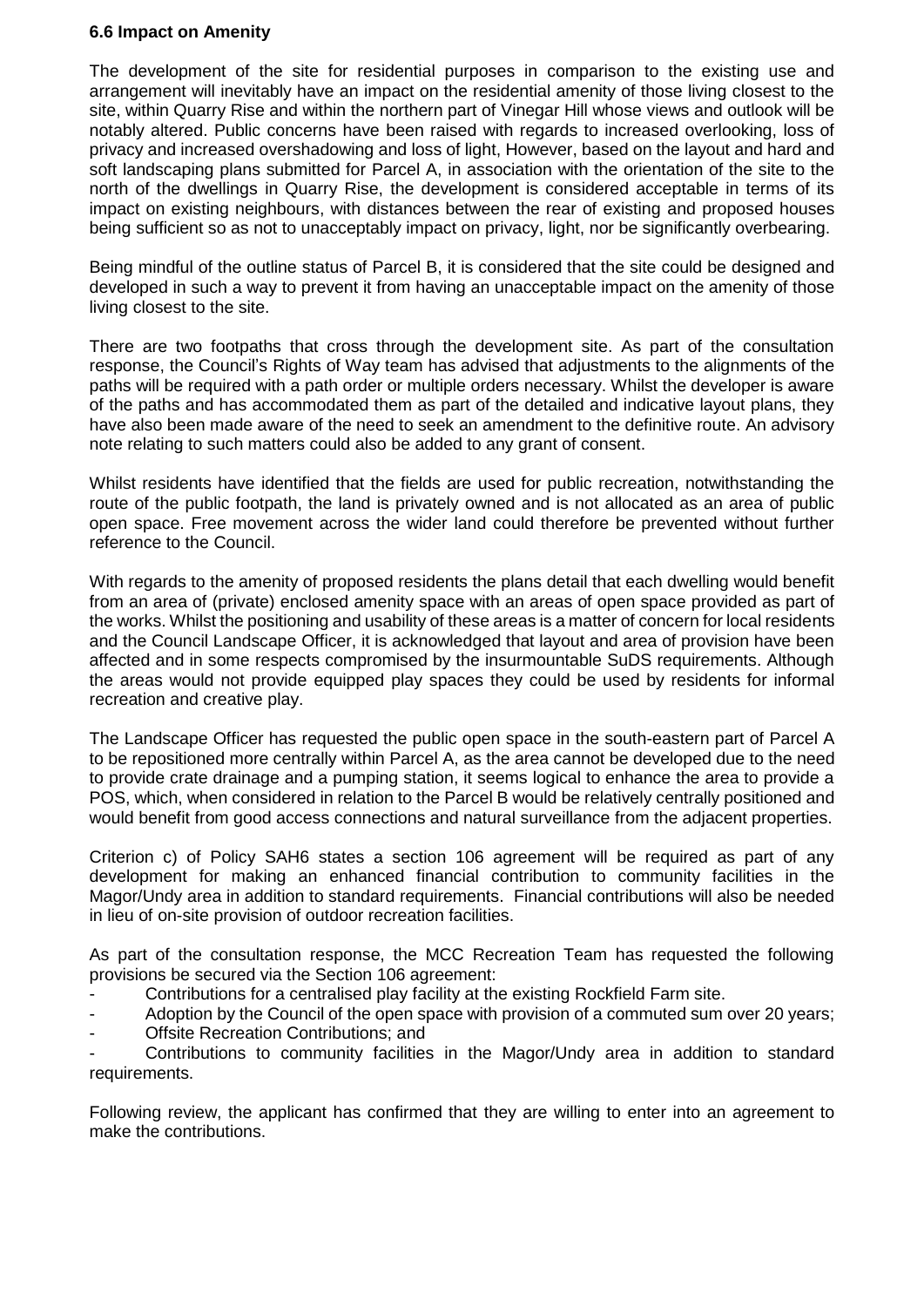During the public consultation process, objectors have raised concerns that existing schools within the area are already operating at capacity.

As part of their consultation response, the Education Team have identified that Undy Primary School is the catchment school for this development, with the number on roll standing at 317 against a capacity of 359, leaving 42 surplus places. However, the Rockfield Farm development which is also within the catchment and is being built out, is expected to generate 59 primary age pupils. There is therefore, no surplus capacity at Undy Primary for this current proposal.

Of the 72 proposed dwellings, 54 will be open market and the remaining 18 allocated to affordable housing with a mix of 2, 3 and 4 bedroom properties. On this basis it is anticipated that 11 primary age pupils will arise from the open market element of this allocation with a potential for 13 primary aged pupils to arise from the open market element of Parcel B.

The Council's current protocols do allow the Education Team to explore available capacity at schools within a two mile radius of the development, in the event that the catchment school is full. Magor Church in Wales (CIW) Primary is within the two mile distance of the development and has capacity to accommodate the children expected to arise from this proposal. However, Magor CIW is a voluntary Aided Church School. Whilst it is a school that is available and accommodating of families/ children who are not from a religious/ Christian faith, the Education Team have concluded that it would be remiss to assume that all parents of children generated from this site would be content for their children to attend a school of religious character. It has therefore been requested that the developer enter into a Section 106 agreement to make contributions of £17,257 per pupil generated from the open market element of both sites, with the funds used towards the provision of sufficient community school places to allow parents to put forward a preference. Although it is anticipated that the affordable housing element of the scheme will generate primary school pupils, current policy does not allow these dwellings to be considered in terms of the contribution request.

Following review, the Applicant has confirmed that they are willing to enter into a Section 106 agreement to provide the contribution.

Capacity and access to doctors and dental practices has also been identified as an area for concern by local residents. Following consultation with a NHS General Management representative it has been confirmed that local surgeries have been consulted with no response or objections subsequently received. Practices are reimbursed for their service provision on a patient capitation basis, and would only object to a planning application or seek support funding where the additional patients would cause them difficulties, either because the facilities are inadequate, or they are unable to recruit additional staff to cater for the additional patients. It is considered the lack of response with regards to the consultation indicates that there are no significant concerns within the area to accommodate any new patients generated by the proposal.

Being mindful of the layout, existing and proposed facilities to be provided on and off site and the contributions the developer is willing to make to enhance provision within the area, it is considered that the application would not have an unacceptable impact on amenity and is considered compliant with the requirements of policies S5, S13, S17, CRF2, EP1 and DES1 of the LDP.

### **6.7 Highways**

#### 6.7.1 Sustainable Transport Hierarchy

As specified above, the site as a whole is allocated as part of the LDP for residential development and falls within the defined development boundary for the area.

In terms of sustainable transport connections, although the main railway line passes through Undy, there is no station in the village or within walking distance. Although the Celtic Trail (Sustrans Route 4) runs through the south-eastern corner of Undy along Church Road and provides a connection to the Severn Tunnel junction station, objectors have indicated that this route provides a poor connection to the area.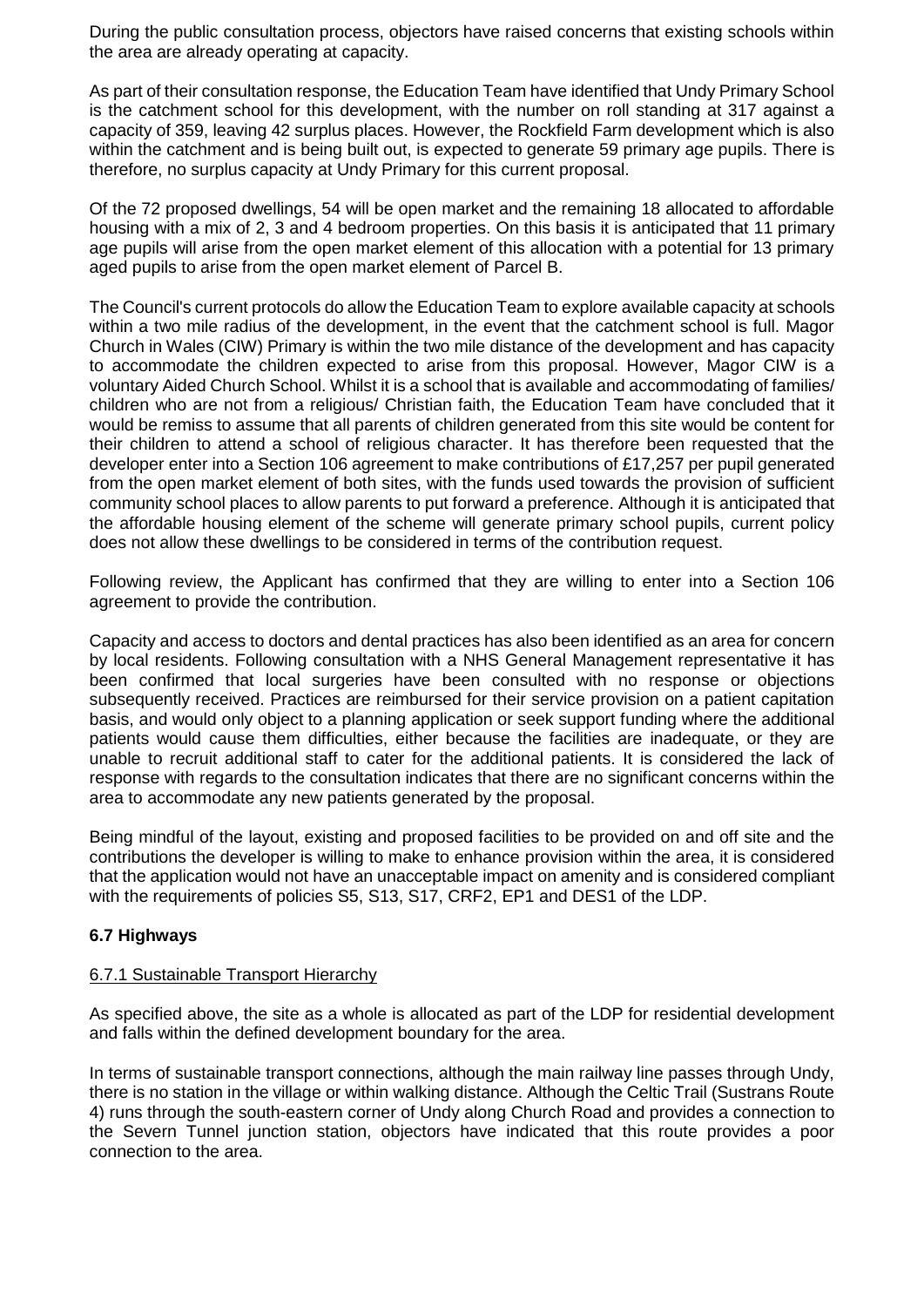There is an hourly bus service along the B5245, 700m to the south of the site which provides connections with Newport and Chepstow. The main shopping area of Magor which includes a small supermarket, restaurants and facilities is located 800m from site in the centre of Magor and is about a 10 minute walk from the site. Undy Primary School is situated approximately 400m to the south of the site (6 minutes' walking distance) and the Magor Church in Wales Primary School is located near the centre of Magor, approximately 1.3km to the south west (a 15 minute walk). The nearest secondary school is located in Caldicot, approximately 6km to the east. The lack of public transport and connectivity has been raised as a matter of concern by a number of public respondents

Employment opportunities are available within the Wales 1 Business Park and Magor Brewery which are located close to junction 23A of the M4, approximately 2km to the west, with additional larger industrial and warehouse buildings located within 4km of the site to the west toward Newport. Furthermore the Rockfield Farm development has been granted outline planning permission for the creation of approximately 5,575 sq.m of B1 floor space.

A number of the objectors feel that the jobs available within these employment areas would not be sufficient to generate sufficient income to support a house purchase on the site. As a result concerns are raised that occupants are more likely to commute to employment outside of the county generating increased traffic movements.

Policy MV2 states that, where deemed necessary, a financial contribution will be required to be used for improvements in transport infrastructure and services, in particular to support sustainable travel links / public transport, cycling and walking. With this is mind, the applicant has agreed to enter into a Section 106 agreement to make a commuted sum provision of £2,000 per dwelling to be used for such purposes. It is considered that the sum generated in association with monies secured as part of the Rockfield Farm development for similar purposes would help increase public and sustainable transport options and access.

Subject to the developer entering into the Section 106 agreement, the application is therefore considered to be compliant with Policy MV2.

### 6.7.2 Access / Highway Safety

During the public consultation process, numerous concerns have been raised with regards to highway safety and the free flow of traffic on the local and wider highway network. As part of the application, a Transport Assessment (TA) has been submitted that has considered the impact of the proposal on the local network on the basis of with or without the M4 Corridor around Newport; the historically protected Undy / Magor By-Pass (Policy MV10) and the requirement to provide an eastwest link to the adjacent Rockfield Farm Site (Policy SAH5). The TA specifically modelled and tested a number of development scenarios with the results indicating that the impact on the local highway network (B4245) and key junctions would be minimal.

Paragraph 7.2.2 of the TA clarifies that Automatic Traffic Count (ATC) Survey was carried out on Grange Road, along the frontage, over a 7-day period commencing on the 3<sup>rd</sup> April 2019 to determine the level of passing flow and vehicle speed to inform the design of the proposed vehicular access. It is noted that the school holidays operated from the 15<sup>th</sup>- 28<sup>th</sup> April 2019. The data provided is therefore considered representative of average use and the data is also taken pre pandemic and is reflect of previous traffic movements.

The development would be primarily accessed off Grange Road through the formation of a new priority T-junction. The junction has been designed in consideration of the recorded 85th percentile speed survey to achieve a visibility splay of 2.4m x 120m to the west, in line with technical guidance for a speed of 40mph. To the east a 2.4m x 79m visibility splay can be achieved, which is the maximum achievable from the proposed vehicular access to the junction between Grange Road and Vinegar Hill. Swept path analysis have also been carried out to ensure the manoeuvre of refuse and fire tender vehicles in/out and within the site is viable. As part of the scheme, traffic calming measures would be introduced to Grange Road to include build outs creating a 1.5m pavement on the western side, prioritised traffic flows to help overcome issues where the carriageway is of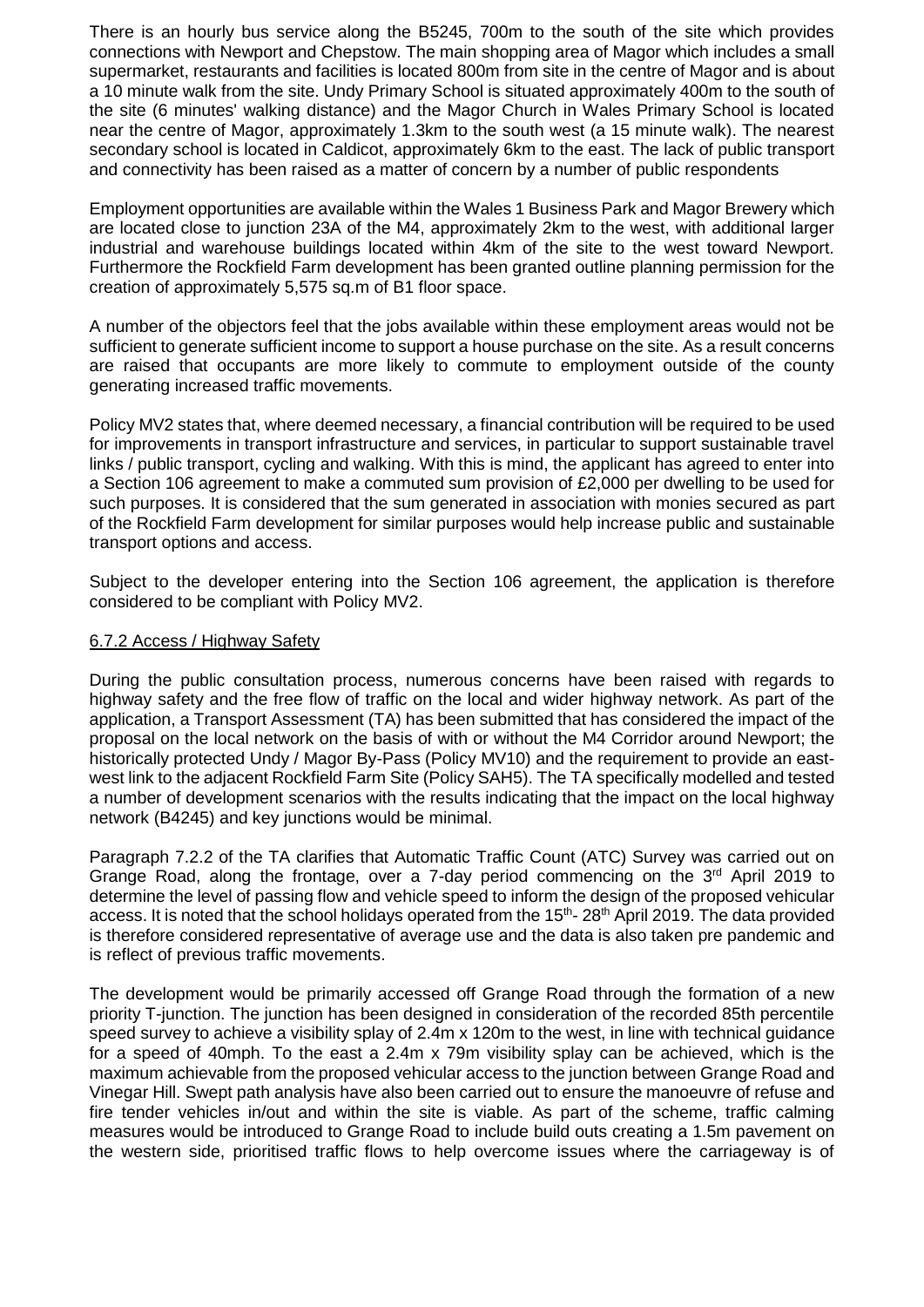reduced width and pedestrian crossings. These details would be secured by the developer entering into a Section 106 agreement to ensure a Section 278 Highways act agreement.

Internally the development would be served by a simple street hierarchy with the primary road crossing the site and Vinegar Hill to access Parcel B, with secondary and shared access roads to the north and south. The internal layout of Parcel A including provision for turning and parking is considered acceptable.

Through the LDP process, access to the site has been identified from Grange Road/ Dancing Hill with an access link via the adjacent Rockfield Farm strategic site SAH5. As part of the Policy SAH6 it is required that the development provide a highway connection in the eastern boundary within Rockfield Farm. As a result, the layout of Parcel B will be designed so as not to prejudice this link from being completed in future. However, it is noted that this connection would only be required when Parcel B is built out. The completion of this connection in the future would provide a continuous route from the B4245, through the developments at 'Rockfield Farm' and 'Vinegar Hill', to Grange Road. This would however have no strategic importance and would not provide an alternative 'through route' to the B4245.

Although the current proposal encroaches into the M4 safeguarding route, confirmation has been received from Welsh Government (WG), indicating that no works need to be safeguarded on the southern side of the M4 any longer. If the planning committee wee minded to recommended approval of the application officers would notify the WG to see if they would like to call this application in given the location of the development within the M4 safeguarding route. It is considered unlikely that it would be called in given the current status of the M4 relief road.

Regarding the possible Magor/Undy by-pass, the TA for the adjacent scheme at Rockfield Farm concluded that the by-pass was not necessary to facilitate the development and it has subsequently been determined it is no longer required. However, this is reliant on the provision of an east-west link between the two allocated sites.

As part of the initial application, it was proposed that the northern most part of Vinegar Hill be the subject of a traffic order to extinguish through vehicular access. In essence this would have converted Vinegar Hill to a cul-de-sac with a turning head in the south-western corner of Parcel A to allow the existing dwellings on Vinegar Hill to continue to be serviced by refuse and emergency vehicles. It was hoped that such works would minimise the impact of traffic generated by the site on Vinegar Hill. As part of the highway order the northern element of Vinegar Hill that runs between Parcels A and B was to be re-engineered to create a greenway for pedestrians and cyclists.

Issues with regard to highway safety as a result of the closure of circuitous routes and the associated increased number of vehicle movements this would generate along Vinegar Hill have been a key concern for objectors, with further concerns raised in relation to traffic calming measures along Grange Road and the capacity of junctions of Dancing Hill and the B4245 to accommodate the development.

Following consultation with regards to the initial plans, the Councils Highway's Department has provided the following response:

"The Local Development Plan clearly demonstrates that the allocated sites SAH5 Rockfield Farm and SAH6 Land at Vinegar Hill are considered as a whole and the developments linked to provide a continuous route from west to east to the north of Magor and Undy. The TA submitted in support of the approved development for Rockfield Farm (SAH5) has considered the impact on the local network (B4245 and local junctions) on the basis of with or without the M4 corridor around Newport; the historically protected Undy/ Magor By-Pass (Policy MV10) and the requirements to provide an east-west link to the adjacent Vinegar Hill site (SAH6). The TA indicates that the provision of the west to east link between the developments can be adopted and implemented enabling transport permeation.

The west to east link therefore is required to traverse the existing local road, Vinegar Hill. Vinegar Hill where it is severed by the west to east link is a local unclassified narrow road providing access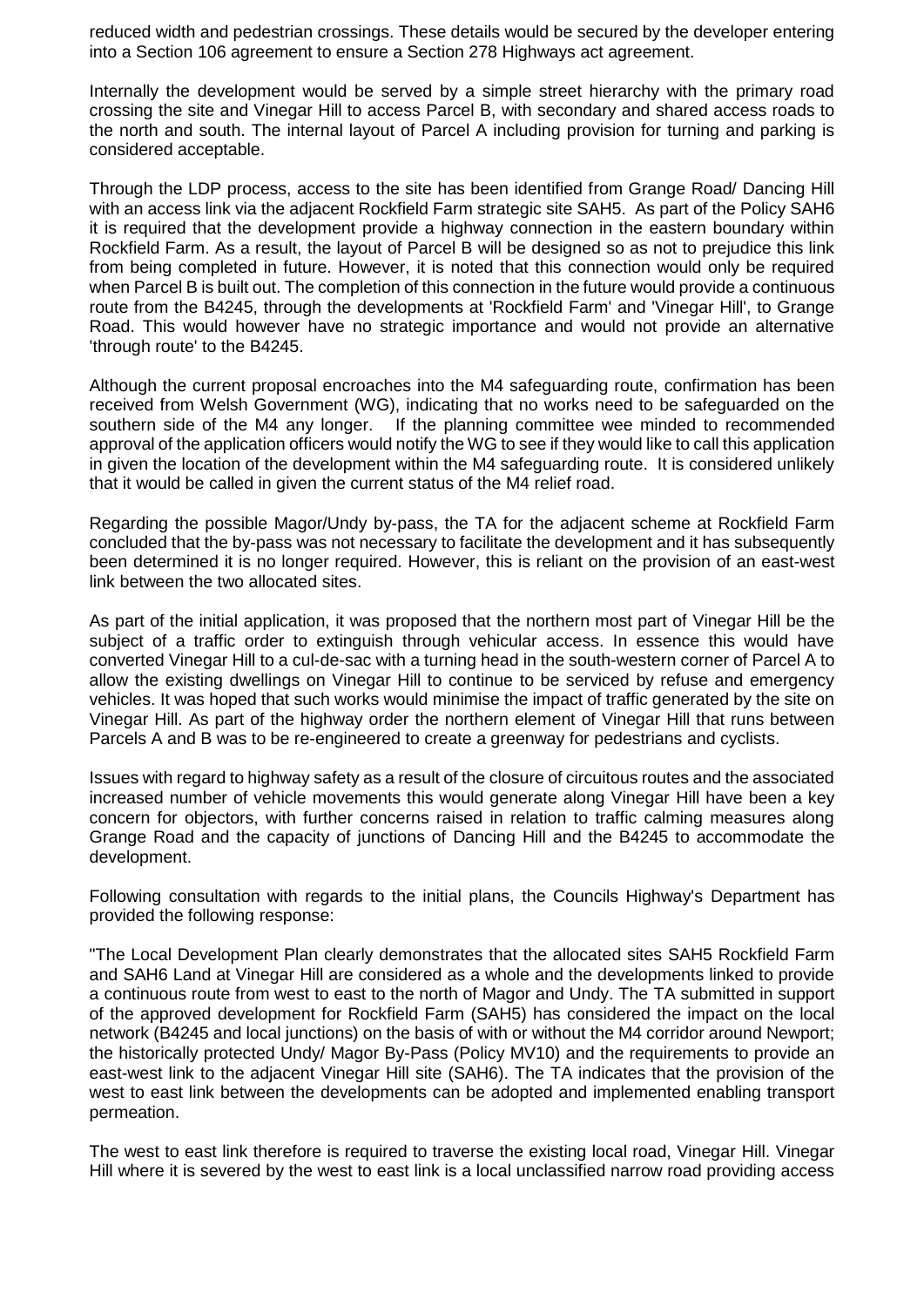to Grange Road and predominantly agricultural land to the north of the M4 as well as the communities of St Brides Netherwent, Carrow Hill and Five Lanes. Vinegar Hill is not considered a strategic route or one that provides a through route to other areas of the County.

The highway authority during consultation on the LDP process and more recently pre-application discussions acknowledged that the status and use of Vinegar Hill would require careful consideration to ensure that Vinegar Hill from the boundary of the development to its junction with the B4245 to the south did not provide a convenient and accessible link that was attractive to motorists. Any increase in traffic movements over this section of Vinegar Hill would lead to a deterioration in highway safety and capacity.

The communities' comments are noted in respect of the indicated measures to control and limit the use of Vinegar Hill as a direct route to the B4245. The proposals submitted may well be considered premature at this stage, but in the context of the overall development, the highway authority need to ensure that the use and control of Vinegar Hill is secured and future proofed when the development progresses and the west-east link is provided. To this end the current proposals to implement a prohibition of driving order and implement engineering measures over the section of Vinegar Hill from its severance with the new estate west to east link is not necessarily required at this stage in the overall development, but it will require careful consideration or alternative solutions to be sought to ensure that Vinegar Hill is managed sustainably and provided acceptable level of access for existing Vinegar Hill residents but does not provide an attractive rat run from the development to the B4245.

The current proposal to connect Vinegar Hill into the estate road, the future west to east link and connection to Grange Road via a new junction avoids the creation of a cross roads that would not be supported or justified due to the limited vehicle movements over the section of Vinegar Hill in question. The traffic analysis provided identifies that only 120 vehicles travel south, and 129 vehicles travel north on any given day, not enough to warrant the retention of Vinegar Hill as a through route between the development and the M4 overbridge. The creation of a green walkway over the redundant length of Vinegar Hill is considered the best use of the highway. The highway authority recommends the introduction of a prohibition of driving traffic regulation order rather than reclassification of the route to create the green walkway and cycleway

The control and use of Vinegar Hill and the creation of the Greenway provision will need to be controlled by suitably worded conditions and Section 106 Agreement.

### **Transport Assessment General Observations:**

### Highway Safety

The review of the accident data available for the highway network providing access to the proposed development has not identified any highway safety issues and no off site highway mitigation to facilitate the development is required. However, as indicated traffic movements on Vinegar Hill need to be discouraged for reasons already indicated.

### Public Transport

It is stated that the nearest bus stops are within 770m of the development location at various locations on the B4245, providing access to Rogiet, Caldicot, Chepstow and Newport

### Rail

Severn Tunnel junction is within 4.6km walking distance from the development and is 20minutes by bicycle. The station is accessible by bus and car with on-site parking provision although the surrounding environment of Rogiet experiences considerable on street parking during the working week.

Severn Tunnel Junction provides rail access to the South Wales main line and the Gloucester to Newport line, providing access to Newport, Cardiff, Bristol and further afield.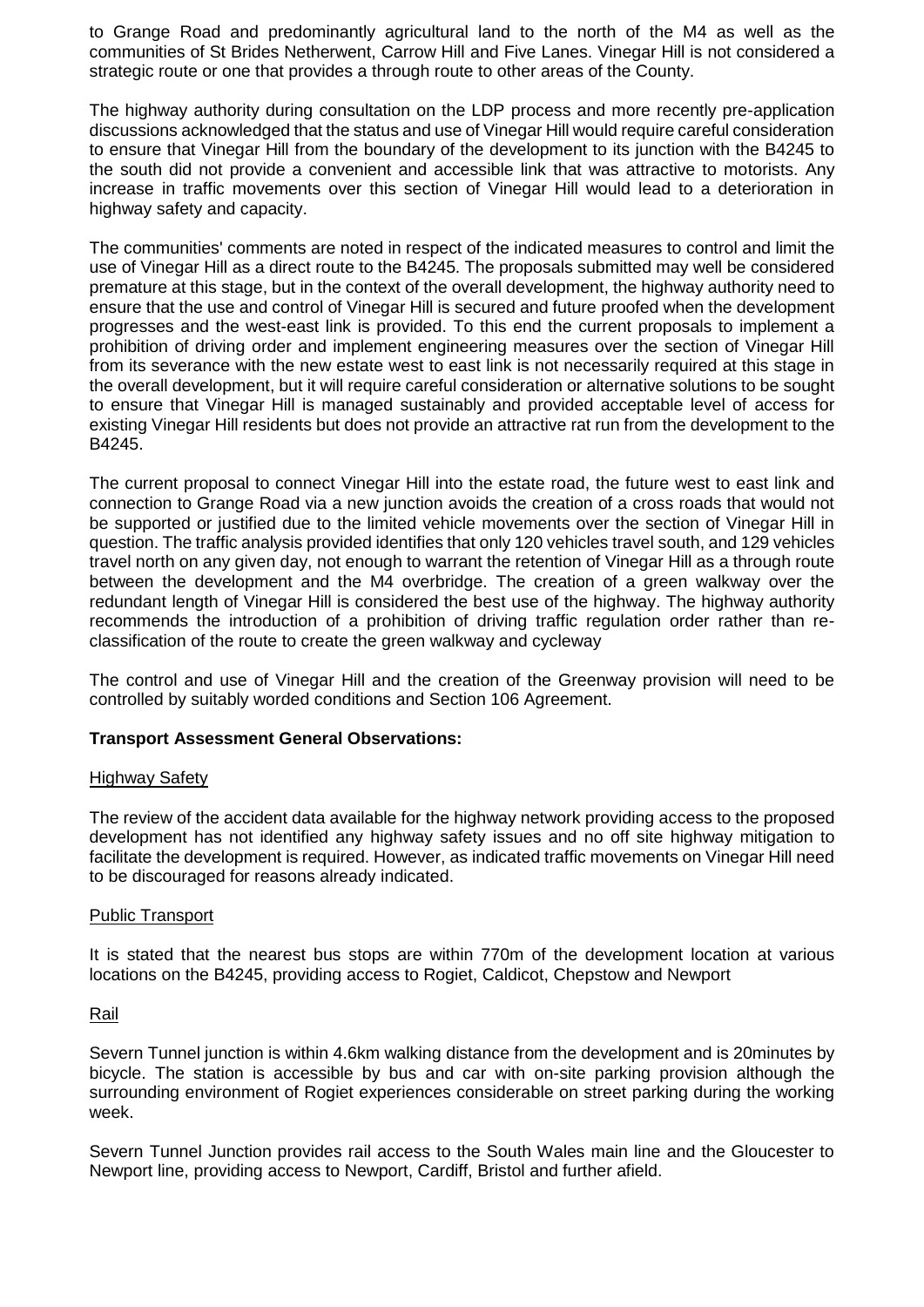## **Cycling**

Magor has a number of destinations and attractions that are accessible by cycle. The site is located approximately 1.2km north of National Cycle Network (NCN) Route 4 (The Celtic Trail) providing on road access to Severn Tunnel Junction, Caldicot, Newport and further afield. The NCN is located within 1.7km of the site. The transport assess has indicated no proposals to improve the network or provide links to it.

## Walking

The only direct means of access is via Vinegar Hill. Vinegar Hill has no footway provision over its length from its junction with the B4245. However, Vinegar Hill does provide access to Pennyfarthing Lane which provides designated footway links to the south of the development and access to Undy Primary School and the other main attractors and destinations located along the B4245 and Magor centre to the south of the B4245 via a number of signal controlled and uncontrolled crossings.

Additional pedestrian access is available via the proposed new junction with Grange Road. The junction will provide pedestrian connection with the publicly maintained footway on the northern side of Grange Road. A new footway and associated traffic calming features on Grange Road as detailed on Drawing No 18287/002/P1 will provide a continuous link and access to the footways on Dancing Hill to the south of the site. The development will also benefit from the existence of public footpath FP 372/15/1 providing a direct link from the proposed development within Grange Road in the vicinity of Rock House.

### Traffic Impact/ Traffic Distribution

The highway Authority has considered the traffic impact and the distribution of traffic associated with this development and the wider allocated development on the LDP to the north of Magor/ Undy. The transport assessment submitted in support of the application has considered those primary junctions that would be affected by the development. The junctions will operate within capacity and the traffic impact would be negligible.

### Means of access

### Grange Road

The proposed means of access, a simple T junction with the unclassified road, Grange Road is acceptable in principle. The proposed T junction will be subject to detailed design, safety audit and technical audit / review and the landowner will be required to enter into a Section 278 agreement, Highways Act 1980 with the Council as Highway authority.

#### Vinegar Hill

The severance of Vinegar Hill and re-routing via the residential estate road/ west-east link as discussed earlier will be subject to detailed design, safety audit and technical audit/ review and the landowner will be required to enter into a Section 278 agreement, Highways Act 1980 with the Council as Highway authority.

#### Off-site improvements

The proposed footway and improvements to Grange Road as detailed on Drawing 19287/002/P1 will be subject to detailed design, safety audit and technical audit/ review and the landowner will be required to enter into a Section 278 agreement, Highway Act 1980 with the Council as highway authority.

## Internal Layout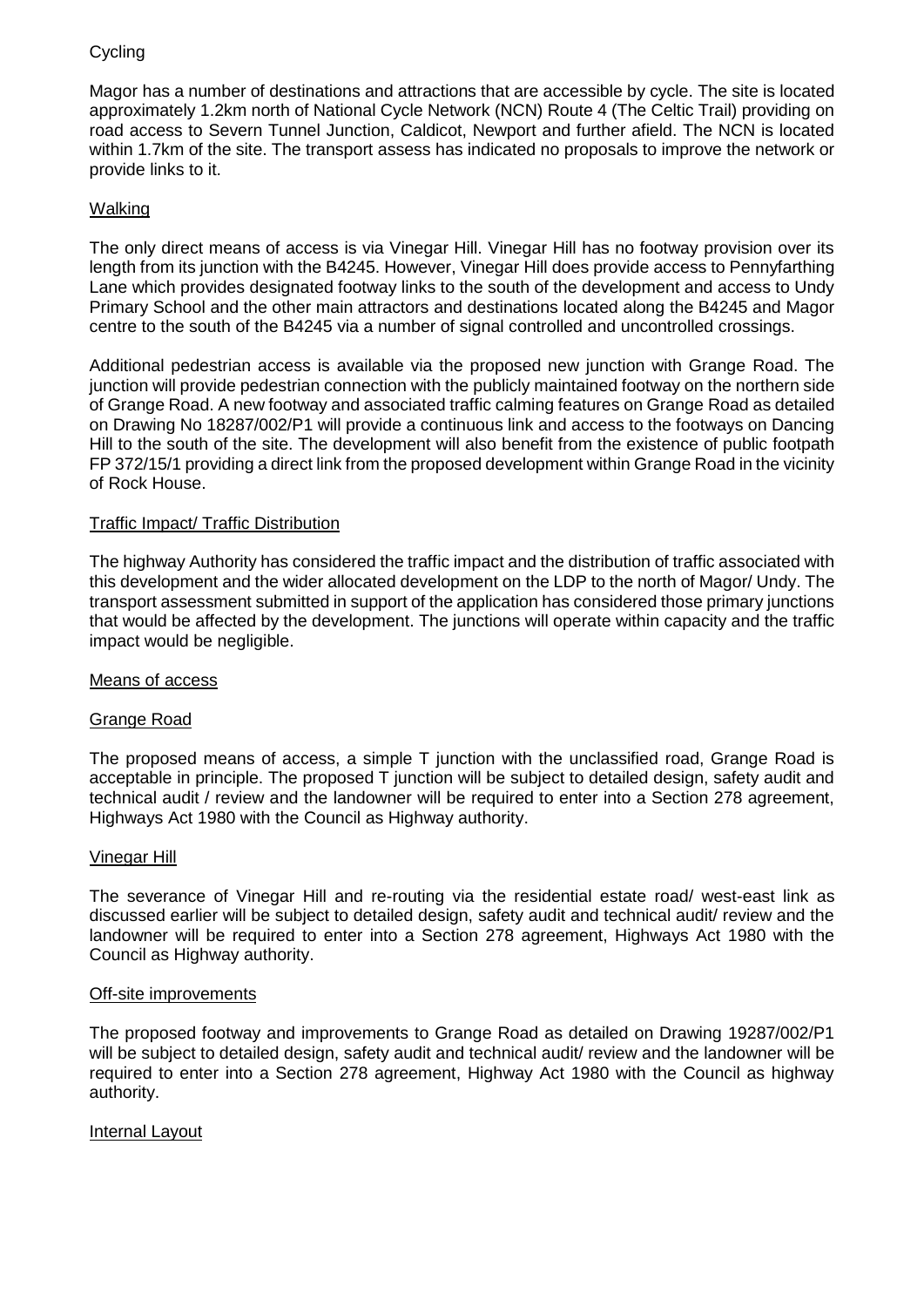It is recommended that all internal estate roads have a design speed of 20mph or less and be constructed to adoptable standards enabling their future adoption pursuant to Section 38 of the Highways Act 1980."

Whilst it was originally proposed to close Vinegar Hill to prevent residents of the proposed development from using the route as a short cut to access the B4245, in response to the considerable public objection and to achieve permeability, amended plans have been received indicating that Vinegar Hill (with the exception of the northern element between Parcels A and B) would remain open but diverted through the development site. The proposed junction from the development onto Vinegar Hill would be large enough to accommodate refuse wagons and emergency vehicles. In respect of public consultation, the responses to the highway alteration have been mixed and are detailed in section 5.2.1 above.

Following re-consultation, the following response has been received from Highways:

"The applicant has…submitted drawings and further information detailing how Vinegar Hill will be connected into the proposed estate road as detailed on Drawing No.10251-S278-03-200 Vinegar Hill S278 General Arrangement. The highway authority has reviewed the proposal and considers that the creation of a new junction into the proposed estate road, the future west / east link and the closure of the section of Vinegar Hill between the proposed estate road and Grange Road is considered the most practical and sustainable solution in that it provides for but is not limited to the following;

• It maintains a secondary access to Vinegar Hill for emergency vehicles;

• It provides a more direct route for residents who reside in the northern section of Vinegar hill, avoiding the need to travel the length of Vinegar Hill from its junction with the B4245;

• It is considered that traffic flows will not increase to levels that would be detrimental to the current capacity and use of Vinegar Hill as traffic generated by the proposed development is unlikely to navigate Vinegar Hill to access the B4245 when a more commodious and expedient roue is available via Grange Road and Dancing Hill.

The changes to Vinegar Hill will not be implemented until such time as Phase B is completed and when the Phase A (72 dwellings) estate road is adopted as public highway therefore enabling the diversion of Vinegar Hill onto a public highway.

However access to Phase B (the remaining 83 dwellings) to construct the offsite drainage works and pumping station will be required during Phase A; no access to Phase B will be directly off Vinegar Hill but will be accessed via the Phase A internal development access and haul road requiring access across Vinegar Hill by way of a specific approved traffic management regime implemented to control the interaction of existing vehicular and pedestrian access on Vinegar Hill and the associated construction traffic. The developer will be expected to address this as a particular requirement of the Construction Traffic Management Plan planning condition attached to the planning decision and as referenced previously.

The highway authority offers no further comment on the application and would reiterate the highway authority's earlier requirements in the event the planning authority are minded to approve the application".

In line with the latest public comments and objections the maintained through access for existing residents and calling vehicles has the potential to generate increased movements along Vinegar Hill. However, having regard to the comments provided by Highways, being mindful of the constrained route of Vinegar Hill and the alternatives available it is considered unlikely that new residents would make regular or intense use of Vinegar Hill. The amended highway layout has maintained a turning head in the south-eastern corner of Parcel A to service the proposed substation. This could be used as part of the highway network as a passing or turning facility and in turn represents a highway gain to improve the highway safety and free flow of traffic.

In response to the latest Community Council observations, eventually this site would connect with the Rockfield Farm development. No one way system is indicated or proposed.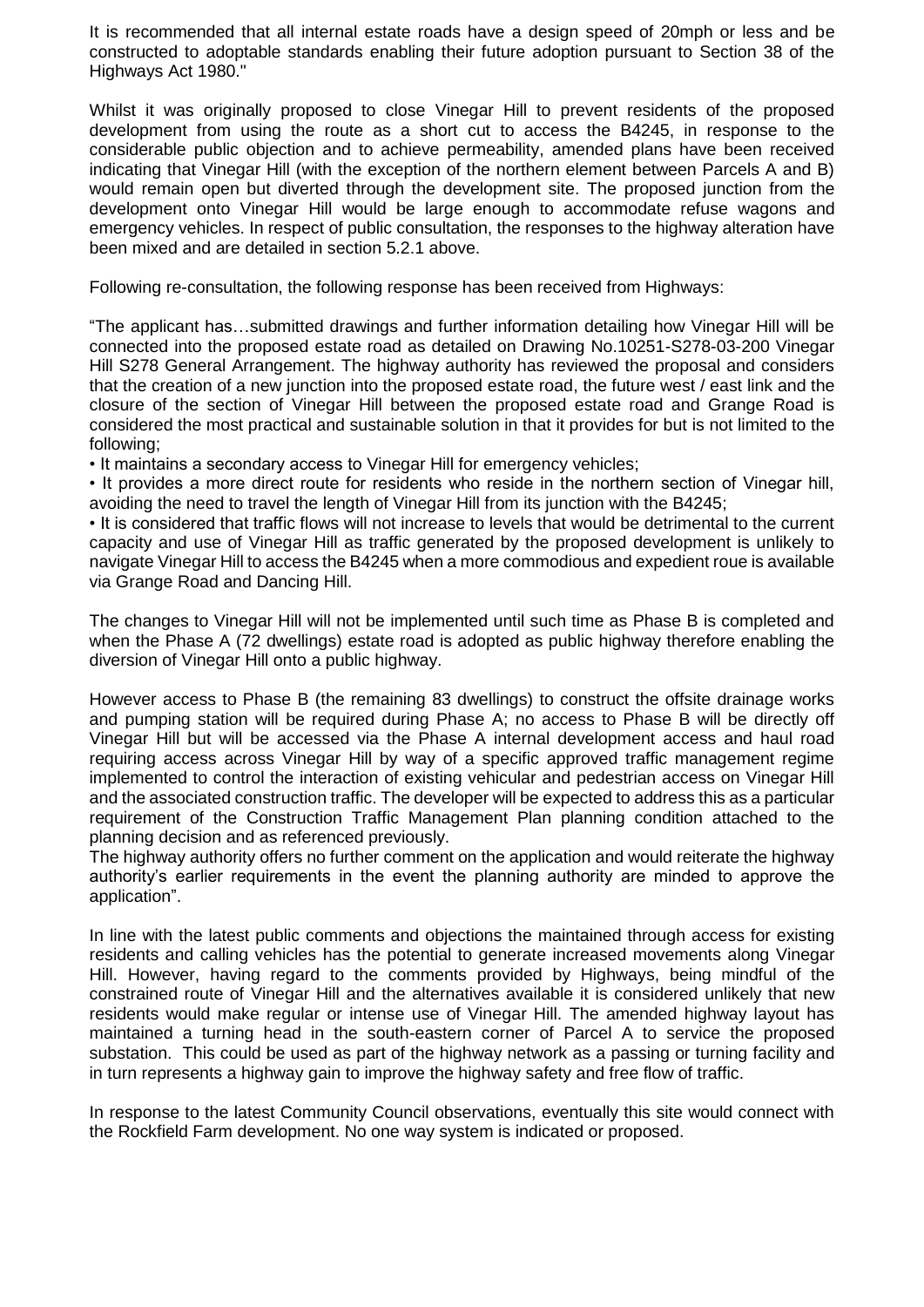In association with with the request made by the Council's Highway Engineer and the Community Council a condition can be imposed requiring the developer to submit a Construction Traffic Management Plan with details specified to prevent construction traffic using Vinegar Hill. A post construction traffic management plan with regards to the junctions of Grange Road with Dancing Hill and on to the B4245 would be not enforceable. Post construction traffic management for the wider highway network is the responsibility of the Local Highway Authority

On the basis of the reports and plans submitted and in light of the consultation responses received from Highways and the provisions that will be secured by the Section 106 and 278 agreements, it is considered that the proposal would not harm highway safety and the free flow of traffic and is compliant with the requirements of LDP policies S16, MV1 and MV3.

## **6.8 Affordable Housing**

Strategic Policy S4 relates to Affordable Housing Provision and states that in Severnside Settlements there is a requirement for 25% of the total number of dwellings on the site to be affordable. The current application seeks outline planning permission for up to 155 houses, of which detailed planning permission is sought 72 dwellings on Parcel A. A total of 18 affordable homes are indicated on Parcel A with a further 25% to be provided on Parcel B. Although the exact numbers for Parcel B are currently unknown, 25% provision would still be required if there was an overall reduction of dwellings to be provided.

Following amendments to the Design Quality Requirements for affordable home (Design Quality Requirements 2021 – Creating Beautiful Homes & Places), amended plans have been received indicating compliance with the new standards. While relatively modest changes to the floor areas are indicated, the plans include low carbon design solutions as well as detailing "non-fossil" fuel for domestic heating and hot water systems.

The provision of 25% affordable housing for both sites and its retention as such in perpetuity will need to be secured via a Section 106 agreement. Following review, the developer has indicated that they are willing to enter into an agreement to secure the provision.

### **6.9 Flooding**

In compliance with Development Advice Maps of Technical Advice Note (TAN) 15 – Development and Flood Risk, the site as a whole is in Flood Zone A. As a result, the proposal is at little or no risk from sea or river flooding.

Whilst the Community Council have requested clarification with regards to how seasonal surface water flooding of Parcel B will be overcome, methods for the alleviation of such matters will be considered and reviewed as part of the SAB process which sits outside of planning control. The developer is aware of the need to secure SAB consent and has undertaken an extensive SAB preapplication submission for Parcel A, which has gained agreement in principle.

Based on the above, it is considered that the development proposed would not be the subject of flooding and subject to a satisfactory SAB application would not cause or exacerbate flood conditions elsewhere. The proposal is therefore considered compliant with LDP policies S12 and SD3.

### **6.10 Drainage**

### 6.10.1 Foul Drainage

In line with recent NRW guidance, it has been determined that the site is outside of any riparian Special Area of Conservation (SAC) and is not within a phosphate sensitive area.

There are no existing sewers located within the development. However, there are existing Dwr Cymru/ Welsh Water foul and surface water sewers located to the south of the development. As part of the application, it is proposed that foul flows from the proposal would be discharged into existing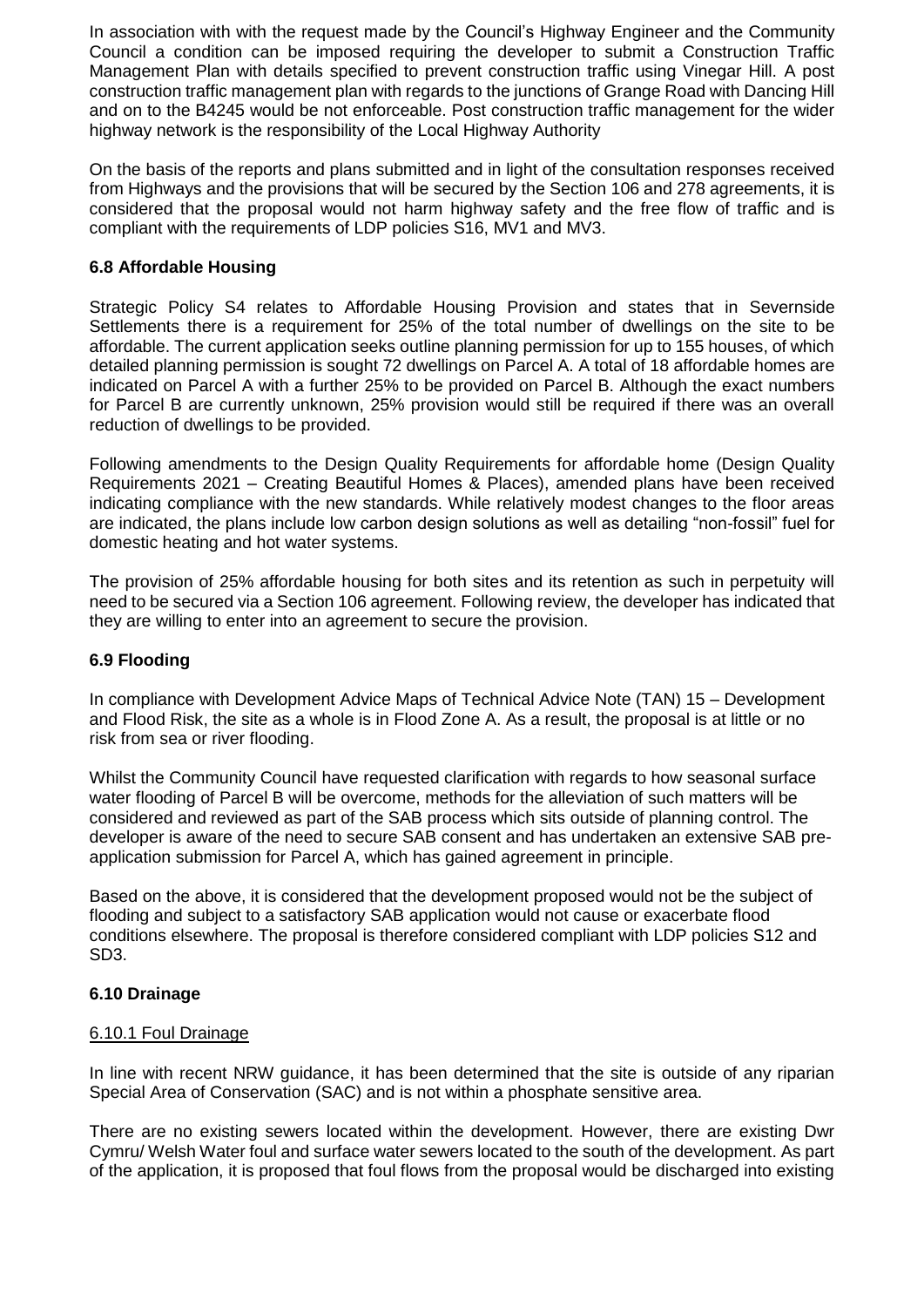public sewers via a pumping station. Concerns with regards to capacity of the existing network and fresh water provision have been raised by objectors and the Community Council.

Following consultation Dwr Cymru/ Welsh Water have provided the following comments:

"A foul water hydraulic modelling assessment has been completed. This has confirmed that an unacceptable amount of detriment will be caused by proposed development discharging into the existing public sewer. However, we have devised a number of solutions that will overcome the detriment caused, these will need to be implemented in full prior to us being able to fully support discharge of flows into the public sewerage network."

Being mindful that Dwr Cymru have indicated that the impact generated could be overcome through investment and enhancement of the network and confirmation that an agreement in principle to undertake the improves to the network are in place ensuring the site is able to connect and does not have a negative impact on the wider area or system. The applicant has also subsequently confirmed that the mechanisms are in place to accommodate the foul water outfall from the development. Subject to the imposition of conditions requested by Welsh Water, the application is considered compliant with LDP policies S13 and EP5.

### 6.10.2 Surface Water Drainage

From  $7<sup>th</sup>$  January 2019, all applications where the construction area is 100m2 or more, require Sustainable Drainage Systems for surface water (SuDS), to be designed and built in accordance with the statutory standards. Local Authorities are required to discharge their functions as a SuDS Approving Body (SAB) and approve SuDS schemes prior to the commencement of construction works.

The surface water drainage strategy for Parcel A proposes a number of sustainable drainage options forming part of the development. These include attenuation ponds, swales and permeable surfaces leading to an interlinked drainage system that will drain the net increase of surface water run-off from the development. Following review and a pre-application submission, the SAB team have confirmed that an appropriate drainage strategy for Parcel A has now been formulated, although a formal application is awaited.

As part of Parcel B, it was initially indicated that the site would make use of borehole soakaways to drain and discharge surface water. Following consultation, NRW identified that such deep infiltration systems, which bypass the soil layers are not endorsed or supported as they pose a high risk of polluting groundwater and are not considered to be a SuDS technique that would meet the statutory SuDS standards. NRW therefore requested a condition be placed on any grant of permission preventing such a use.

The applicant has been advised of the consultation response. Being mindful that issues with regards to surface water drainage are a matter dealt with by legislation outside of the planning remit, a condition preventing the use of a deep borehole system would fail to meet the tests for a planning condition, although it could be added as an informative to any grant of consent. Although a SuDS pre-application submission for Parcel B is awaited, the drainage hierarchy does allow disposal into sewer, highway drain or combined sewer in the very rare event that there is no viable sustainable drainage system for the site.

Based on the above and in light of the comments received, it is considered that surface water drainage options are available for the site, in compliance with LDP policies S12 and SD4.

### **6.12 Air Quality**

As specified above the M4 is positioned to the north of the site. As the development has more than 10 residential units and 10 car parking spaces, an Air Quality Assessment has been submitted in support of the application.

The report provides the following information: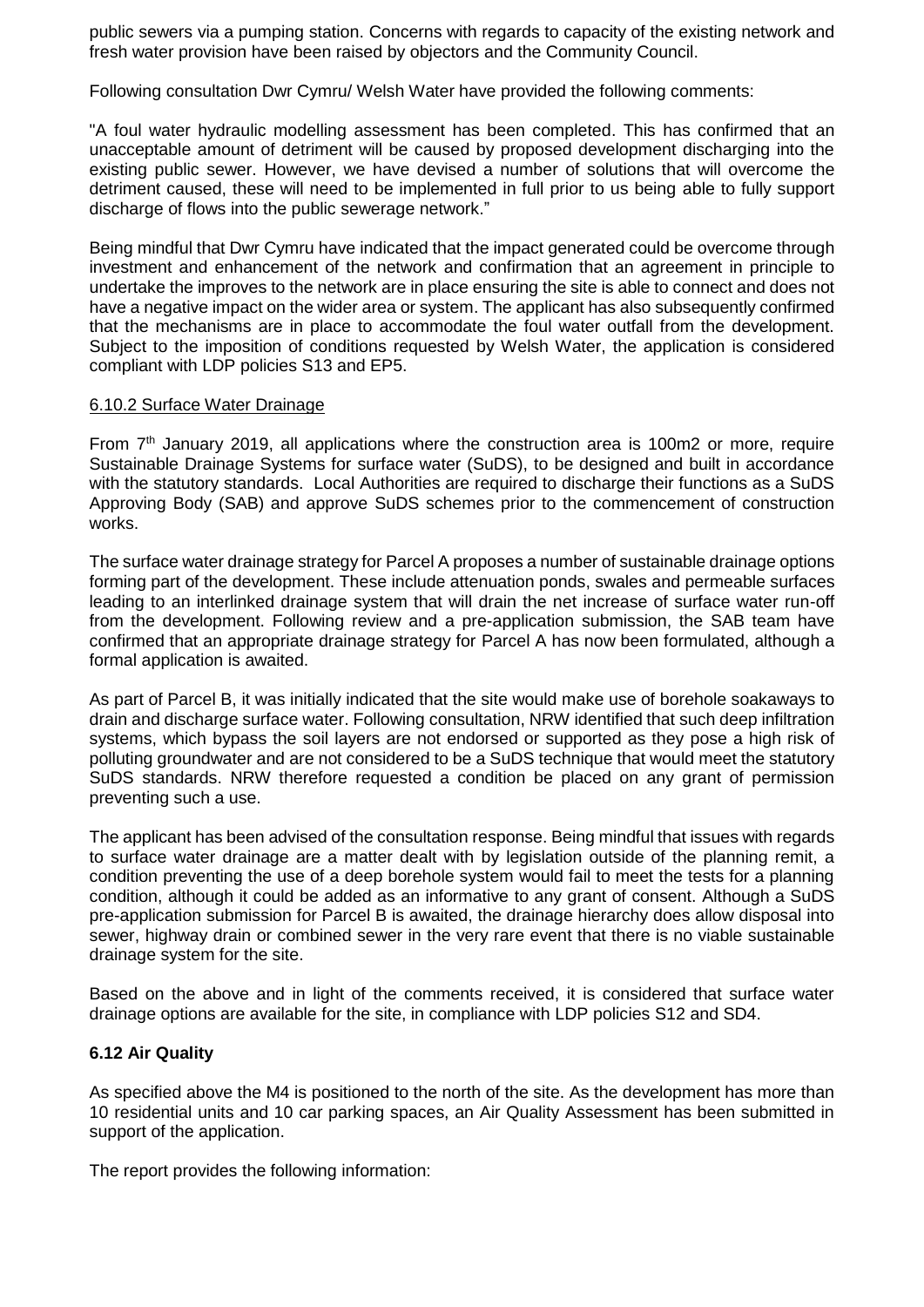In terms of increased traffic emissions arising from the additional traffic on local roads, concentrations have been modelled for eighteen worst-case receptors, representing existing properties where impacts are expected to be greatest. In addition, the impacts of traffic emissions from local roads on the air quality for future residents have been assessed at five worst-case locations within the new development itself. In the case of nitrogen dioxide, a sensitivity test has also been carried out which considers the potential under-performance of emissions control technology on future diesel cars and vans.

It is concluded that concentrations of PM10 (Small airborne particles, more specifically particulate matter less than 10 micrometres in aerodynamic diameter) and PM2.5 (small airborne particles less than 2.5 micrometres in aerodynamic diameter) will remain below the objectives at all existing receptors in 2021, with or without the proposed development. This conclusion is consistent with the outcomes of the reviews and assessments prepared by Monmouthshire County Council, which show that exceedances of the PM10 objective are unlikely at any location.

In the case of annual mean nitrogen dioxide, concentrations remain below the objective at all existing receptors in 2021, with or without the proposed development, and taking account of the worst-case sensitivity test.

Although the additional traffic generated by the proposed development will affect air quality at existing properties along the local road network, the increases in annual mean concentrations of PM10 and PM2.5 at relevant locations, relative to the objectives, will be 0% to 1% (when rounded) and the impacts are therefore considered negligible. In the case of annual mean nitrogen dioxide, the percentage increases are predicted to range from 0% to 2%, and the impacts will range from negligible to slight adverse in the worst-case sensitivity test.

The effects of local traffic on the air quality for residents living in the proposed development have been shown to be acceptable at the worst-case locations assessed, with concentrations being well below the air quality objectives.

The development will have no adverse effects on local air quality conditions and does not introduce new exposure within an area of poor air quality, thus no additional mitigation has been proposed for the operational impacts.

The overall operational air quality effects of the development are judged to be 'not significant'. This conclusion, which takes account of the uncertainties in future projections for nitrogen dioxide, is based on the concentrations at existing receptors remaining below the objectives and impacts being negligible at all but two receptors (where the impact is predicted to be slight adverse), while concentrations for future residents of the development will be below the objectives.

With regards to mitigation, the proposed residential properties would be set back from the M4 by at least 30m and/or would be no closer to the motorway than existing nearby residential properties. The northern boundary hedge would be retained and bolstered with an area of private amenity space provided to the south (rear) of the dwellings along the northern edge of the site.

The following response has been received from the Council's Specialist Environmental Health Officer:

"The consultants have used modelling to predict the emission levels at five locations on the proposed development (A - E). Of these - location A has the highest concentrations predicted. Location A is on the northern boundary of the site adjacent to Grange Road. North of Grange Road are some hedges and then the M4. From a Mon Maps measure - Location A is 25m from the Hard shoulder and 30m from the active carriage way.

Location A would therefore be an example of the levels of pollution that a property set 30 metres from the M4 would experience.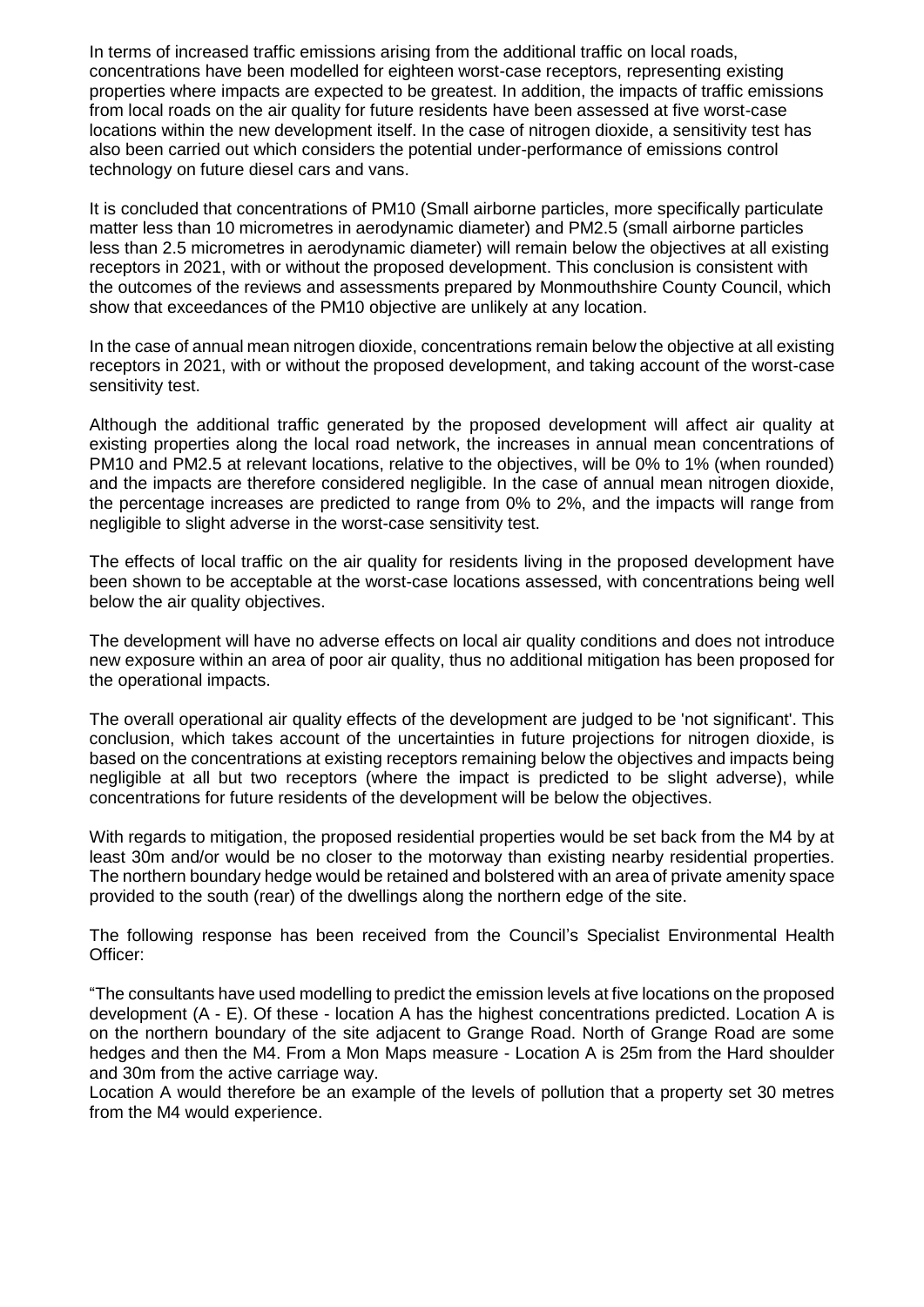The national annual mean objective level for nitrogen dioxide is 40mg/m3. The predicted annual mean nitrogen dioxide concentration at location A is 35.4 mg/m3 in 2021 (using DEFRA prediction) or 37.2 (using the consultant's worst case sensitivity test).

The predicted PM 2.5 concentration at three of the modelled locations (A, B, C) are just above 10mg/m3, and the other two are just below 10mg/m3. These are below the UK/EU objective of 25 mg/m3, however the World Health Organisation guideline for the annual mean level of PM 2.5 is 10mg/m3 and the UK government has committed to achieving this level.

In addition, the development itself is predicted to have a slightly negative impact on some existing properties by introducing additional traffic. This is only a slight increase in emission levels; however it is enough to take one location from 38.7mg/m3 of nitrogen dioxide to 39.2mg/m3 and another from 37.9mg/m3 to 38.4mg/m3.

Current Welsh Government policy (which is also specified in Planning Policy Wales) on Air Quality is that the air quality objective levels are not safe levels of pollution and that exposure should be kept as low as possible. Exposure can still carry long-term population health risks. Nitrogen dioxide and particulate matter (PM10 and PM2.5) (the main pollutants of concern from vehicle emissions) have no safe threshold defined and therefore the lower the concentrations of those pollutants the lower the risk of adverse health effects.

Welsh Government modelling has also predicted that the M4 will become ever busier in future years as a result of the removal of the Severn Bridge tolls, therefore its possible emissions will get worse before they get better through improved technology in the vehicle industry.

With the above in mind, properties just below the nitrogen dioxide national air quality objective, and at or just below the WHO PM 2.5 guidelines should not be considered by MCC to be safe levels of exposure and they should not expect that there would be no long-term adverse health effects."

Whilst the Officer's comments are noted and it is acknowledged that the development has the potential to marginally increase existing pollutant levels, relative to the existing arrangement, an increase in levels would not be in excess of national policy guidance. As such it is considered that the impact generated or experienced by existing and proposed residents would not be so detrimental to warrant refusal of the application. The application is therefore considered compliant with LDP policies S13 and EP1.

### **6.13 Noise**

As previously identified, the M4 is located north of the proposed development, set within a deep cutting. Sections of the M4 towards the Severn Crossing are more visible at the eastern end of the site.

Technical Advice Note (TAN) 11: Noise (1997) sets out the Welsh Government's guidance on how the planning system can be used to minimise the adverse impact of noise without placing unreasonable restrictions on development. The TAN sets out four noise exposure categories (NECs) that sites may fall in, taking account of both day and night time noise levels. For the purposes of clarity, the NECs in TAN11 for road noise for daytime (07:00-23:00) and night-time (23:00 – 07:00) are given below:

NEC A – Daytime 55dB or less. Night-time 45dB or less - Noise need not be considered as a determining factor in grating planning permission, although the noise level at the high end of the category should not be regarded as desirable.

NEC B – Daytime 55-63dB. Night-time 45-57db - Noise should be taken into account when determining planning applications and, where appropriate, conditions imposed to ensure an adequate level of protection.

NEC C – Daytime 63-72dB, Night-time 57-66dB - Planning permission should not normally be granted. Where it is considered that permission should be given, for example, because there are no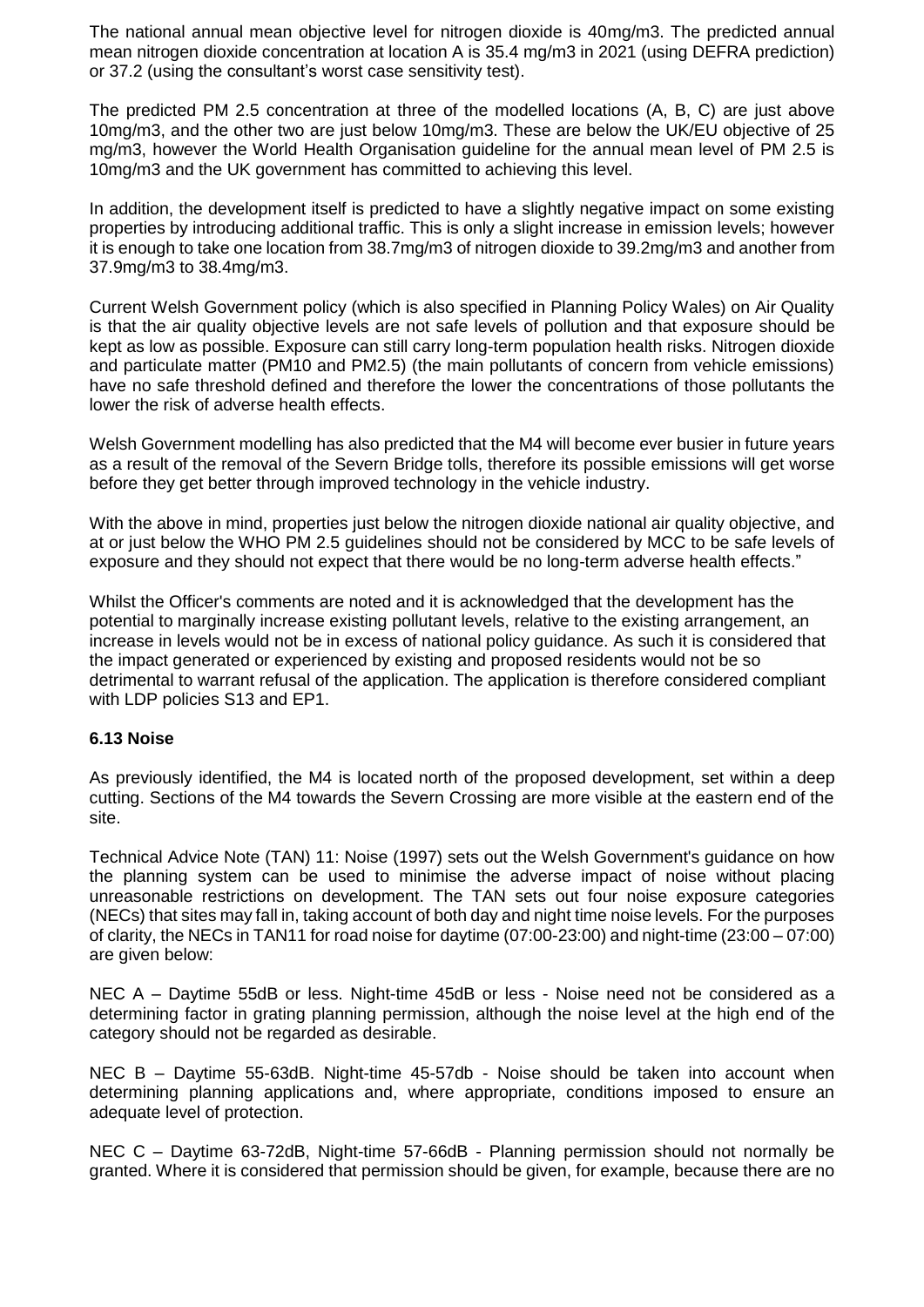alternative quieter sites available, conditions should be imposed to ensure a commensurate level of protection against noise.

NEC D – Daytime 72db or greater. Night-time 66dB or greater - Planning permission should normally be refused.

A Noise Assessment conducted for the site in November 2019 by Hunter Acoustics concludes that the majority of the site is located in Noise Exposure Category (NEC) B as defined in Technical Advisory Note 11, with only the most northern edge adjacent to the M4 falling under NED C. As a result the report concludes that noise will not significantly impact the development. Across the majority of the site, standard thermal double glazing and trickle ventilation is indicated as being sufficient to control road traffic noise intrusion for NEC B. The plots closest to the M4 are indicated to fall within NEC C.

Following consultation, the Council's Environmental Health Officer has provided the following comments:

"Having reviewed the above application in particular the Environmental Noise report REF 5142/ENS1 (dated 25/11/2019), having regard to the revised planning layout (dated 4th October 2021) I do have concerns regarding the potential impact of noise from road traffic on the proposed properties at the northern boundary of the site.

Road Traffic Noise – Internal

The majority of the site is indicated to fall under NEC B of Technical Advice Note 11 (Wales) with properties on the most northern boundary adjacent to the M4 falling under NEC C.

Technical Advice Note 11 (Wales) states: 'NEC B. Noise should be taken into account when determining planning applications and where appropriate, conditions imposed to ensure an adequate level of protection.

NEC C. Planning permission should not normally be granted. Where it is considered that permission should be given, for example because there are no alternative quieter sites available, conditions should be imposed to ensure a commensurate level of protection against noise.'

It is indicated that Plots 1, 42, 43, 44, 45, 46, 47 on the Northern boundary will require habitable rooms on the critical façades closest to the M4 to have uprated glazing and mechanical acoustic ventilation on ground and first floor levels. Plots 2, 3 and 4 on the Northern boundary will require uprated glazing and mechanical acoustic ventilation on the first floor to achieve indoor guideline noise levels with windows closed. This can be controlled via the condition.

Noise mitigation measures to the glazing are effective with the habitable room windows closed on the façades of the properties. The ventilation proposed will not necessarily address any overheating concerns particularly during summer months. It is proposed that the occupiers will have the option of opening the windows which would enable overheating concerns to be addressed but then based on the report provided will potentially experience noise at night from road noise in excess of the guideline levels.

As recognised by Acoustics, Ventilation and Overheating Residential Guide Jan 2020 there is a need for an integrated approach to consider noise, ventilation, and overheating in residential developments. Given the extent of the proposed closed window strategy, which affects plots 1, 42- 47 and plots 2-4 I am of the view that this needs to be considered further, with conditions recommended.

Road Traffic Noise - External

The World Health Organisation Guidelines for Community Noise 1999 provide the following guideline levels for outdoor living areas:

- 55dB LAeq 16hrs – Onset of Serious annoyance day + evening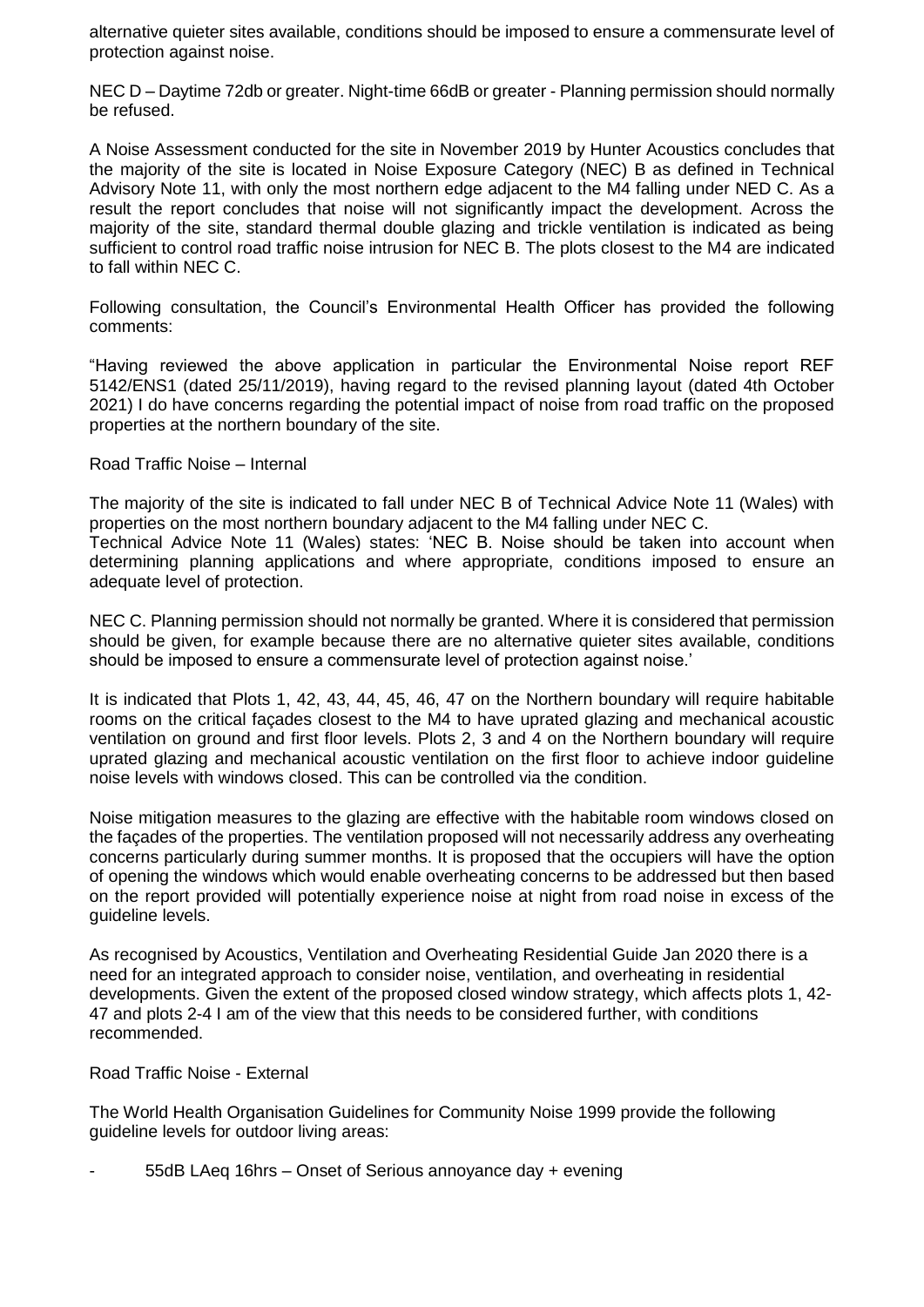- 50dB LAeq 16hrs - Onset of Moderate annoyance day + evening

We generally advocate for the lower level in Monmouthshire.

Plots 5-19, and, 42-49 56-59 and 72 are all indicated to exceed 50dB LAeq, 16hrs

Part of plot 1 and plots 2, 3 and 4 are indicated to exceed 55 dB LAeq, 16hrs up to 57dB LAeq, 16hrs taking into account proposed 1.8m high close-boarded garden fences.

Therefore, Plot 1 will have windows on the critical façades needing to be kept closed to achieve guideline noise levels and will have part of the garden exceeding 55dB LAeq 16hrs.

Plots 2 - 4 will require first floor windows on the critical façades needing to be kept closed to achieve guideline noise levels and will have garden areas exceeding 55dB LAeq 16hrs.

Clearly, this is of concern. I look forward to the opportunity to make further comments on receipt of suggested information to address these points, in particular the overheating and external garden noise levels above the guideline levels, particularly those predicted to be above 55 dB LAeq,T.

In addition to consideration of the above, I would recommend that any granting of permission be subject to conditions seeking additional information with regards to a construction Environmental Management plan; noise and overheating mitigation measures and the submission of an updated noise assessment to assess the implications of noise for the development of Parcel B."

As specified above, details submitted as part of the application indicate that the properties within the NEC C area will be provided with enhanced insulation, uprated acoustic glazing and mechanical ventilation to ensure they achieve acceptable internal noise levels.

In this instance, it is considered that the positioning of the site adjacent to the M4, the drop in ground height between the development site and the motorway (in a 5m deep cutting) already provides full screening of the M4 road surface to the site. Therefore, garden noise levels up to 57dBLAeq,16hr indicated for 4 plots at the northern and eastern boundaries would represent the lowest practicable noise levels in these locations with mitigation provided in the position of dwellings, garages, fencing and enhanced landscaping.

Following review of the comments it has been determined that the site cannot be redesigned to address all these issues without having significant and fundamental implications on the green infrastructure, ecology and public open space provision on the site. Being mindful of the strategic allocation of the site and the advantages to be gained, it is considered that condition could be imposed onto any grant of consent to ensure the noise implications on the dwellings on the northern part of the site would not be so detrimental to warrant or sustain a reason for refusal.

Whilst objectors have raised concerns that the development would generate increased noise and disturbance, given the purely residential use of the site and the existing ambient noise level experienced, it is considered that the impact would not be so adversely detrimental to amenity to warrant refusal of the application.

Subject to the imposition of a condition requiring the implementation of noise mitigation measures in the form of building façade construction and ventilation provisions to the habitable rooms of the scheme referred in Environmental Noise Assessment 5142/ENS1 November 2019, the application is considered compliant with the relevant requirements of Policy EP1 of the LDP.

### **6.14 Response to the Representations of Third Parties and/or Community/Town Council**

Following consultation with regards to the original and amended plans Magor and Undy Community Council, have recommended the application be refused, with an extensive responses provided. Most of the concerns raised have been addressed as part of the proceeding report and will not be reiterated. Matters not previously address are responded to below: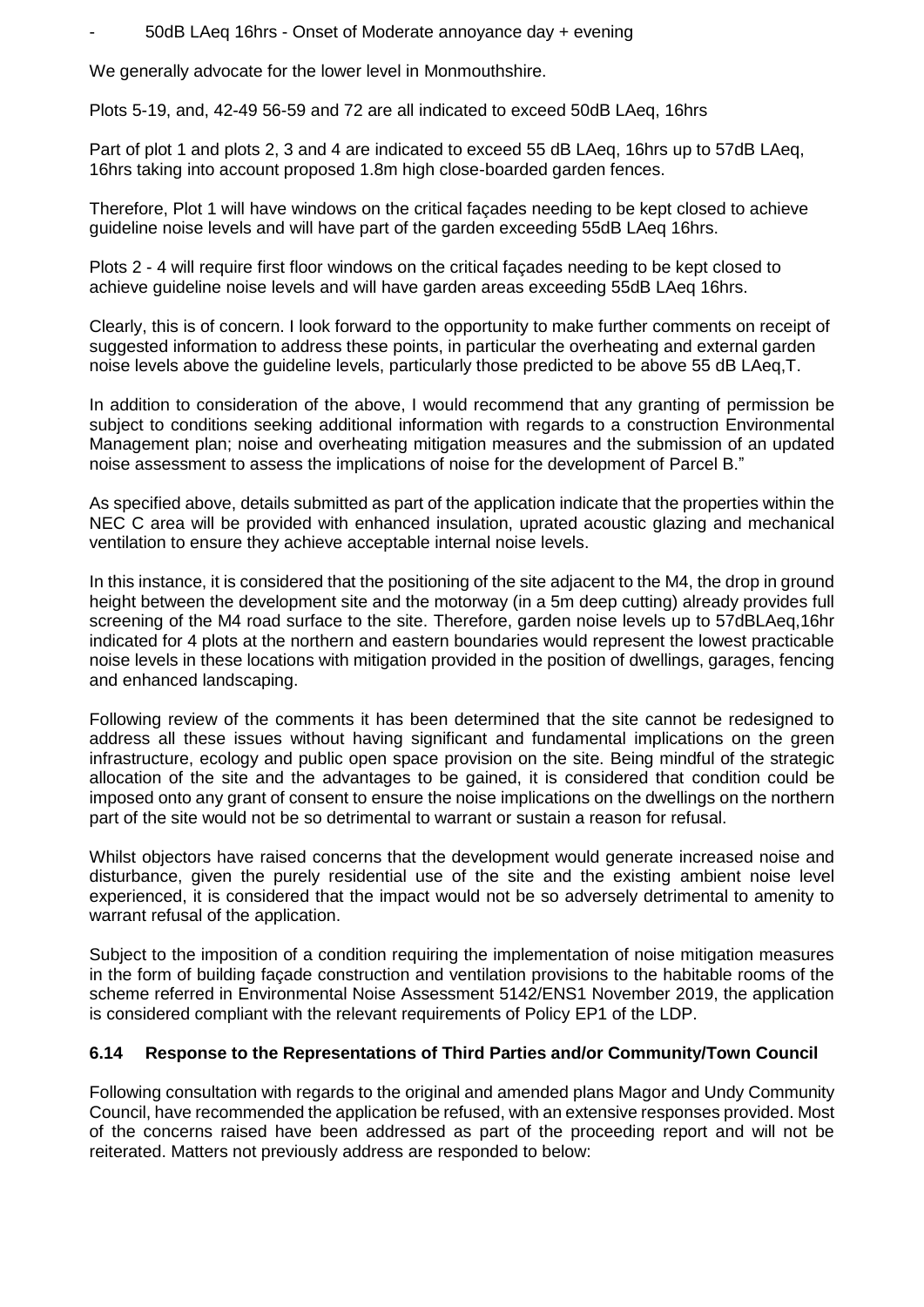### Storage of Household waste

The application initially proposed the development of a block of flats and in that respect the Community Council and Ward Member were aware of amenity issues arising from waste storage in similar existing developments in the locality. Following amendments, this block of flats has been omitted and replaced with two storey walk-up accommodation. As a result, all household waste will be stored within the dwellings or within the residential curtilage of the unit. As is common practice, residents will be expected to take their rubbish to the kerbside for collection. The swept path analysis information indicates that the proposed roads can accommodate a refuse wagon.

### Post construction traffic management

Post construction traffic management for the wider highway network is the responsibility of the Local Highway Authority.

### Shortfall in recreational open space

Residents have identified that the site is used for leisure purposes. However, the area is not designated as an area of amenity importance as part of the current LDP (under Policy DES2) and as a result the site does not benefit from protection for such purposes. As the land is in private ownership, with the exception of the provisions granted to the public right of way, public access over the wider area could be inhibited by the landowner (by the erection of fencing either side of the PROW) without further reference to the Authority. Being mindful of the strategic allocation of the site for residential development, and the location of the site on the northern edge of Magor and Undy, it is questioned whether the site could be successfully allocated and well used as a defined area of recreational open space.

Although the site make provision for public open space, the spaces are unequipped with the Council's Community Infrastructure Officer requesting a commuted sum to be used towards the improvement and maintenance of other facilities in the area.

Lack of shopping facilities resulting in people needing to travel

It is noted that Magor does benefit from retail shops and facilities, although these are more convenience in form. There are larger food stores and service uses available in Caldicot and Chepstow. Travelling to those centres would not be considered excessively detrimental and in some respects could still be considered to be provision in the local area.

### Burial Space

The site is not designated to be used as a burial ground and no proposals for such use have been proposed. It is considered that the development proposed would not significantly increase demand for such provision.

### **6.15 Well-Being of Future Generations (Wales) Act 2015**

The duty to improve the economic, social, environmental and cultural well-being of Wales has been considered, in accordance with the sustainable development principle, under section 3 of the Well-Being of Future Generations (Wales) Act 2015 (the WBFG Act). In reaching this recommendation, the ways of working set out at section 5 of the WBFG Act have been taken into account and it is considered that this recommendation is in accordance with the sustainable development principle through its contribution towards one or more of the Welsh Ministers' well-being objectives set out in section 8 of the WBFG Act.

### **6.16 Conclusion**

The application proposes the development of the site to provide up to 155 dwellings. The site is located outside of the indicated green belt referred to under Future Wales and forms part of a wider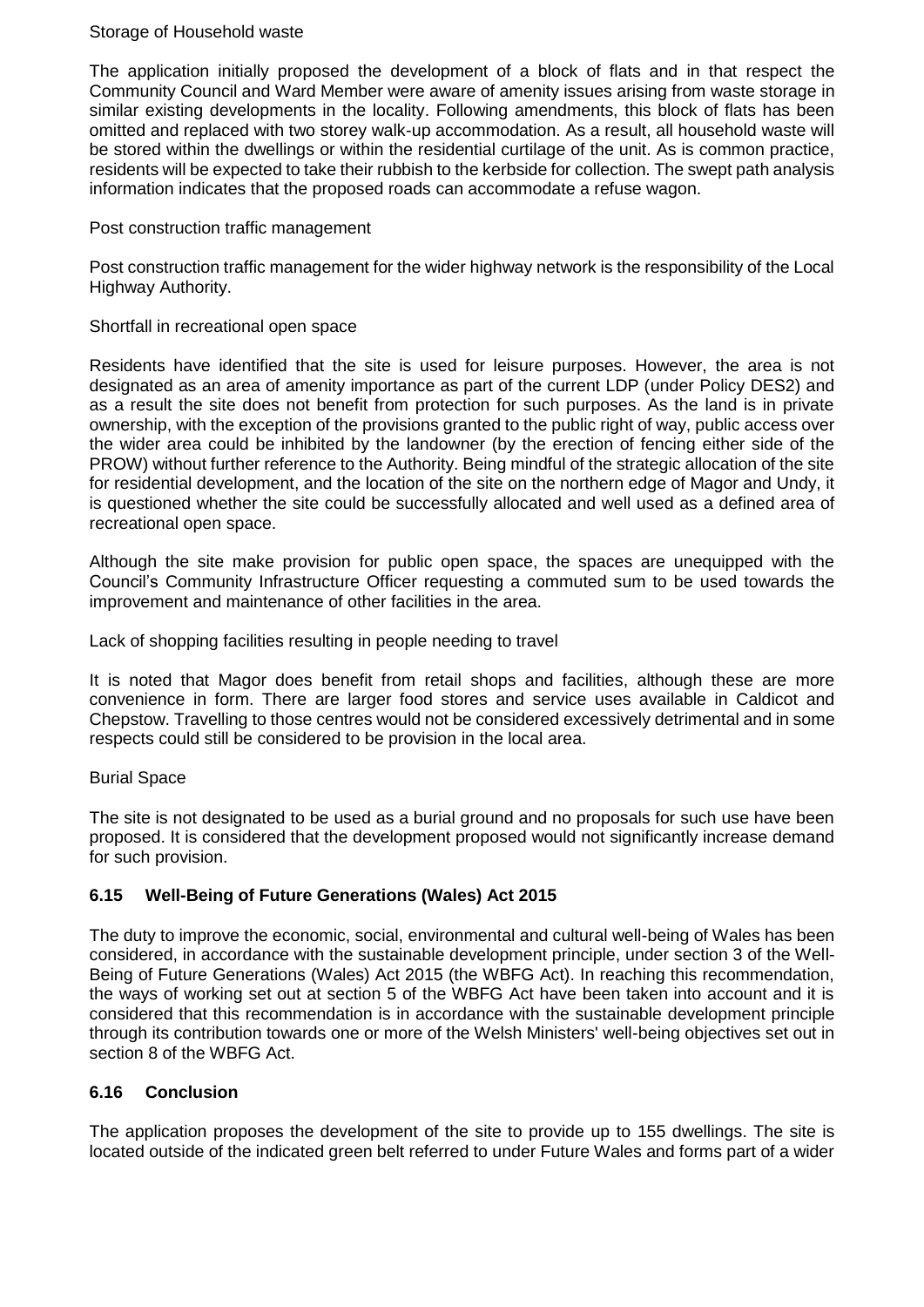strategic development site allocated for residential development within the current LDP. The principle of the development is therefore positively established.

In terms of Parcel A, it is considered that the development has been designed to make efficient use of the land whilst providing reasonable areas of open space. It is considered that the design, layout and finish of the site as a whole would be in keeping with the locality and would not have a detrimental impact on the residential amenity of those living closest to the site or the highway safety and free flow of traffic in the area. It is considered that sufficient and appropriate consideration and provision has been given with regards to green infrastructure, biodiversity and ecology, noise implications, sustainable drainage and affordable housing.

With regards to Parcel B, it is considered that a scheme could be developed for the site that would not have a detrimental impact on the character, appearance, amenity or landscape value of the area. In conjunction with the highway details proposed as part of Parcel A, it is considered that connecting the site to the Rockfield Farm development would enhance permeability and connectivity and provide alternative routes for highway users, to the benefit of the highway safety and the free flow of traffic in the area.

Although the cumulative impact of the development would increase the population of Undy, it is considered that the provision of planning contributions (set out below) in respect of recreation, education, sustainable transport, highways improvements and affordable housing would help mitigate and compensate for the development.

On the basis of the above report, subject to the applicant entering into a Section 106 agreement to provide the necessary contributions, the application is considered compliant with the relevant policies of the MCC LDP and is recommended for approval subject to conditions.

## **7.0 RECOMMENDATION: APPROVE**

Subject to a 106 Legal Agreement requiring the following:

### S106 Heads of Terms

1. Community Services.

Contributions to community facilities in the Magor/Undy area in addition to standard requirements. Full application £23,225; Outline Pro-rata value (Maximum £26,774)

2. Public Open space

a. Play Provision - contribution for a centralised play facility at the existing Rockfield Farm site.

Full application - £23,235; Outline pro-rata value (Maximum £26,785)

b. Open Space Adoption by Council - Adoption by Council provision commuted sum over 20 years

Parcel A - £280,121.16; Parcel B £190,549.65

c. Offsite Recreation Contribution £3,292 per dwelling. Minus 25% for affordable housing Parcel A - 54 x £3,292 = £177,768; Parcel B pro rata (Maximum £204,105)

d. GI provision - Parcel A - £40,000; Parcel B £22,000

3. Education

A commuted sum contribution of £17,257 per pupil (open market dwellings only). Parcel A - 10 pupils =  $£170.257$ : Parcel B pro rata

4. Sustainable Transport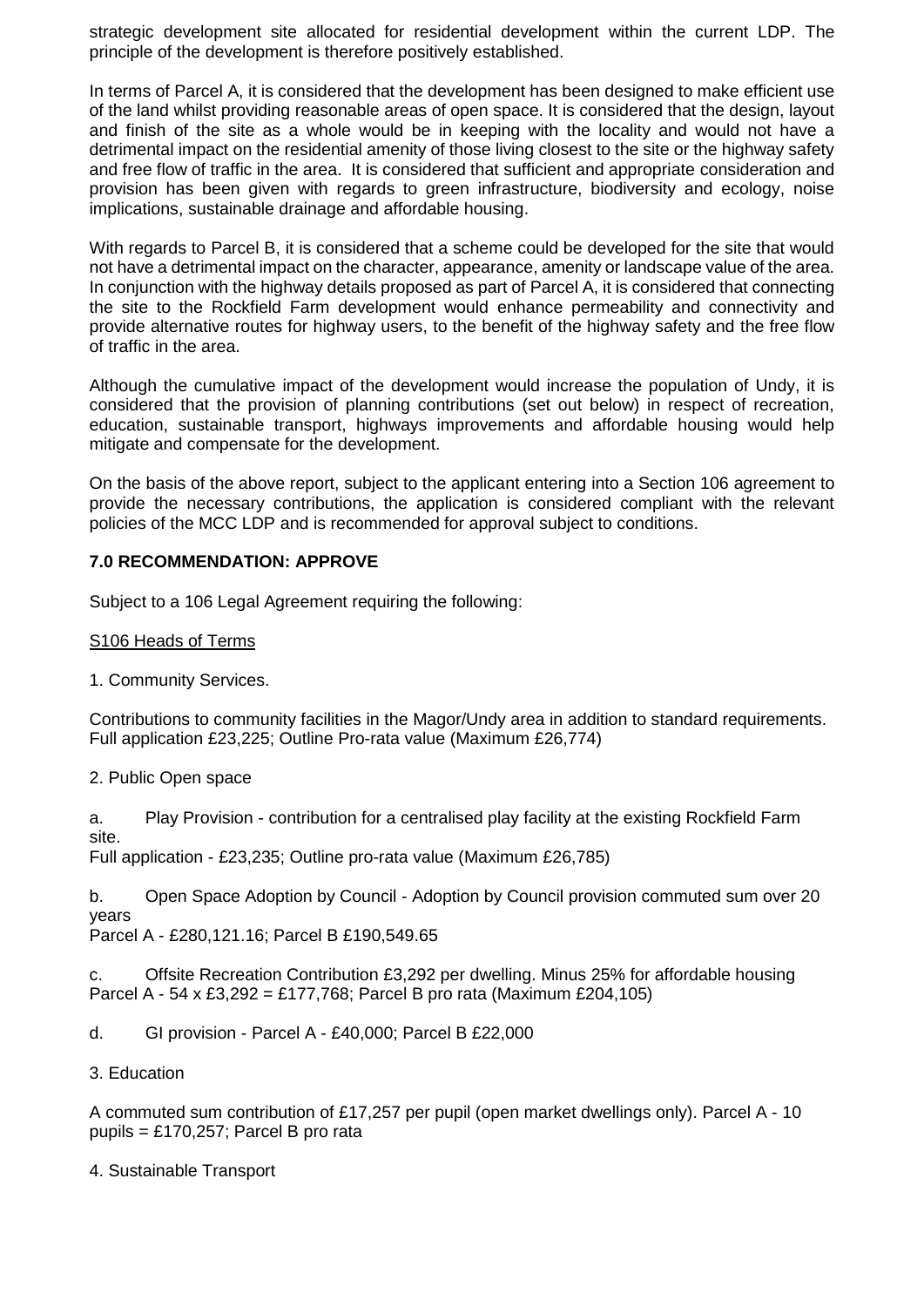A commuted sum contribution of £2,000 per dwelling to be used for Parcel A - £144,000; Parcel B - pro rata (Maximum £166,000)

### ,5. Highways

To enter into a Section 278 agreement with the Highway Authority for the construction of the approved means of access onto Grange Road, the footway and Grange Road improvements/ reengineering and extension of the 30mph speed limit.

To enter into a Section 278 agreement with the Highway Authority for the re-engineering of Vinegar Hill, via the introduction of necessary traffic regulation order to control and manage the use of the road.

### 6. Affordable Housing

To provide 25% affordable housing across both development Parcels.

If the S106 Agreement is not signed within 6 months of the Planning Committee's resolution, then delegated powers be granted to officers to refuse the application.

### **Conditions:**

1 With regards to Parcel A - This development shall be begun within 5 years from the date of this permission.

REASON: To comply with Section 91 of the Town and Country Planning Act 1990.

2 With regards to Parcel A - The development shall be carried out in accordance with the list of approved plans set out in the table below.

REASON: To ensure the development is carried out in accordance with the approved drawings, for the avoidance of doubt.

3 With regards to Parcel A - No development shall take place (including demolition, ground works, vegetation clearance) until an appropriate scheme of Ecological Enhancement identifying location, positioning and specification is provided which meet individual species requirements and demonstrate biodiversity net benefit. The scheme shall provide for the future management and an implementation timetable. The scheme shall be submitted to and approved in writing by the Local Planning Authority. The development shall only proceed in accordance with the approved plans and shall be retained as such thereafter.

REASON: To provide biodiversity net benefit and ensure compliance with PPW 10, the Environment (Wales) Act 2016 and LDP policy NE1

4 With regards to Parcel A - No development shall take place (including ground works, vegetation clearance) until a Contractor's Construction Environmental Management Plan (CEMP) has been submitted to and approved in writing by the local planning authority. The CEMP shall include all works identified in Parcel A and Parcel B and include the following as a minimum:

a) Risk assessment of potentially damaging construction activities.

b) Identification of "protection zones".

c) Practical measures (both physical measures and sensitive working practices) to avoid or reduce impacts during construction

d) The location and timing of sensitive works to avoid harm to biodiversity features

e) The times during construction when specialist ecologists need to be present on site to oversee works.

f) Responsible persons and lines of communication.

g) The role and responsibilities on site of an ecological clerk of works (ECoW) or similarly competent person.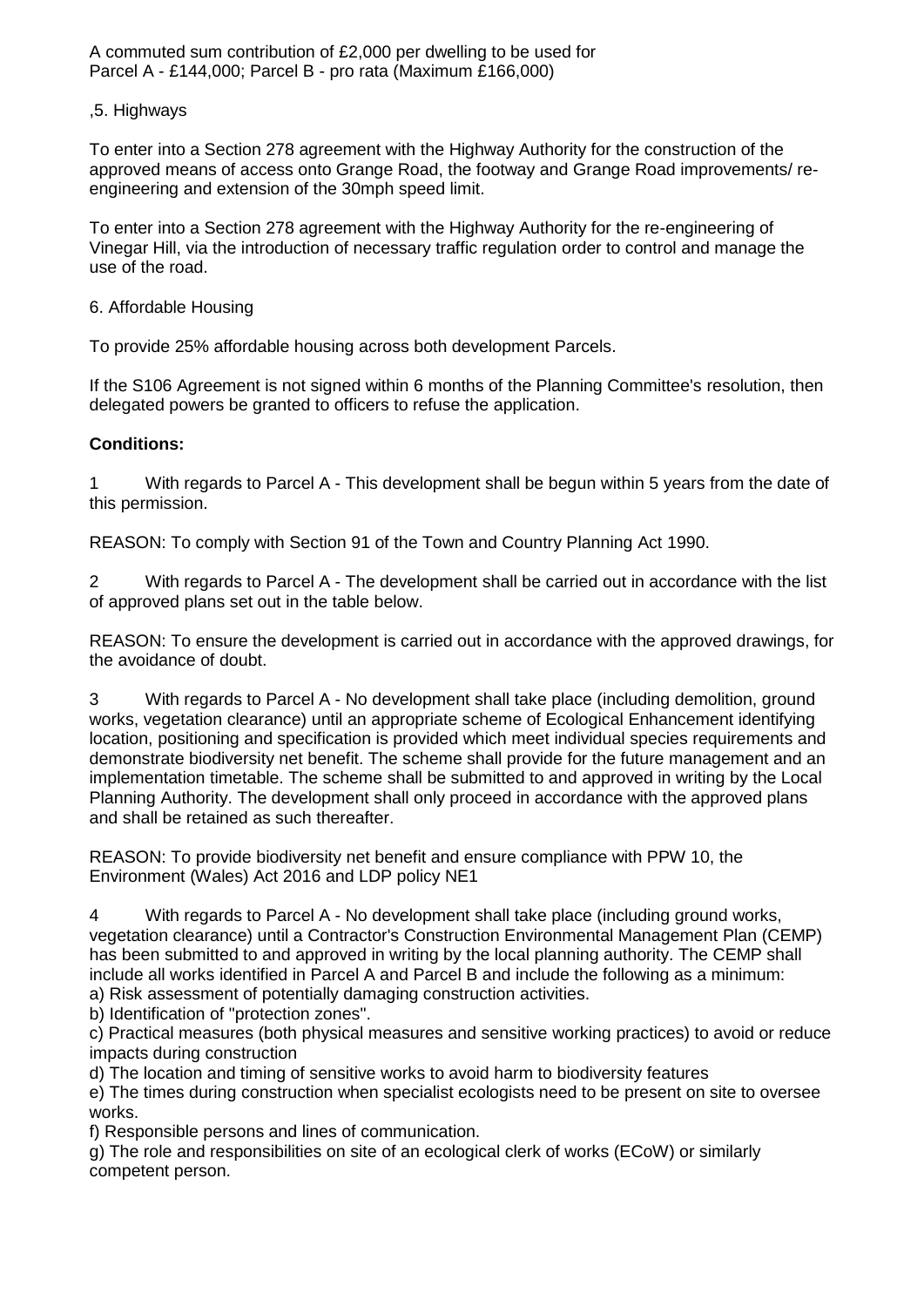h) Use of protective fences, exclusion barriers and warning signs.

i) General site management: details of the construction programme including site clearance, method statements, surface water management and measures, site waste management and disposal, sustainable drainage (pre- and post-construction), maintenance and monitoring programmes and dust control;

j) Pollution prevention: demonstrate how relevant Guidelines for Pollution Prevention and best practice will be implemented, including details of emergency spill procedures and an incident response plan;

k) Details of the persons and bodies responsible for activities associated with the CEMP and emergency contact details;

l) Hours of operation; and

m) steps and procedures that will be implemented to minimise the creation and impact of noise, vibration, dust from the site preparation, groundwork and construction phases of the development.

The developer shall have regard to BRE guide 'Control of Dust from Construction and Demolition, February 2003.

The approved CEMP shall be adhered to at all times and implemented throughout the construction period strictly in accordance with the approved details.

REASON: To safeguard species protected under the Conservation of Habitats and Species Regulations 2017 and the Wildlife and Countryside Act 1981 (as amended) and the Integrity of the Breezy Bank SINC and in the interests of amenity, in compliance with LDP policies S13 and EP1

5 With regards to Parcel A - Notwithstanding the details of the approved plans, prior to the commencement of development a Green Infrastructure Management Plan shall be submitted to and be approved in writing by the local planning authority. The content of the Management Plan shall include the following;

a) Description and evaluation of Green Infrastructure assets to be identified, protected and managed in the GI management plan.

- Woodland buffer
- Hedgerows
- Green corridors
- Swales and rain gardens
- Orchards
- Air quality buffer area
- Wildflower and grassland
- Wild play provision and trim trail

b) Opportunities for enhancement to be incorporated

- Management of Grassland for botanical species diversity and / or protected species including reptiles

- Management of woodland and hedge buffer strips to increase and maintain diversity and screening

- Maintain habitat connectivity through the site for species

- Management of swales for biodiversity value inclusive of any desilting measures required

c) Trends and constraints on site that might influence management of above features.

d) Aims and objectives of management.

e) Appropriate management options for achieving aims and objectives.

f) Prescriptions for management actions.

g) Preparation of a work schedule (including an annual work plan capable of being rolled forward over a twenty-year period).

h) Details of the body or organization responsible for implementation of the plan.

i) Ongoing monitoring and remedial measures.

The Management Plan shall also include details of the legal and funding mechanism(s) by which the long-term implementation of the plan will be secured by the developer with the management body(ies) responsible for its delivery as appropriate . The plan shall also set out (where the results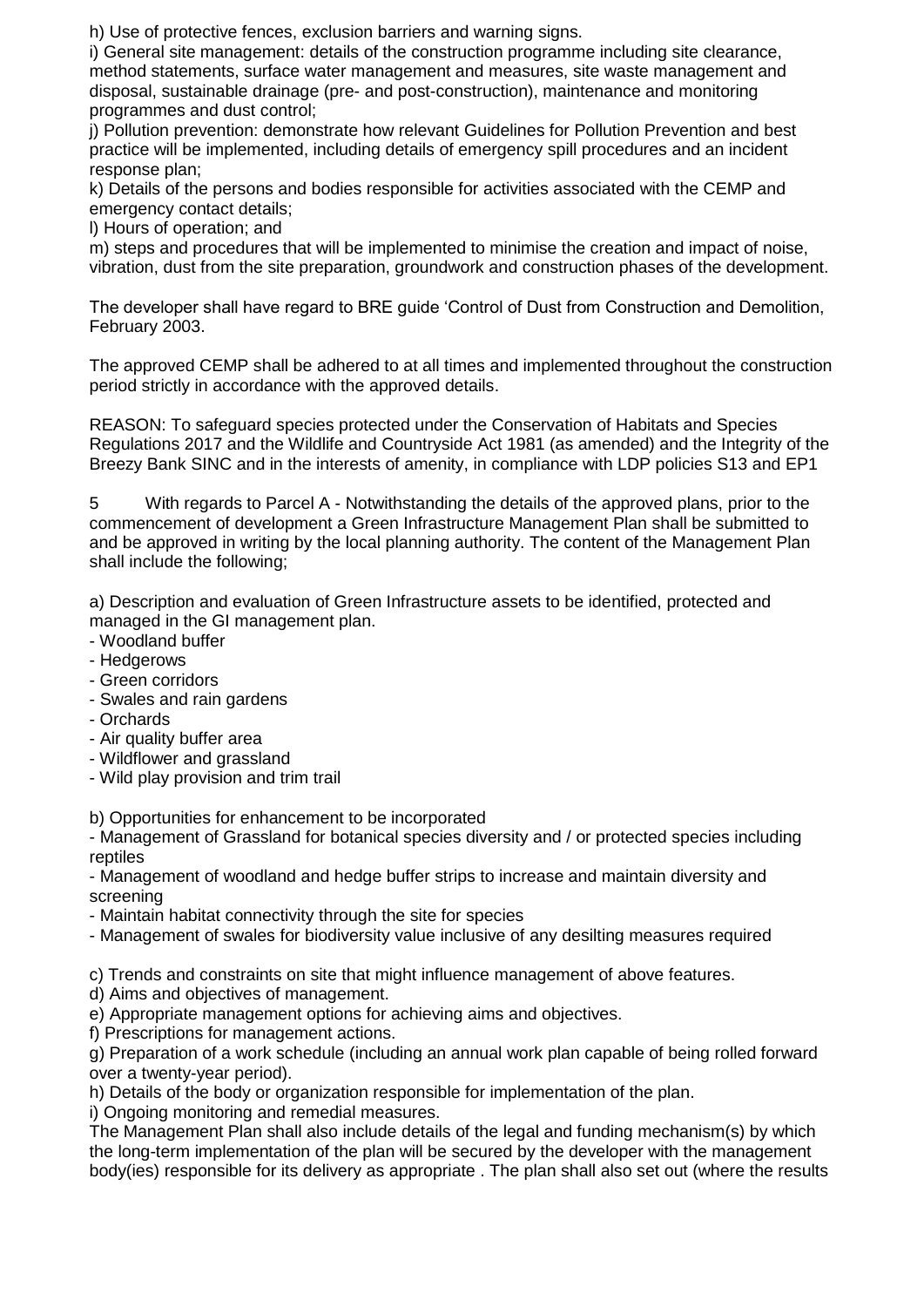from monitoring show that conservation aims and objectives of the Green Infrastructure Management Plan are not being met) how contingencies and/or remedial action will be identified, agreed and implemented so that the development still delivers the fully functioning Green Infrastructure objectives of the originally approved scheme. The approved plan shall be implemented in accordance with the approved details.

REASON: To maintain and enhance Green Infrastructure Assets in accordance with LDP policies, DES1, S13, GI1, NE1, EP1 and SD4. (Legislative background - Well Being of Future Generations Act 2015, Planning (Wales) Act 2015 Environment (Wales) Act 2016)

6 With regards to Parcel A - Prior to installation of lighting, a "lighting design strategy for biodiversity" for the scheme shall be submitted to and approved in writing by the local planning authority. The strategy shall:

a) identify those areas/features on site that are particularly sensitive and that are likely to cause disturbance in or around breeding sites and resting places or along important routes used to access key areas of their territory, for example, for foraging;

and b) show how and where external lighting will be installed (through the provision of appropriate lighting contour plans and technical specifications) so that it can be clearly demonstrated that areas to be lit will not disturb or prevent light sensitive species using their territory or having access to their breeding sites and resting places.

All external lighting shall be installed in accordance with the specifications and locations set out in the strategy, and these shall be maintained thereafter in accordance with the strategy. Under no circumstances should any other external lighting be installed without prior consent from the local planning authority.

REASON: To safeguard roosting and / or foraging/commuting habitat of Species of Conservation Concern in accordance with LDP policies NE1 and EP3.

7 With regards to Parcel A - Prior to import to site, soil material or aggregate used as clean fill or capping material, shall be chemically tested to demonstrate that it meets the relevant screening requirements for the proposed end use. No other fill material shall be imported onto the site.

REASON: To ensure that any potential risks to human health or the wider environment which may arise as a result of potential land contamination are satisfactorily addressed.

8 With regards to Parcel A - Notwithstanding the details of the approved plans, prior to the commencement of development full details of both hard and soft landscape works shall be submitted to and approved in writing by the Local Planning Authority. Details shall include:

- Detailed plans, showing existing and proposed levels.

- Proposed and existing utilities/services above and below ground.

- Soft landscape details shall include: means of protection, planting plans, specifications including cultivation and other operations associated with plant and grass establishment, schedules of plants, noting species, sizes, numbers and densities.

- Means of enclosure inclusive of adjacent hedge, tree and shrub planting zones.

- Hard surfacing materials.

- Cross sections of rainwater gardens and planting proposals inclusive of species and planting methodology

- Minor artefacts and structures (e.g. Refuse or other storage units, benches, trim trail equipment signs and lighting).

REASON: In the interests of visual and landscape amenity; in accordance with LDP Policies DES1 & LC1/5

9 With regards to Parcel A - All hard and soft landscape works shall be carried out in accordance with the approved details and to a reasonable standard in accordance with the relevant recommendations of appropriate British Standards or other recognised Codes of Good Practice. The works shall be carried out prior to the occupation of any part of the development or in accordance with the timetable agreed with the Local Planning Authority. Any trees or plants that,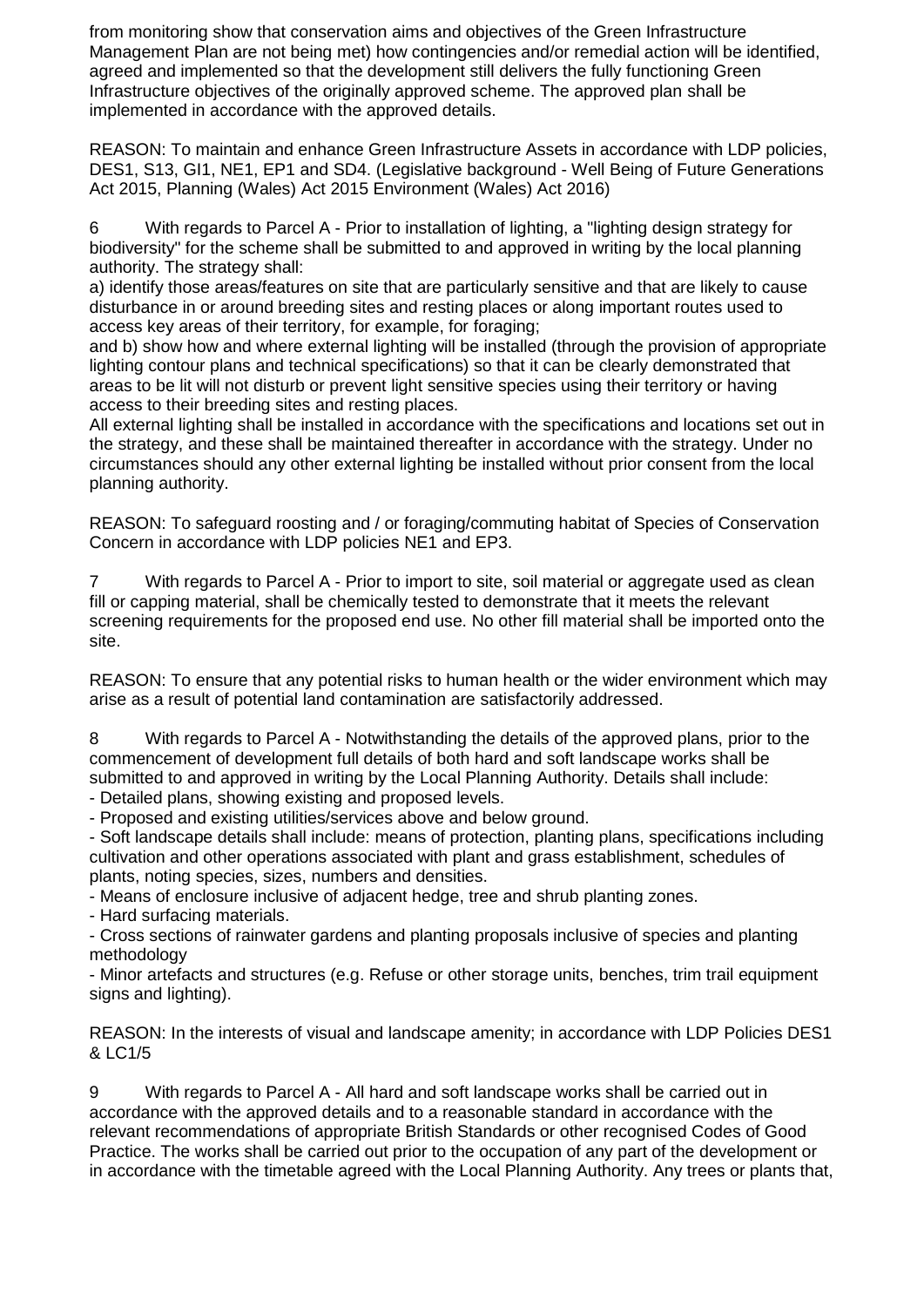within a period of five years after planting, are removed, die or become, in the opinion of the Local Planning Authority, seriously damaged or defective, shall be replaced as soon as is reasonably practicable with others of species, size and number as originally approved, unless the Local Planning Authority gives its written consent to any variation.

REASON: To ensure the provision, establishment and maintenance of a reasonable standard of landscape in accordance with the approved designs and ensure the provision afforded by appropriate Landscape Design and Green Infrastructure in compliance with LDP policies LC5, DES 1, S13, and GI1.

10 With regards to Parcel A - A schedule of landscape maintenance for a minimum period of five years shall be submitted to and approved by the Local Planning Authority and shall include details of the arrangements for its implementation All planting, seeding or turfing comprised in the approved details of landscaping shall be carried out in the first planting and seeding season following the occupation of the buildings or the completion of the development, whichever is the sooner, and any trees or plants which within a period of 5 years from the completion of the development die, are removed or become seriously damaged or diseased shall be replaced in the next planting season with others of similar size and species.

REASON: To ensure the provision of amenity afforded by the proper maintenance of existing and / or new landscape features.

11 With regards to Parcel A - Before any works commence on site, details of earthworks shall be submitted to and approved by the Local Planning Authority. These details shall include the proposed grading and mounding of land areas including the levels and contours to be formed, showing the relationship of proposed mounding to existing vegetation and surrounding landform. The development shall be carried out in accordance with the approved details.

REASON: To ensure the provision afforded by appropriate landscape design and Green Infrastructure in compliance with LDP policies LC5, DES 1 S13, and GI 1 and NE1.

12 With regards to Parcel A - No dwelling shall be occupied until the relevant and associated car parking and service vehicle provision have been provided in accordance with the approved plan and that area shall not thereafter be used for any purpose other than the parking of vehicles.

REASON: To ensure provision is made for the parking of vehicles and to ensure compliance with LDP Policy MV1.

13 With regards to Parcel A - Notwithstanding the provision of the Town and Country Planning (General Permitted Development) Order 1995 (or any order revoking or re-enacting that order, with or without modification) the garages hereby approved shall not be physically altered or converted to any other domestic purpose without prior approval of the Local Planning Authority. All garages shall be made available at all times for the parking of motor vehicles associated with the residential use of the dwelling hereby approved.

REASON: The garage is a key element of the parking being provided and its loss for this purpose may lead to parking problems and to ensure compliance with LDP Policy MV1.

14 With regards to Parcel A - No development other than demolition and remediation works shall be commenced until details of the proposed arrangements for future management and maintenance of the proposed streets within the development have been submitted to and approved by the local planning authority. The street shall thereafter be maintained in accordance with the approved management and maintenance details until such time as an agreement has been entered into under Section 38 of the Highways Act 1980 or a private management and Maintenance Company has been established.

REASON: In the interests of the highway safety and free flow of traffic in compliance with LDP policies S16 and MV1.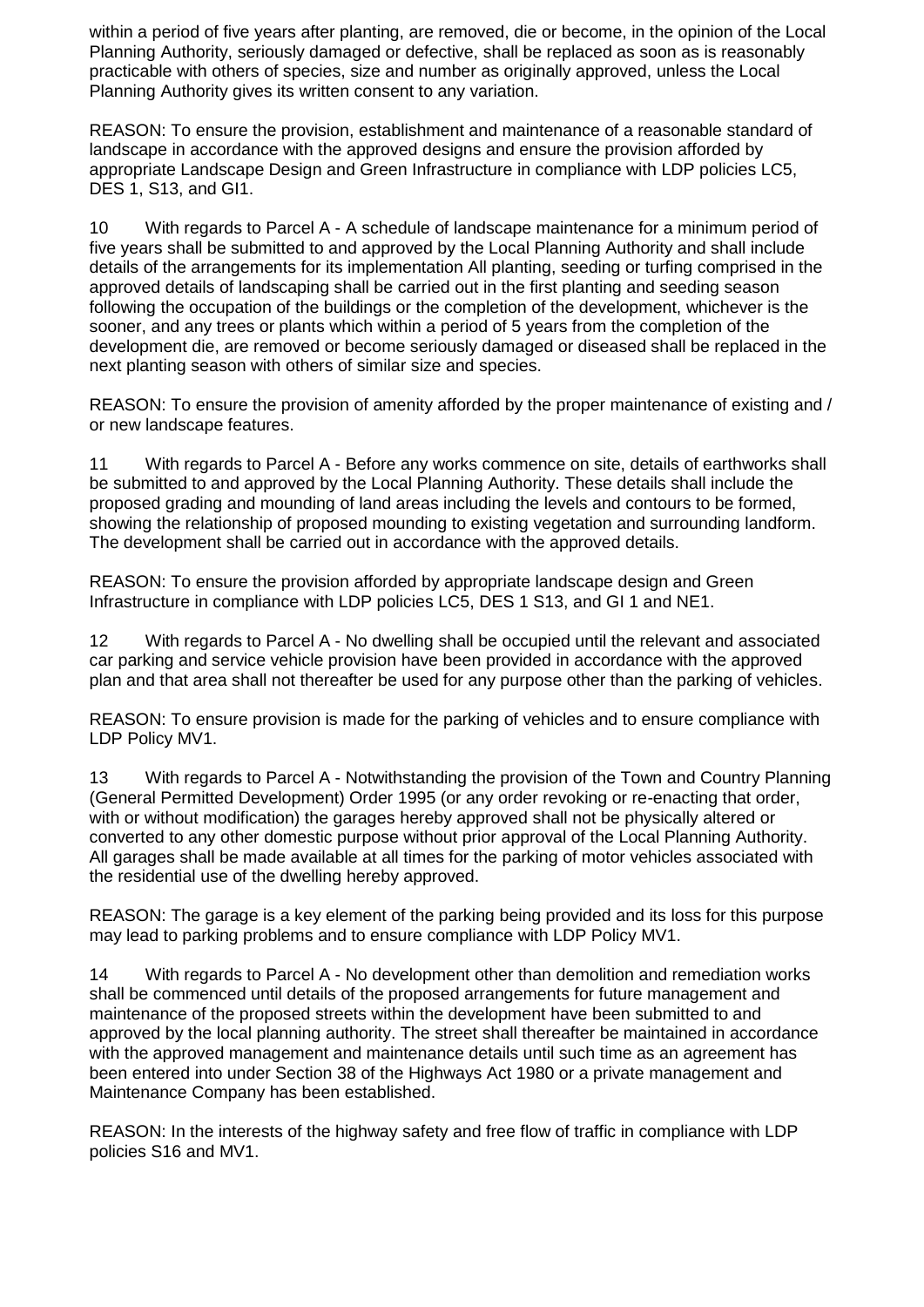15 With regards to Parcel A - Prior to any works commencing on site a Construction Traffic Management Plan (CTMP) shall be submitted to and approved in writing by the local planning authority, the CTMP shall take into account the specific environmental and physical constraints of the adjoining highway network. The CTMP shall include traffic management measures, hours of working, measures to control dust, noise and related nuisances, measure to protect adjoining users from construction works, provision for the unloading and loading of construction material and waste within the curtilage of the site, the parking of all associated construction vehicles. The development shall be carried out in accordance with the approved CTMP.

REASON: In the interests of the highway safety and free flow of traffic, in compliance with LDP policies S16 and MV1.

16 With regards to Parcel A - Prior to the occupation of the dwellings on plots 1-4 further information shall be submitted assessing the potential for overheating within the properties requiring windows to be closed to meet internal guideline noise levels, and the need for appropriate mitigation. Where necessary the report shall provide details of appropriate mitigation to be incorporated into the design of the dwelling and shall be approved by the local Planning Authority prior to the occupation of the dwellings. The development shall only proceed in accordance with the approved details.

REASON: In the interests of residential amenity in compliance with LDP policies S13 and EP1

17 With regards to Parcel A - Prior to the occupation of any of the dwellings the noise mitigation measures detailed in The Hunter Acoustics Environmental Noise report REF 5142/ENS1 (dated 25/11/2019), shall be undertaken. The development shall only proceed in accordance with the approved details and shall be maintained as such thereafter.

REASON: In the interests of amenity, in compliance with LDP policies S13 and EP1

18 No development shall take place until a point of connection on the public sewerage system has been identified by a hydraulic modelling assessment, which shall be first submitted to and approved by the Local Planning Authority. Thereafter the connection shall be made in accordance with the recommended connection option following the implementation of any necessary reinforcement work to the sewerage system, as may be identified by the hydraulic modelling assessment.

REASON: To prevent hydraulic overloading of the public sewerage system to protect the health and safety of existing residential and ensure no pollution or detriment to the environment, in compliance with LDP policies S13 and EP5

19 No development shall take place until a potable water scheme to serve the site has been submitted to an approved in writing by the Local Planning Authority. The scheme shall demonstrate that the existing water supply network can suitably accommodate the proposed development site. If necessary, a scheme to reinforce the existing public water supply network in order to accommodate the site shall be delivered prior to the occupation of any building. Thereafter, the agreed scheme shall be constructed in full and remain in perpetuity.

REASON: To ensure the site is served by a suitable potable water supply. In compliance with LDP policies S13 and EP1

20 With regards to Parcel B - Any application for approval of the reserved matters shall be made to the local planning authority not later than three years from the date of this permission.

REASON: In order to comply with Section 92 of the Town and Country Planning Act 1990.

21 With regards to Parcel B - Details of the access, appearance, landscaping, layout, and scale, (hereinafter called "the reserved matters") shall be submitted to and approved in writing by the local planning authority before any development begins and the development shall be carried out as approved.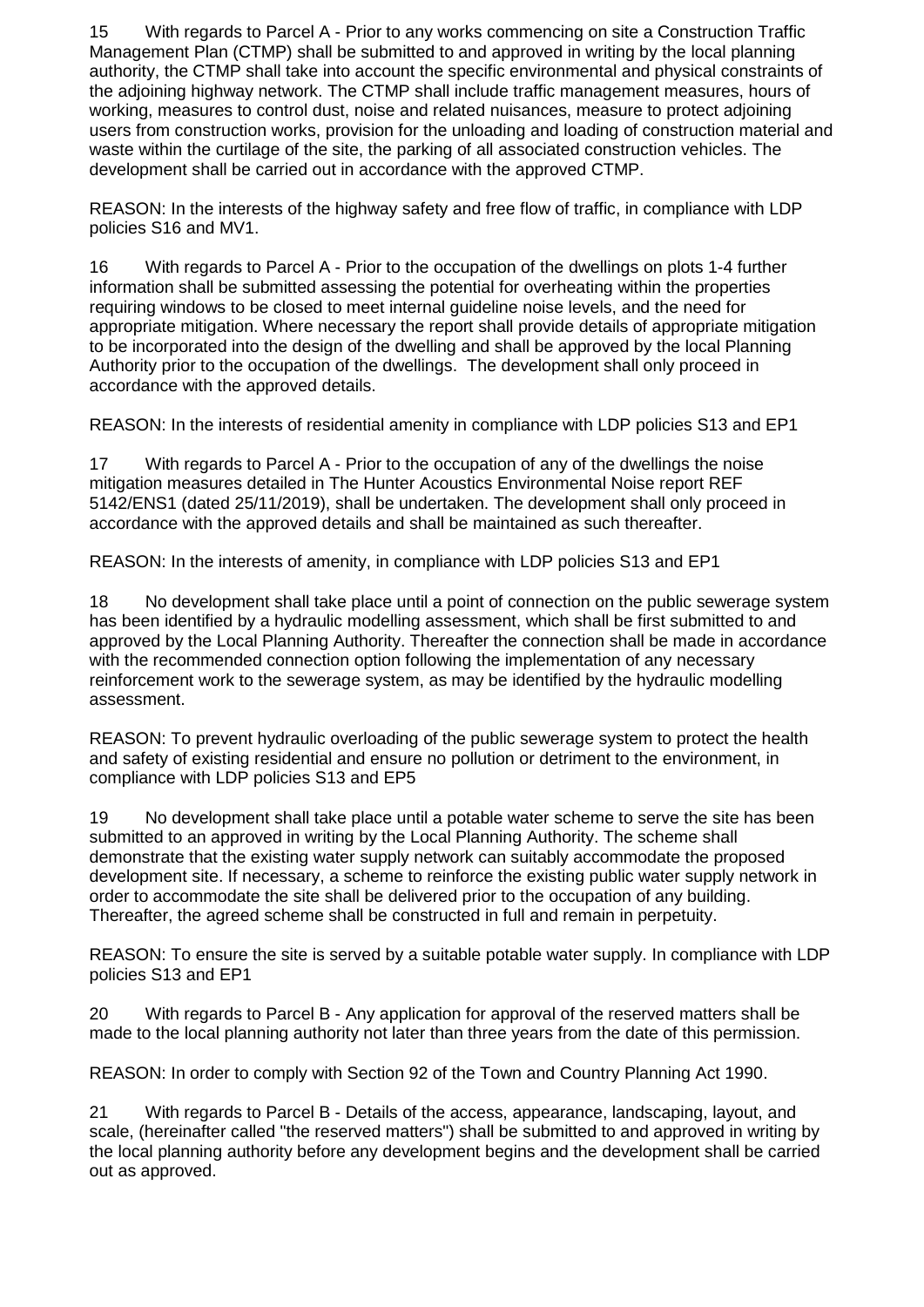REASON: The application is in outline only.

22 With regards to Parcel B - The development shall begin either before the expiration of five years from the date of this permission or before the expiration of two years from the date of approval of the last of the reserved matters to be approved, whichever is the later.

REASON: In order to comply with Section 92 of the Town and Country Planning Act 1990.

23 With regards to Parcel B - The development shall be carried out in accordance with the list of approved plans set out in the table below.

REASON: To ensure the development is carried out in accordance with the approved drawings, for the avoidance of doubt.

24 With regards to Parcel B - A Green Infrastructure Management Plan (GI MP) shall be submitted to and be approved in writing by the local planning authority with the reserved matters application. The content of the GI MP shall include the following;

a) Description and evaluation of Green Infrastructure assets to be identified, protected and managed to include:

- Woodland buffer
- Hedgerows
- Green corridors
- Swales and rain gardens
- Orchards
- Air quality buffer area
- Wildflower and grassland
- Wild play provision and trim trail

b) Opportunities for enhancement to be incorporated

- Management of Grassland for botanical species diversity and / or protected species including reptiles

- Management of woodland and hedge buffer strips to increase and maintain diversity and screening

- Maintain habitat connectivity through the site for species
- Management of swales for biodiversity value inclusive of any desilting measures required
- Trends and constraints on site that might influence management of above features.
- Aims and objectives of management.
- Appropriate management options for achieving aims and objectives.
- Prescriptions for management actions.

- Preparation of a work schedule (including an annual work plan capable of being rolled forward over a twenty-year period).

- Details of the body or organization responsible for implementation of the plan.
- Ongoing monitoring and remedial measures.

The GI MP shall also include details of the legal and funding mechanism(s) by which the long-term implementation of the plan will be secured by the developer with the management body(ies) responsible for its delivery as appropriate. The plan shall also set out (where the results from monitoring show that conservation aims and objectives of the Green Infrastructure Management Plan are not being met) how contingencies and/or remedial action will be identified, agreed and implemented so that the development still delivers the fully functioning Green Infrastructure objectives of the originally approved scheme. The development shall only proceed in accordance with the application plan and shall be maintained as such thereafter.

REASON: To maintain and enhance Green Infrastructure Assets in accordance with LDP policies, DES1, S13, GI1, NE1, EP1 and SD4. (Legislative background - Well Being of Future Generations Act 2015, Planning (Wales) Act 2015 Environment (Wales) Act 2016).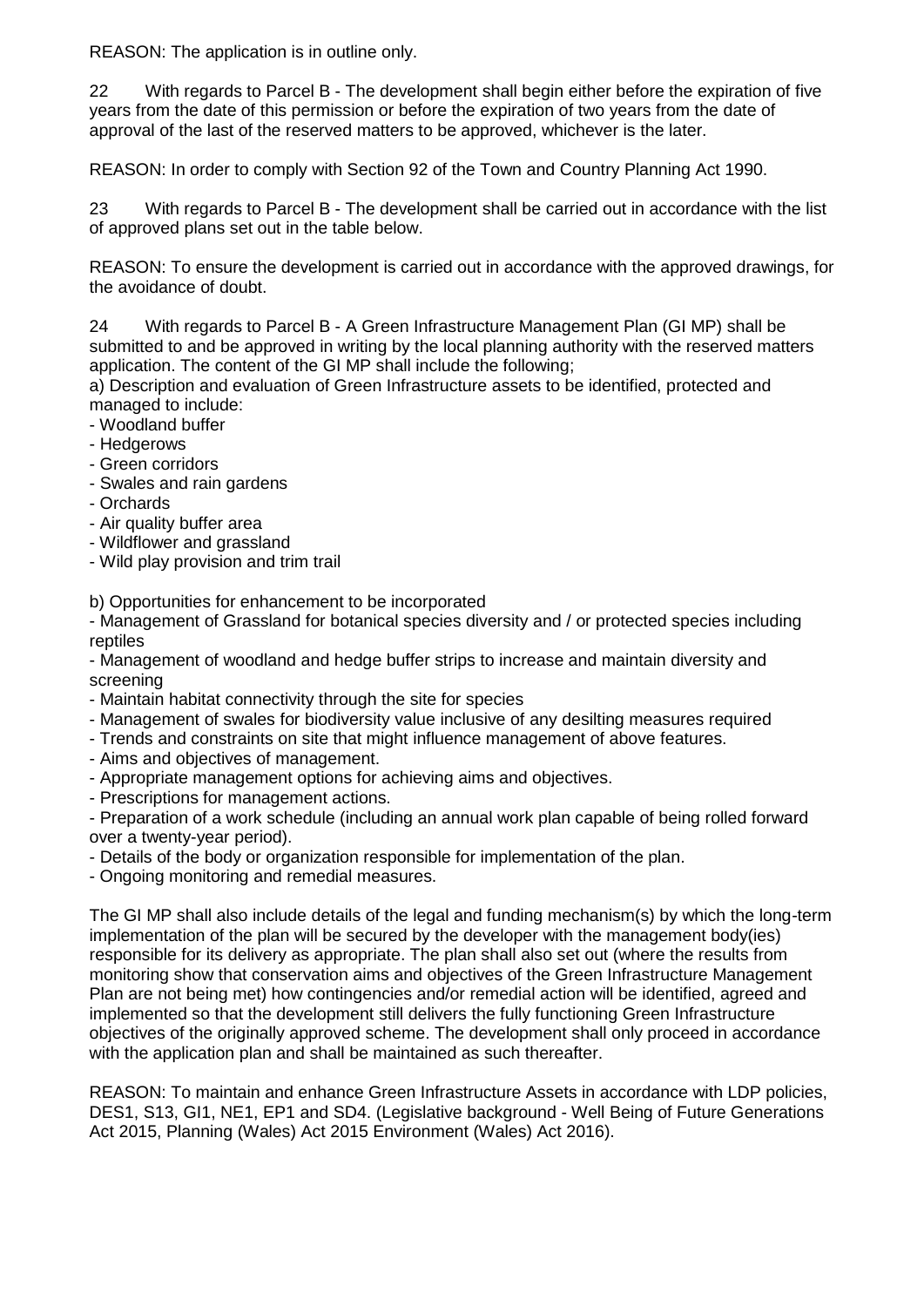25 With regards to Parcel B – A scheme of Ecological Enhancement identifying numbers, location, positioning and specification of provision which demonstrates biodiversity net benefit shall be submitted as part of the reserved matters application. The scheme shall provide for the future management and an implementation timetable. The scheme shall be submitted to and approved in writing by the Local Planning Authority. The development shall only proceed in accordance with the approved plans and shall be retained as such thereafter.

REASON: To provide biodiversity net benefit and ensure compliance with PPW 10, the Environment (Wales) Act 2016 and LDP Policy NE1

26 With regards to Parcel B - No development shall take place (including ground works or vegetation clearance) until a Contractor's Construction Environmental Management Plan (CEMP) has been submitted to and approved in writing by the local planning authority. The CEMP shall include all works identified in Parcel A and Parcel B and include the following as a minimum:

a) Risk assessment of potentially damaging construction activities.

b) Identification of "protection zones".

c) Practical measures (both physical measures and sensitive working practices) to avoid or reduce impacts during construction

d) The location and timing of sensitive works to avoid harm to biodiversity features

e) The times during construction when specialist ecologists need to be present on site to oversee works.

f) Responsible persons and lines of communication.

g) The role and responsibilities on site of an ecological clerk of works (ECoW) or similarly competent person.

h) Use of protective fences, exclusion barriers and warning signs.

i) General site management: details of the construction programme including site clearance, method statements, surface water management and measures, site waste management and disposal, sustainable drainage (pre- and post-construction), maintenance and monitoring programmes and dust control;

j) Pollution prevention: demonstrate how relevant Guidelines for Pollution Prevention and best practice will be implemented, including details of emergency spill procedures and an incident response plan;

k) Details of the persons and bodies responsible for activities associated with the CEMP and emergency contact details;

l) Hours of operation; and

m) steps and procedures that will be implemented to minimise the creation and impact of noise, vibration, dust from the site preparation, groundwork and construction phases of the development.

The developer shall have regard to BRE guide 'Control of Dust from Construction and Demolition, February 2003.

The approved CEMP shall be adhered to at all times and implemented throughout the construction period strictly in accordance with the approved details.

REASON: To safeguard species protected under the Conservation of Habitats and Species Regulations 2017 and the Wildlife and Countryside Act 1981 (as amended) and the Integrity of the Breezy Bank SINC and in the interests of amenity, in compliance with LDP policies S13 and EP1

27 With regards to Parcel B - The reserved matters application shall be accompanied by a "lighting design strategy for biodiversity" for the scheme.

The strategy shall:

a) identify those areas/features on site that are particularly sensitive and that are likely to cause disturbance in or around breeding sites and resting places or along important routes used to access key areas of their territory, for example, for foraging;

and b) show how and where external lighting will be installed (through the provision of appropriate lighting contour plans and technical specifications) so that it can be clearly demonstrated that areas to be lit will not disturb or prevent light sensitive species using their territory or having access to their breeding sites and resting places.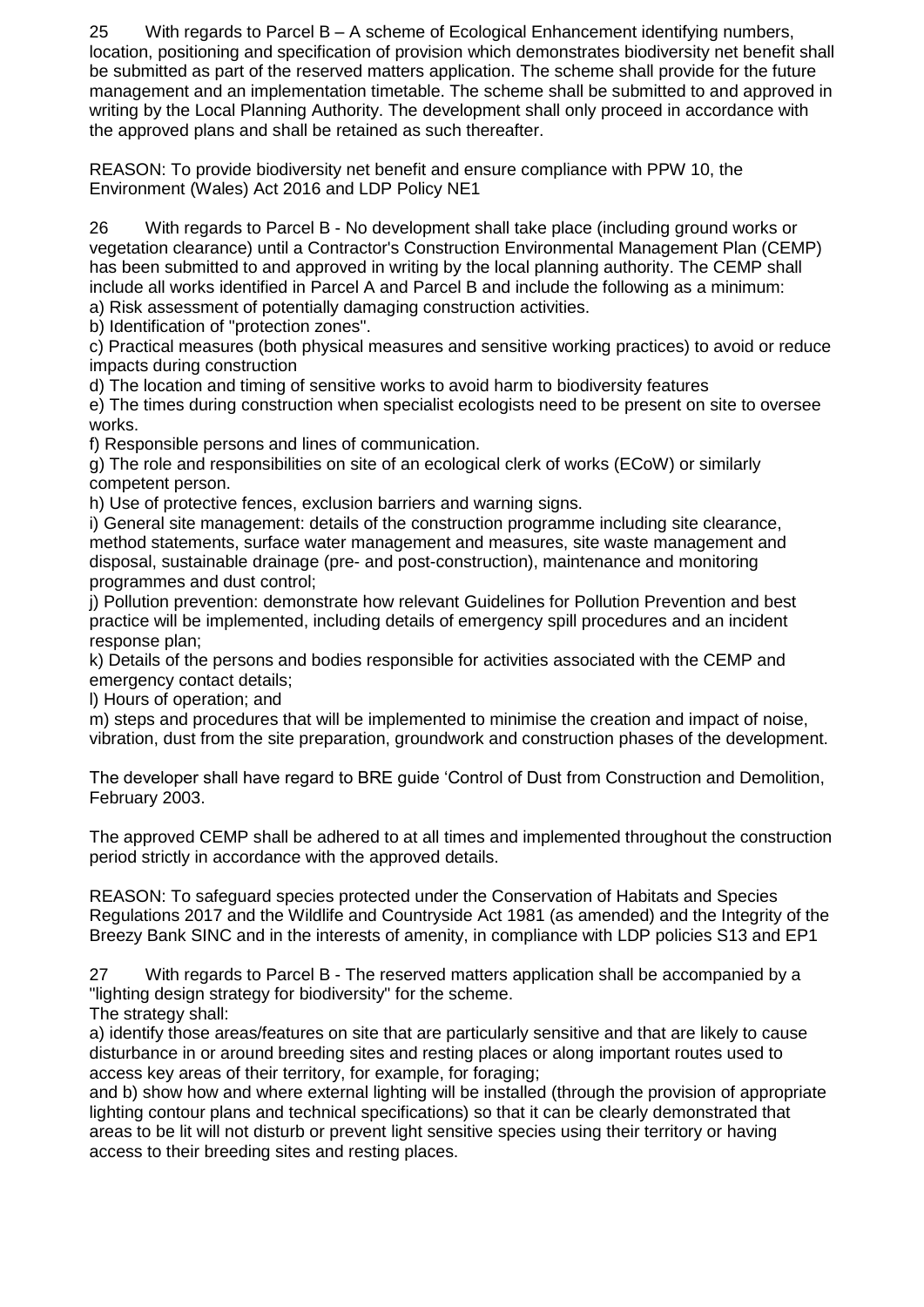All external lighting shall be installed in accordance with the specifications and locations set out in the approved strategy, and these shall be maintained thereafter in accordance with the strategy. Under no circumstances should any other external lighting be installed without prior consent from the local planning authority.

REASON: To safeguard roosting and / or foraging/commuting habitat of Species of Conservation Concern in accordance with LDP policies NE1 and EP3.

28 With regards to Parcel B - If the outline planning consent hereby approved is not followed by a reserved matters application within 1 year from the date of the planning consent, the reserved matters application shall be informed by further ecological surveys commissioned to i) establish if there have been any changes in the presence and/or abundance of priority habitats and protected species and ii) identify any likely new ecological impacts that might arise from any changes. Where the survey results indicate that changes have occurred that will result in ecological impacts not previously addressed in the approved outline scheme, the reserved matters application shall present appropriate ecological measures and a timetable for their implementation.

REASON: To ensure adequate safeguards for habitats / species of principle importance for conservation and to ensure compliance with LDP policy NE1

29 With regards to Parcel B - Prior to import to site, soil material or aggregate used as clean fill or capping material, shall be chemically tested to demonstrate that it meets the relevant screening requirements for the proposed end use. This information shall be submitted to and approved in writing by the Local Authority. No other fill material shall be imported onto the site.

REASON: To ensure that any potential risks to human health or the wider environment which may arise as a result of potential land contamination are satisfactorily addressed.

30 With regards to Parcel B - A comprehensive GI assessment and opportunities map of the site leading to a GI Masterplan and to inform a GI Management plan based on the GI principles set out in the MCC Green Infrastructure SPG 2015 shall be provided with the reserved matters. The SPG outlines the key functions of GI as the Landscape Setting and Quality of Space, Habitat Provision and Connectivity, Green Space Provision and Connectivity, Sustainable Energy Use, Local food Production and Flood Attenuation and Water Resource Management.

- GI Assets and Opportunities Plan
- GI Masterplan
- GI Management plan

The GI assessments, masterplan and management plans shall take reference from the nearby Vinegar Hill Parcel A and nearby Rockfield Farm developments to ensure consistency, alignment and multiple benefits are achieved as well as working in parallel with SuDS development and SAB compliance.

REASON: To inform subsequent design and to protect and enhance landscape character, in compliance with LDP policies S13, GI1 and LC5

31 With regards to Parcel B - As part of the reserved matters application, full details of both hard and soft landscape works shall be submitted to and approved in writing by the Local Planning Authority. Details shall include:

- Detailed plans, showing existing and proposed levels.

- Proposed and existing utilities/services above and below ground.

- Soft landscape details shall include: means of protection, planting plans, specifications including cultivation and other operations associated with plant and grass establishment, schedules of plants, noting species, sizes, numbers and densities.

-Means of enclosure inclusive of adjacent hedge, tree and shrub planting zones.

- Hard surfacing materials.

- Cross sections of rainwater gardens and planting proposals inclusive of species and planting methodology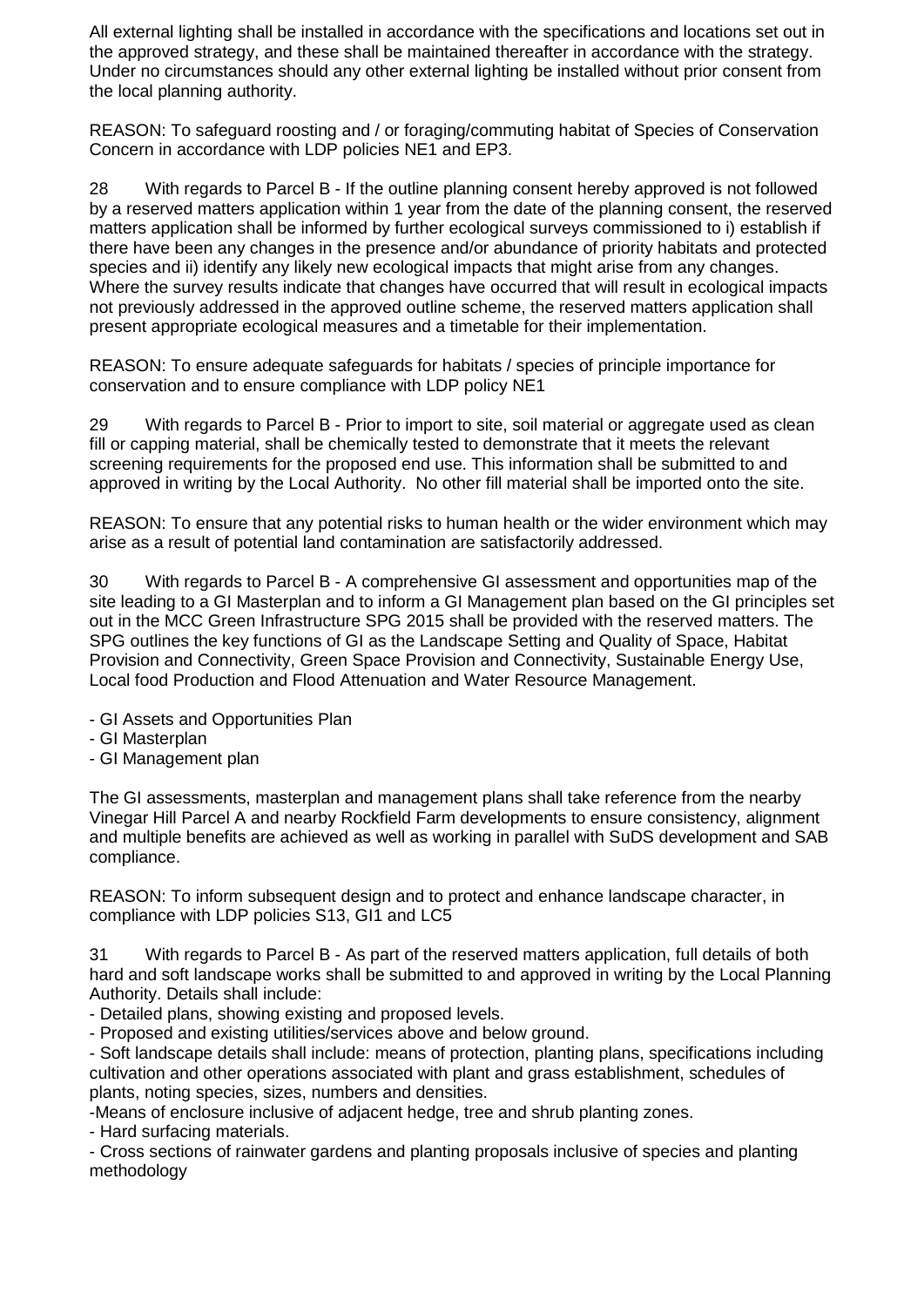- Minor artefacts and structures (e.g. Refuse or other storage units, benches, trim trail equipment signs and lighting).

REASON: In the interests of visual and landscape amenity; in accordance with LDP policies DES1, LC1 and LC5

32 With regards to Parcel B - A schedule of landscape maintenance for a minimum period of five years shall be submitted to and approved by the Local Planning Authority and shall include details of the arrangements for its implementation All planting, seeding or turfing comprised in the approved details of landscaping shall be carried out in the first planting and seeding season following the occupation of the buildings or the completion of the development, whichever is the sooner, and any trees or plants which within a period of 5 years from the completion of the development die, are removed or become seriously damaged or diseased shall be replaced in the next planting season with others of similar size and species.

REASON: To ensure the provision of amenity afforded by the proper maintenance of existing and / or new landscape features.

33 With regards to Parcel B - All hard and soft landscape works shall be carried out in accordance with the approved details and to a reasonable standard in accordance with the relevant recommendations of appropriate British Standards or other recognised Codes of Good Practice. The works shall be carried out prior to the occupation of any part of the development or in accordance with the timetable agreed with the Local Planning Authority. Any trees or plants that, within a period of five years after planting, are removed, die or become, in the opinion of the Local Planning Authority, seriously damaged or defective, shall be replaced as soon as is reasonably practicable with others of species, size and number as originally approved, unless the Local Planning Authority gives its written consent to any variation.

REASON: To ensure the provision, establishment and maintenance of a reasonable standard of landscape in accordance with the approved designs and ensure the provision afforded by appropriate Landscape Design and Green Infrastructure in compliance with LDP policies LC5, DES 1, S13, and GI1.

34 With regards to Parcel B - Before any works commence on site, details of earthworks shall be submitted to and approved by the Local Planning Authority. These details shall include the proposed grading and mounding of land areas including the levels and contours to be formed, showing the relationship of proposed mounding to existing vegetation and surrounding landform.

REASON: To ensure the provision afforded by appropriate landscape design and Green Infrastructure in compliance with LDP policies LC5, DES 1 S13, and GI 1 and NE1.

35 With regards to Parcel B - Parking provision in accordance with supplementary planning guidance, Monmouthshire Parking Standards 2012, shall be provided within the site and retained thereafter.

REASON: In the interests of the highway safety and free flow of traffic, in compliance with LDP policies S16 and MV1

36 With regards to Parcel B - No dwelling shall be occupied until the relevant and associated car parking and service vehicle provision have been provided in accordance with the approved plan and that area shall not thereafter be used for any purpose other than the parking of vehicles.

REASON: To ensure provision is made for the parking of vehicles and to ensure compliance with LDP Policy MV1.

37 With regards to Parcel B - Notwithstanding the provision of the Town and Country Planning (General Permitted Development) Order 1995 (or any order revoking or re-enacting that order, with or without modification) the garages hereby approved shall not be physically altered or converted to any other domestic purpose without prior approval of the Local Planning Authority.